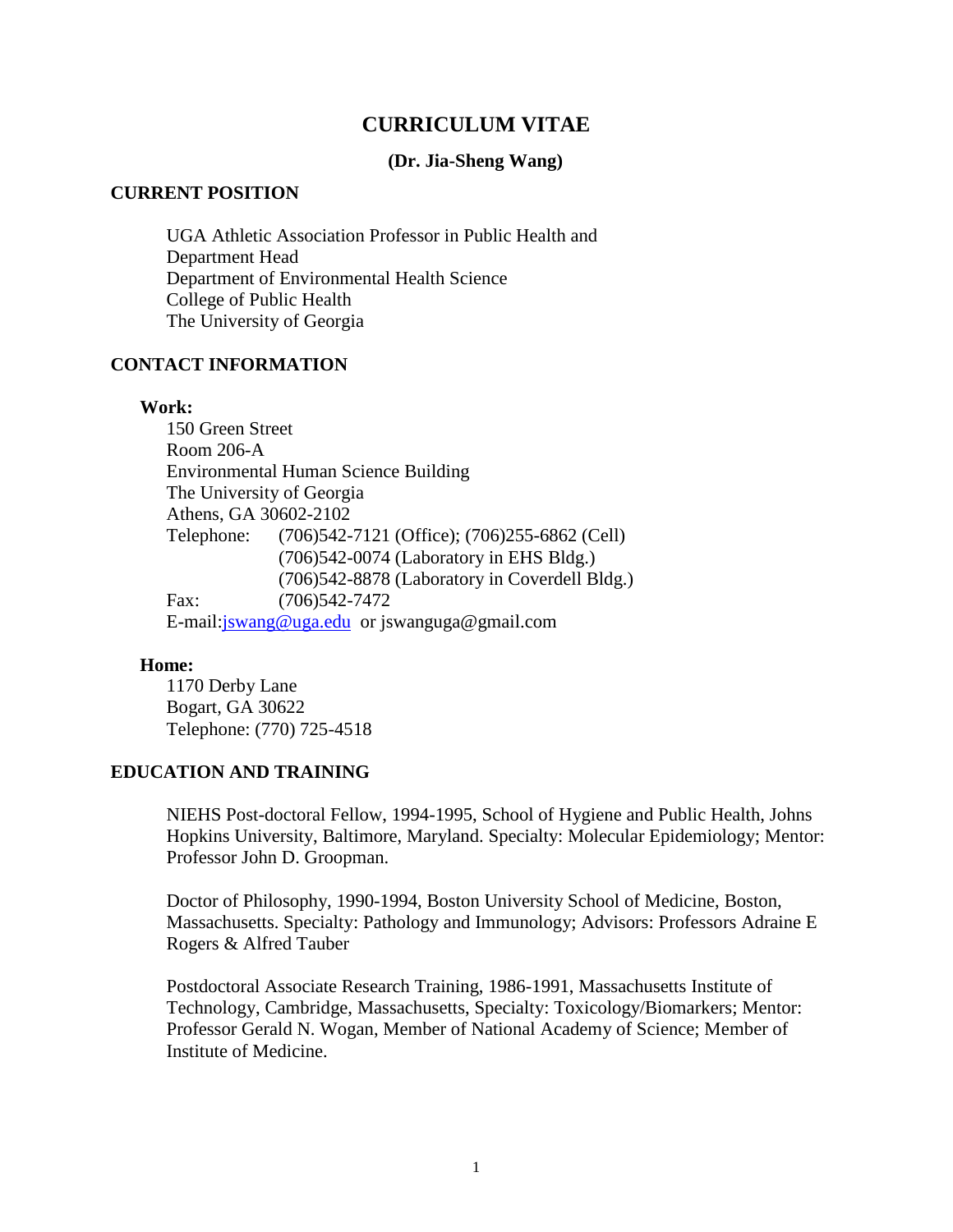Master of Medicine, 1978-1981, Shanghai First Medical College, Shanghai. Specialty: Nutritional Toxicology and Food Safety in Preventive Medicine and School of Public Health

Medical Internship, Shanghai Mei Shan Hospital, 1977, Shanghai.

Graduation Diploma, MB, 1975-1978, Shanghai First Medical College, Shanghai. Specialty: Preventive Medicine; equivalent to MD in USA, evaluated by US-China Education Exchange Committee in 1985.

# **PROFESSIONAL EXPERIENCE**

Professor and Head, Department of Environmental Health Science, College of Public Health, The University of Georgia (fall 2008-present)

Professor of Toxicology, Interdisciplinary Toxicology Program, The University of Georgia (fall 2008- present)

Professor of Food Safety, Center for Food Safety, The University of Georgia (fall 2008 present)

Chang Jiang Scholar (Lecture Professor) for Food Safety, Jiangnan University (2009- 2012)

Fulbright Scholar Advisor, Fulbright Program (2008-present)

Adjunct faculty, TIEHH, Texas Tech University (TTU) Health Science Center (2008 present)

Member, UGA Cancer Center (2009-present)

Professor of Molecular Toxicology, Department of Environmental Toxicology, College of Science and Arts, Texas Tech University (2005-2008)

Division Leader, Division of Human Health Sciences, The Institute of Environmental and Human Health, Texas Tech University System (2005-2008)

Program Leader, Cancer Prevention and Carcinogenesis, Southwest Cancer Research and Treatment Center, Texas Tech University Medical Center (2005-2008)

Visiting professor for Southeast University, Jiangnan University, Guangxi Medical University (2000-present)

Associate Professor of Molecular Toxicology, Department of Environmental Toxicology, Texas Tech University (2000-2005)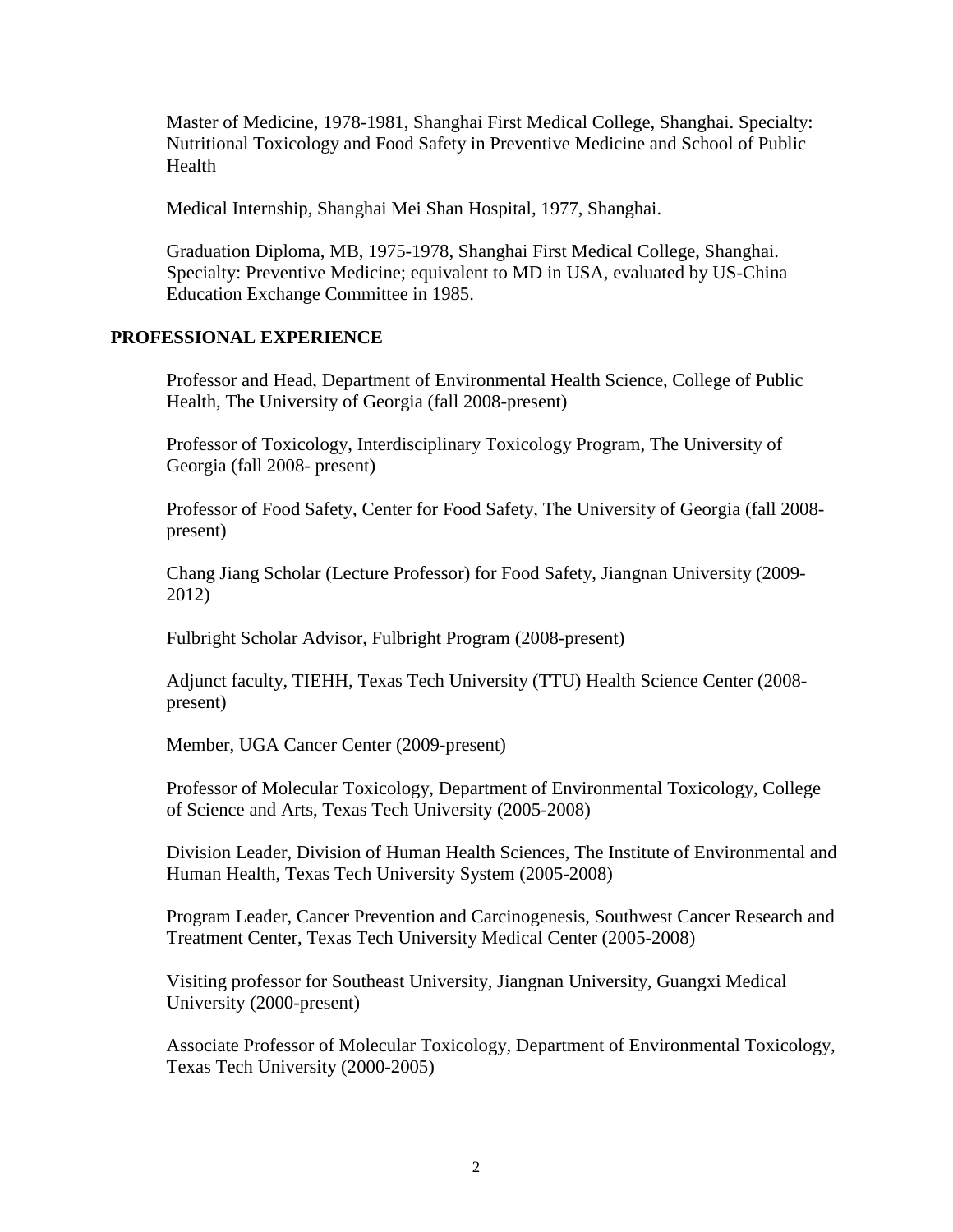Research Assistant Professor, Molecular Epidemiology Program, Department of Environmental Health Sciences, School of Hygiene and Public Health, Johns Hopkins University (1997-2000)

Senior Research Associate, Molecular Epidemiology Program, Department of Environmental Health Sciences, School of Hygiene and Public Health, Johns Hopkins University (1994-1996)

Research Affiliate, Division of Toxicology, Massachusetts Institute of Technology (1992- 1993)

Ph.D Candidate and Research Assistant, Oncology and Hematology Section, Department of Pathology and Laboratory Medicine, Boston University School of Medicine (1990- 1993)

Visiting Research Scientist/Postdoctoral Associate, Division of Toxicology, Department of Applied Biological Science, and NIEHS Center for Environmental Health Sciences, Massachusetts Institute of Technology (1986-1991).

Assistant Professor, Division of Nutrition and Food Hygiene, Department of Preventive Medicine, Nanjing Railway Medical College (1982-1985)

Assistant Dean for Research, School of Public Health, Nanjing Railway Medical College (1984-1985)

Head, Laboratory of Toxicology, Department of Preventive Medicine, Nanjing Railway Medical College (1983-1986)

Acting Director, Division of Nutrition and Food Hygiene, Department of Preventive Medicine, Nanjing Railway Medical College (1982)

Teaching and Research Assistant, Food Toxicology Program, Department of Nutrition and Food Hygiene, Shanghai First Medical College (1978-1981)

#### **ADMINISTRATIVE EXPERIENCE**

Department Head, Department of Environmental Health Science, College of Public Health, The University of Georgia (2008-Present)

Executive Committee Member, College of Public Health, The University of Georgia (2008-Present)

Executive Committee Member, Interdisciplinary Toxicology Program. The University of Georgia (2008-Present)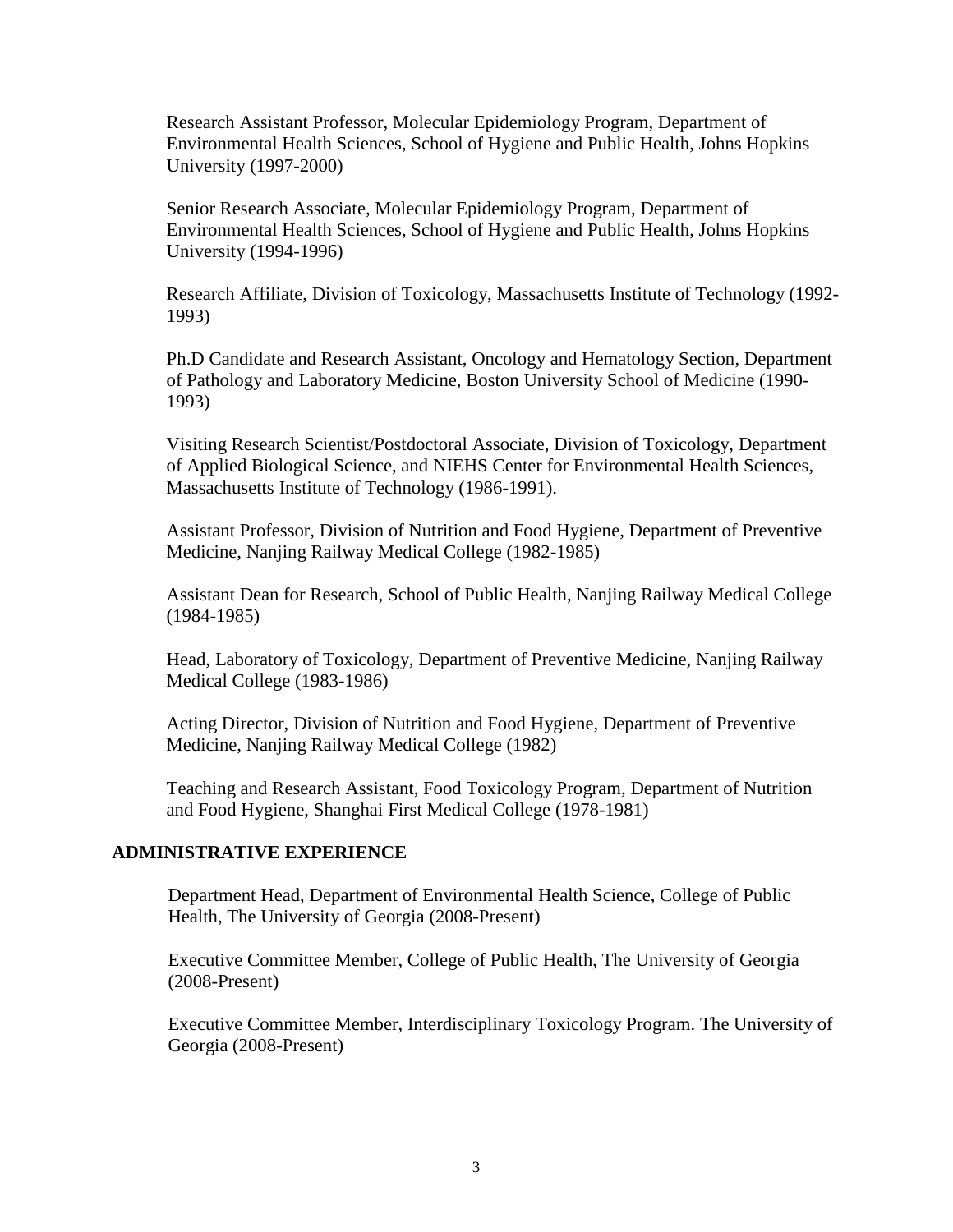Division Leader, Division of Human Health Sciences, The Institute of Environment and Human Health, Texas Tech University/Texas Tech University Health Sciences Center (2005-2008)

Executive Committee Member, The Institute of Environment and Human Health, Texas Tech University/Texas Tech University Health Sciences Center (2005-2008)

Program Director, Program for Cancer Prevention and Carcinogenesis, Southwest Cancer Research and Treatment Center, Texas Tech University Medical Center (2005-2008)

Executive Committee Member, Southwest Cancer Research and Treatment Center, Texas Tech University Medical Center (2005-2008)

Assistant Dean, School of Public Health, Nanjing Railway Medical College, (1984-1985)

Acting Director, Division of Nutrition and Food Hygiene, Department of Preventive Medicine, Nanjing Railway Medical College (1982)

# **PROFESSIONAL ACTIVITIES**

#### **Society Full Membership:**

American Association for the Advancement of Science American Association for Cancer Research American Society of Microbiology American Society of Nutrition American Society of Preventive Oncology International Society of Toxinology Society of Metabolomics Society of Toxicology The Society of Environmental Toxicology and Chemistry

# **Professional Society Leadership:**

Society of Toxicology FDA Colloquium Organizing Committee (2018-2021)

Past-President, Food Safety Specialty, Society of Toxicology (2010-2011)

President, Food Safety Specialty, Society of Toxicology (2009-2010)

Vice President, Food Safety Specialty, Society of Toxicology (2007-2008)

Past-President, American Association of Chinese Toxicologists (2011-2013)

President, American Association of Chinese Toxicologists (2009-2011)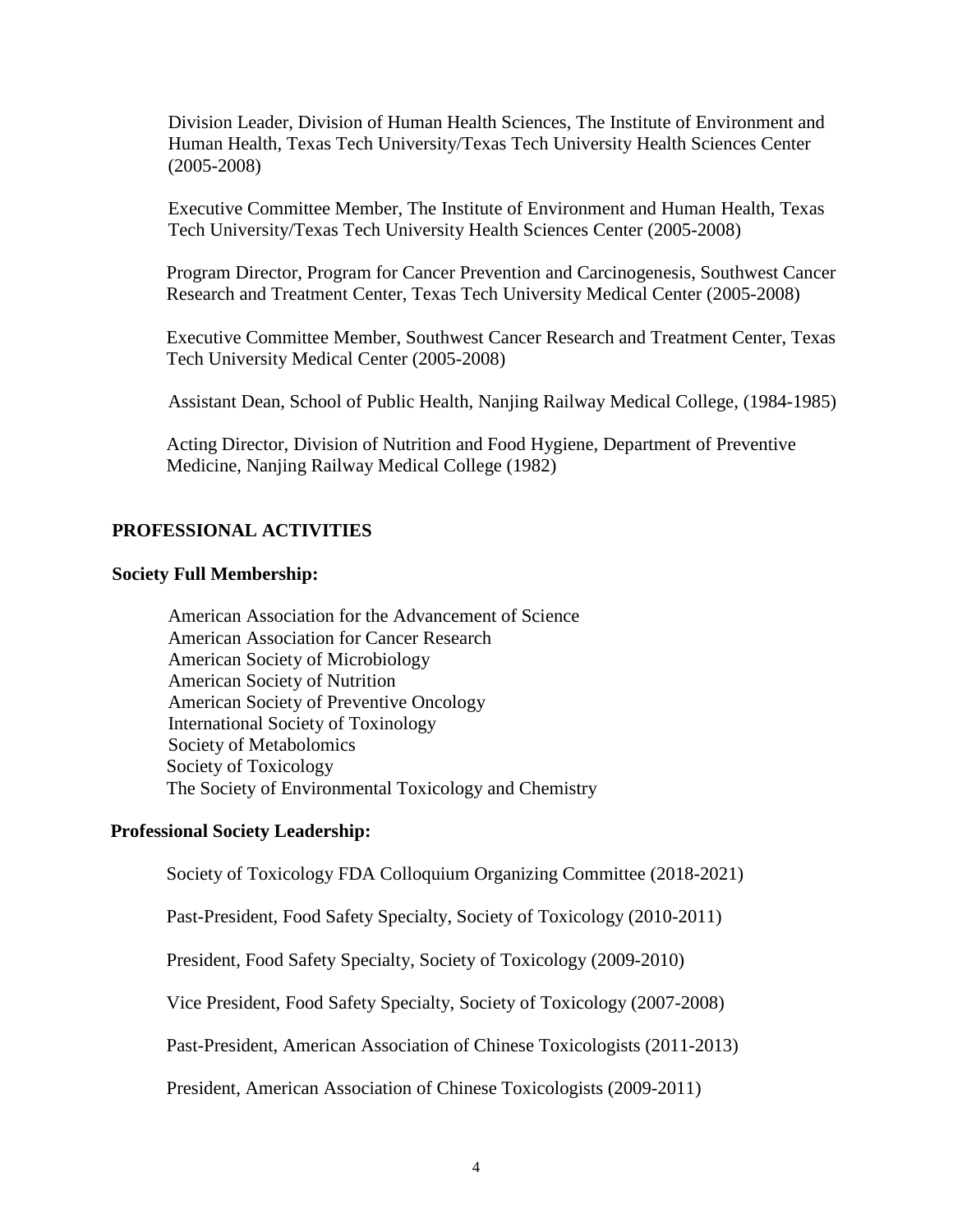President-elect, American Association of Chinese in Toxicology (2007-2008)

General Secretary, Advisory Committee for Food Hygiene and Safety in Jiangsu Province (1984-1986)

Co-chair of subcommittee of Nutrition and Food Safety, Committee for Development of Food Science and Technology, Jiangsu Province (1984-1986)

Board Member and Secretary, Chinese Association of Food Safety and Hygiene, Jiangsu Branch (1984-1986)

# **Grant Reviewer:**

US CDC Study Section for review UO-1 grants for impact of climate changes on human diseases, 2014-

National Institute of Environmental Health Sciences (NIEHS) Study Section for review NIEHS Center Grants, 2006-present

National Institute of Environmental Health Sciences (NIEHS) Study Section for review KO1, ROO, RO3, R13, R15, and R21 projects, 2005-present

National Cancer Institute (NCI) Study Section for Reviewing Program Projects, 2005- 2010.

Reviewer for Department of Defense Biomedical Research Projects, 2003-2006.

#### **Consultations:**

Technical Consultant for International Food Policy Research Institute, Washington, DC (2013-2017);

Member, the Cancer Control Advisory Committee for the State of Texas (2007-2008).

Technical Consultant for Mycotoxin Detection, ADA Technologies, Inc., Littleton, CO (2005-2007)

Technical Consultant for Mycotoxin Detection, VICAM, Watertown, MA (1997-1999)

Seafood Safety and Contaminations Expert Panel, Baltimore Sun (September 1995; January 1998)

# **EDITORIAL ACTIVITIES**

#### **Editorial Board Member:**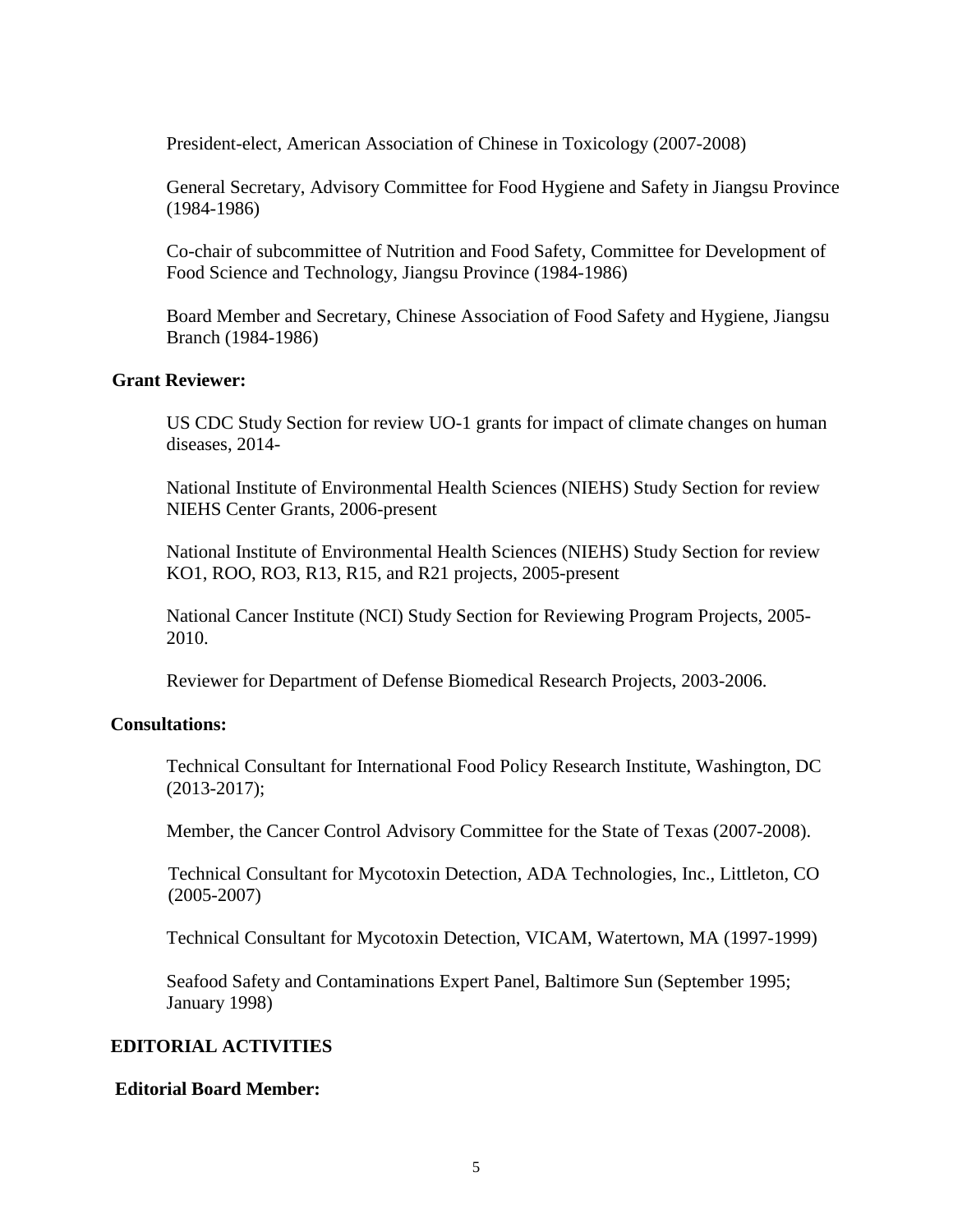International Journal of Molecular and Genetic Epidemiology Journal of Environmental and Occupational Medicine Food Additives and Contaminants International Journal of Hepatocellular Carcinoma Journal of Clinical Toxicology

#### **Peer Review Activities for more than 30 journals:**

Serve as **peer reviewer** for over 100 international journals, including "Carcinogenesis"," Cancer Research", "Cancer Epidemiology, Biomarkers and Prevention", "International Journal of Cancer", "Journal of National Cancer Institute"', "Cancer Letters", " British Journal of Cancer", "Journal of Biochemical Pharmacology", "Journal of Nutrition", "Journal of Nutritional Chemistry", "Journal of Laboratory Investigation", "Journal of Hepatology", "Food and Chemical Toxicology", "Environmental Toxicology and Chemistry", "Food Additives and Contaminants", "Toxicology Letters", "Journal of Applied Toxicology", "Journal of Agriculture and Food Chemistry", "Toxicon", "Journal of Cancer Prevention", "Toxicology and Applied Pharmacology", and "Toxicological Sciences"…etc. from 1990 to present.

# **HONORS AND AWARDS**

Fellow, Academy of Toxicological Sciences, 2018

International Recognized Leaders Lecturer in Food Toxicology, South China University of Technology, summer 2018

Society of Toxicology Translational Impact Award, 2018

Invited Keynote Speaker in International Symposium of Food Safety, Wuxi, China, November 12-14, 2017

Invited Keynote Speaker in International Conference on Food Processing and Safety, Hangzhou, December 1-3, 2016.

UGA Athletic Association Endowed Professor in Public Health, 2013-

Distinguished Chinese Toxicologist Lectureship Award, American Association of Chinese in Toxicology/Society of Toxicology, 2013

Excellence in Research Award, UGA College of Public Health, 2012

Keynote Speaker, Latin-America Association of Mycotoxicology, Cancun, Mexico, June 26-30, 2010

Delta-Omega National Honorary Society in Public Health, 2009

Chang Jiang Lecture Professorship Award, Chinese Ministry of Education (2009-2012)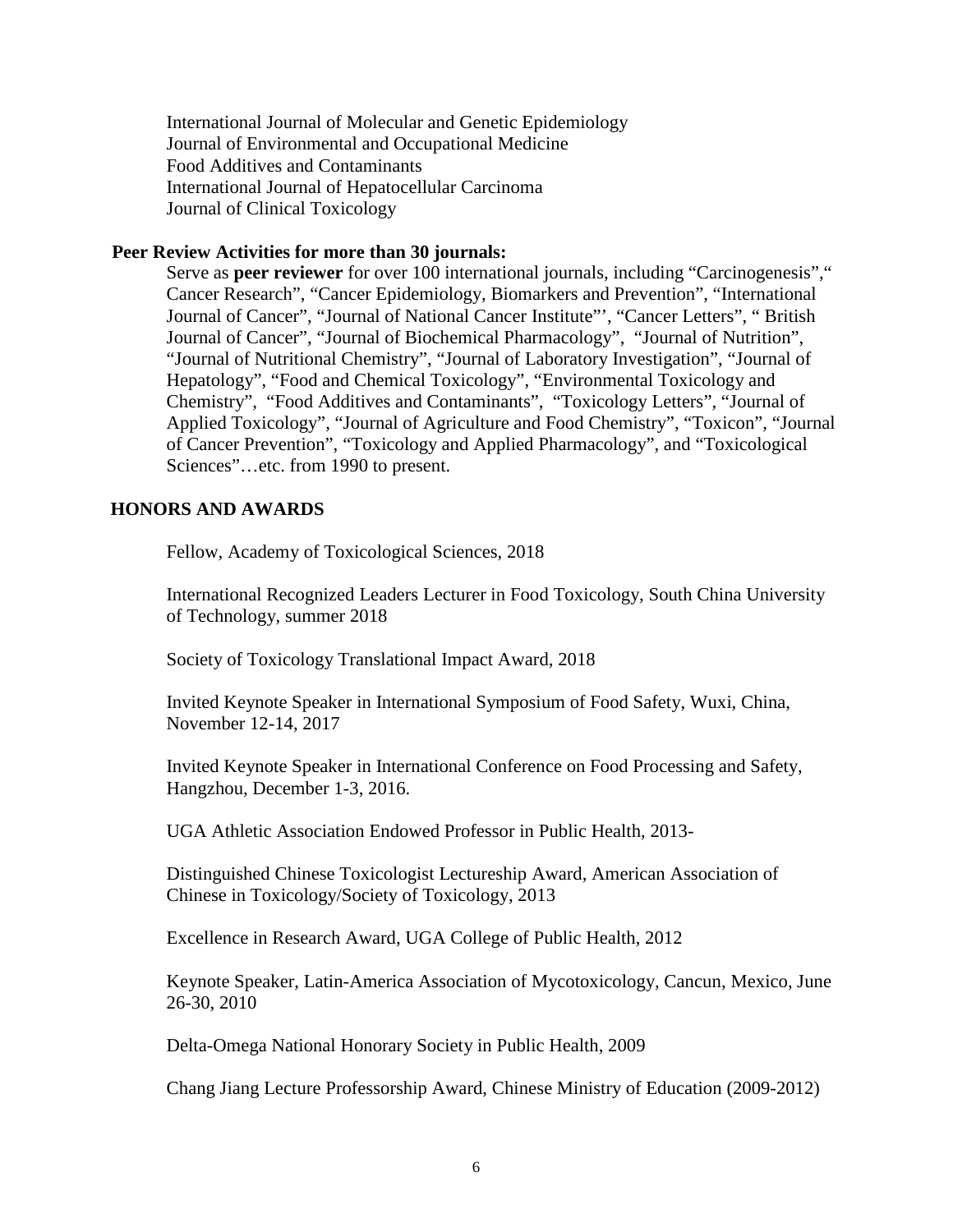Fulbright Faculty, Fulbright Foundation, 2009

Georgia Distinguished Cancer Research Scientist (2009-2014)

2006 Outstanding Faculty, TIEHH, TTU

National Research Award (Class II) in Trichothecene Mycotoxicosis awarded by State Scientific Commission of the PRC (1991)

Distinguish Research Award for Food Safety, awarded by Jiangsu Province (1985)

US-China Education Exchange Scholarship Award, 1984-1986

Excellence in Teaching Award for Basic Medical Sciences, awarded by Nanjing Railway Medical College, Nanjing, China (1983-1985)

# **PUBLICATIONS**

#### **Peer Reviewed Journal Articles:**

- 170. Tang, B., Tong, P., Xue, K. S., Williams, P. L., **Wang, J.-S**. and Tang, L. **(2019)**. Highthroughput assessment of toxic effects of metal mixtures of cadmium (Cd), lead (Pb), and manganese (Mn) in nematode Caenorhabditis elegans. Chemosphere 234: 232-241., <https://doi.org/10.1016/j.chemosphere.2019.05.271>
- 169. Phillips, T. D., Wang, M., Elmore, S. E., Hearon, S., **Wang, J.-S. (2019)**. NovaSil clay for the protection of humans and animals from aflatoxins and other contaminants. Clays and Clay Minerals 67 (1):99-110.
- 168. Githanga, D. P., Wangia, R. N., Mureithi, M. W., Wandiga, S., Mutegi, C., Ogutu, B., Agweyu, A., **Wang, J.-S**. and Anzala, O. (**2019**). The effects of aflatoxin exposure on hepatitis B-induced immunity in Kenyan children. Curr Probl Pediatr Adolesc Health Care, In press. https://doi.org/10.1016/j.cppeds.2019.04.005
- 167. Andrews-Trevino, J. Y., Webb, P., Shively, G., Rogers, B. L., Baral, K., Davis, D., Paudel, K., Pokharel, A., Shrestha, R., **Wang, J.-S.**, Ghosh, S. (**2019**). Relative low maternal aflatoxin exposure is associated with small-for-gestational-age but not with other birth outcomes in a prospective birth cohort study of Nepalese infants. Journal of Nutrition, https://doi.org/10.1093/jn/nxz122
- 166. Johnson, J. M., Naeher, L. P., Yu, X., Sosnoff, C., Wang, L., Rathbun, S. L., De Jesud, V. R., Xia, B., Holder, C., Muilenburg, J. L., **Wang, J.-S**. (**2019**). A Biomonitoring Assessment of Secondhand Exposure to Electronic Cigarette Emissions. *International Journal of Hygiene and Environmental Health (IJHEH)*, 222:816-823.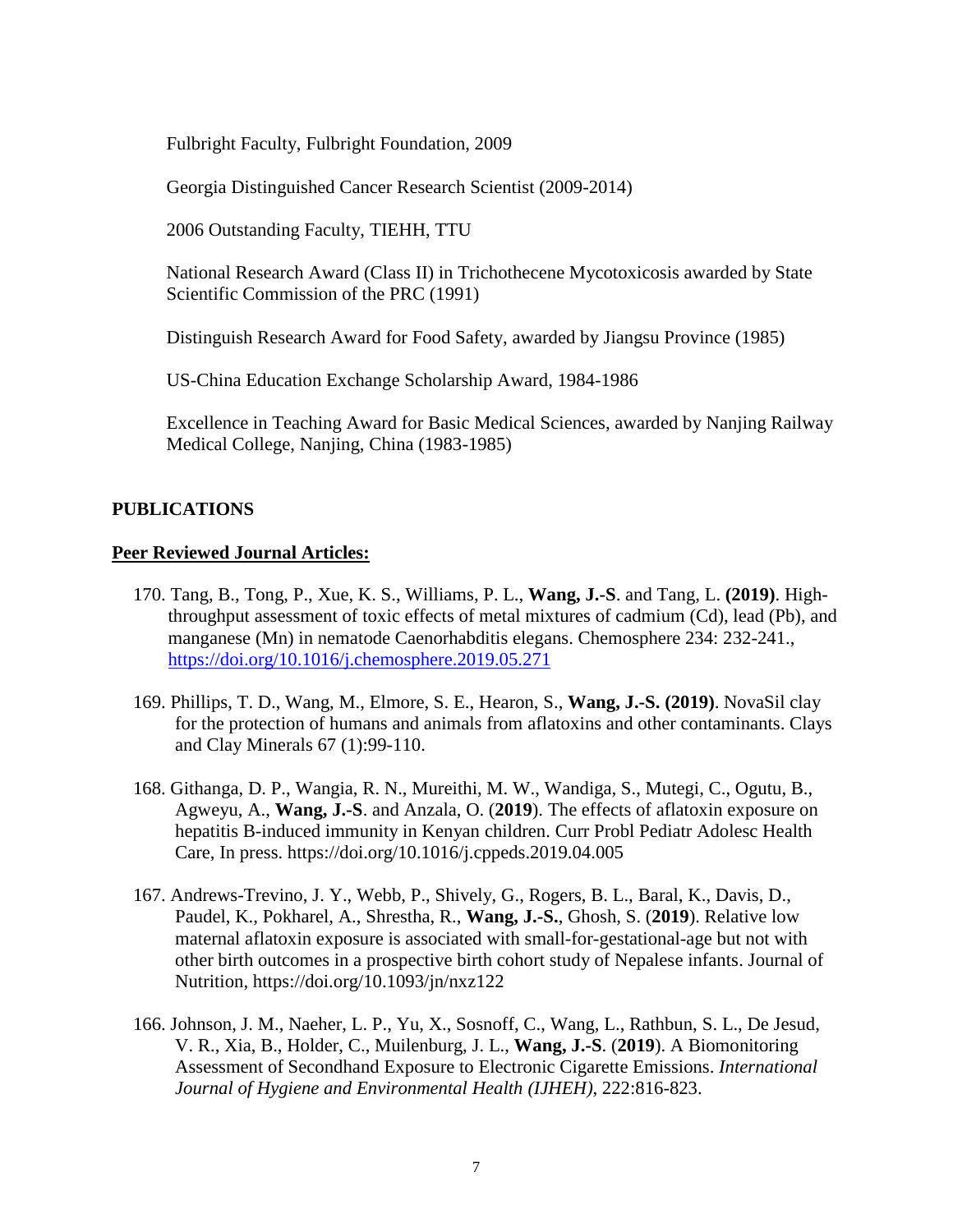- 165. Adetona, A. M., Martin, W. K., Warren, S. H., Hanley, N. M., Adetona, O., Zhang, J., Simpson, C. D., Paulsen, M. H., Rathbun, S. L., **Wang, J.-S.**, DeMarini, D. M., Naeher, L. P. (**2019**). Urinary Mutagenicity as a Biomarker of Occupational Smoke Exposure of Wildland Firefighters at Prescribed Burns. Inhalation Toxicology, accepted.
- 164. Wangia, R. N., Githanga, D. P., Xue, K. S., Tang, L., Anzala, O. A., **Wang, J.-S. (2019)**. Validation of Urinary Sphingolipid metabolites as Bopmarkers of Effect for Fumonisins Exposure in Kenya Children. Biomarkers, In press. 10.1080/1354750X.2019.1587510
- 163. Ging, L., Zhu, H., Li T., Ming G., Duan X., **Wang, J.-S.**, Jiang Y. (**2019**). Molecular signatures of cytotoxic effects in human embryonic kidney 293 cella treated with single and mixture of ochratoxin A and citrinin. *Food Chem. Toxicol.* 123:374-384.
- 162. Zhou, J., Tang, L. and **Wang, J.-S.** (**2019**). Assessment of the Adverse Impacts of Aflatoxin B1 on Gut-Microbiota Dependent Metabolism in F344 Rats. *Chemosphere*, 217:618-628.
- 161. Shen, CL., Smith, BJ., Cao, JJ., Song, X., Newhardt, MF, Corry KA, Tomison, MD, Tang, L., **Wang, J.-S.**, Chyu, M.-C. (**2018**). Long-term supplementation of green tea polyphenols suppresses bone turnover and benefits bone health in ovariectomized rats: a dose-response study. *Calcified Tissue International.* https://doi.org/10.1007/s00223-018- 0489-y.
- 161. Yang, Z., Xue, K. S., Sun, X., Williams, P. L., **Wang, J.-S.**, and Tang, L. (**2018**). Toxicogenomic Responses to Zearalenone in Caenorhabditis elegans Reveal Possible Molecular Mechanisms of Reproductive Toxicity. *Food Chem, Toxicol.* 122:49-58.
- 160. Lauer, J. M., Duggan, C. P., Ausman, L. M., Griffiths, J. K., Webb, P., **Wang, J.-S**., Xue, K. S., Agaba, E., Nshakira, N., Ghosh, S. (**2018**). Association between maternal aflatoxin exposure during pregnancy and adverse birth outcomes in Uganda. *Maternal & Child Nutrition.* https://doi.org/10.1111/mcn.12701
- 159. Zhou, J., Tang, L., Shen, C.-L., Wang, J.-S. (**2018**). Green tea polyphenols modify gutmicrobiota dependent metabolisms of energy, bile constituents and micronutrient in female Sprague-Dawley rats. *J. Nutri Biochem.* 61:68-81.
- 158. Atusingwize, E., Musinguzi, G., Ndejjo, R., Buregyeya, E., Kayongo, B., Mubeezi, R., Mugambe, R. K., Halage, A. A., Sekimpi, D. K., Bazeyo, W., **Wang, J.-S.**, Ssempebwa, J. C. **(2018**). Occupational Safety and Health Regulations and Implementation Challenges in Uganda. Archives of Environ & Occupational Health. https://doi.org/10.1080/19338244.2018.1492895
- 157. Zhou, J., Tang, L., Wang, J., Wang, J.-S. (**2018**). Aflatoxin B1 disrupts gut-microbial metabolisms of short chain fatty acids, long chani fatty acids and bile acids in male F344 rats. *Toxicol. Sci*. 164(2):453-464.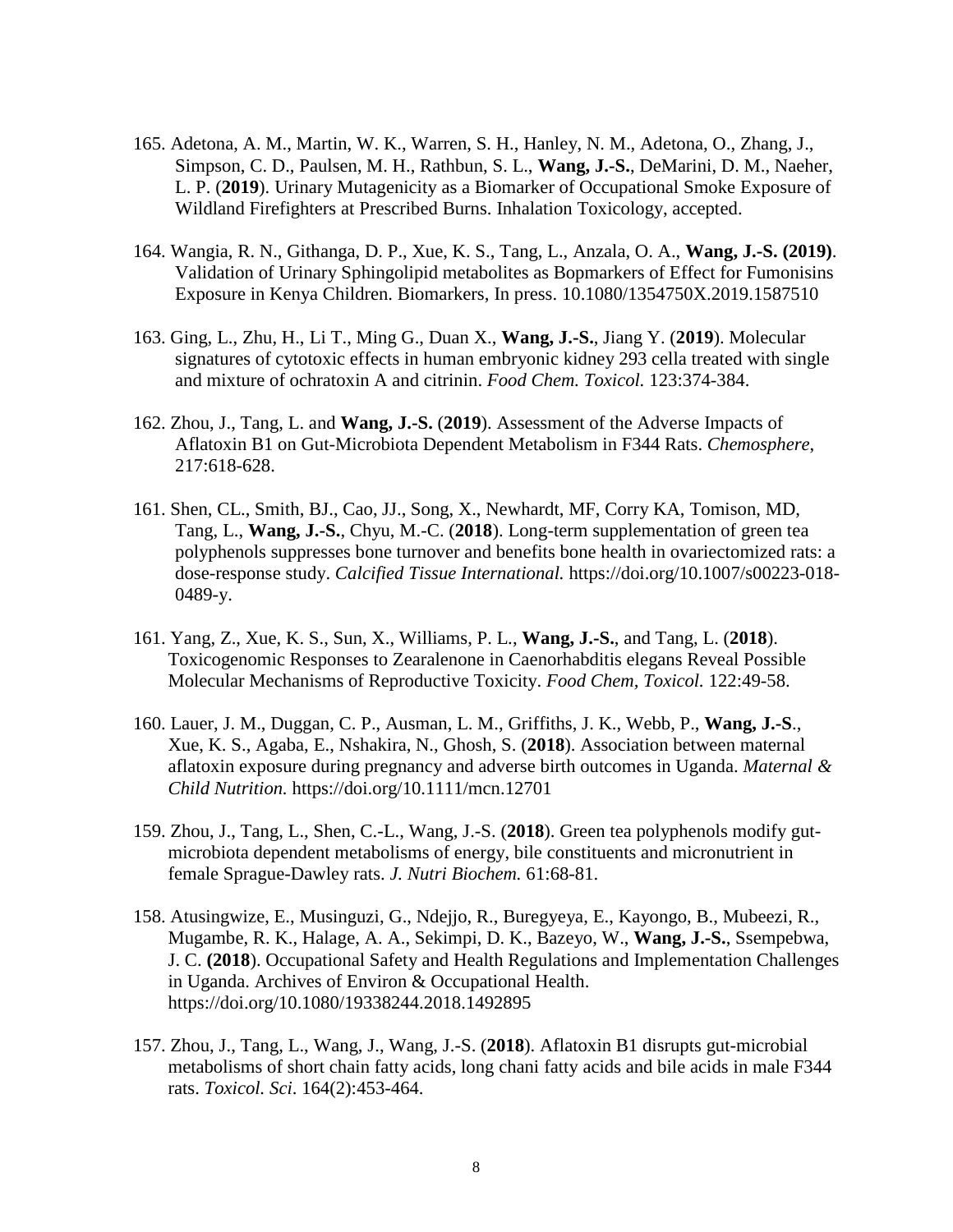- 156. Leroy, J., Sununtnasuk, C., Garcia-Guerra, A., **Wang, J.-S.** (**2018**). Low level aflatoxin exposure associated with greater linear growth in southern Mexico: a longitudinal study. *Maternal & Child Nutrition.* https://doi.org/10.1111/mcn.12619
- 155. Zhou, H., Tang, L., Xue, K.S., Qian, H., Sun, X., Williams, PL., and **Wang, J.-S.** (**2018**). Trans/Multi-generational effects of deoxynivalenol on Caenorhabditis elegans. *Chemosphere*, 201:41-49.
- 154. Xue, K.S., Qian, G., Lin, S., Su, J., Tang, L., Gelderblom, W.C., Riley, RT, Phillips, TD, and **Wang, J.-S.** (**2018**). Modulation of pre-neoplastic biomarkers induced by sequential aflatoxin B1 and fumnonisin B1 exposure in F344 rats treated with UPSN clay. *Food Chem Toxicol.* 114 (2018):316-324.
- 153. Johnson, J. M., Naeher, L. P., Yu, X., Rathbun, S. L., Muilenburg, J. L., **Wang, J.-S**. (**2018**). Air Monitoring at Large Public Electronic Cigarette Events. *International Journal of Hygiene and Environmental Health (IJHEH)*, 221:541-547, https://doi.org/10.1016/j.ijheh.2018.02.003
- 152. Wang, J., Tang, L., Zhou, H., Zhou, J., Glenn, TC., Shen, C.-L., and **Wang J.-S.** (**2018**). Long-term treatment with green tea polyphenols modified the gut microbiome of female Sprague-Dawley rats. *J. Nutr. Biochem.* 56:55-64.
- 151. Johnson, J. M., Muilenburg, J. L., Rathbun, S. L., Yu, X., Naeher, L. P., **Wang, J.-S**. (**2018**). Elevated Nicotine Dependence Scores among Electronic Cigarette Users at an Electronic Cigarette Convention. *Journal of Community Health* 43:164-174, DOI 10.1007/s10900-017-0399-3, Published online: 05 July 2017.
- 150. Shen, C.-L., Brackee, G., Song, X., Tomison, M. D., Finckbone, V. L., Mitchell, K. T. , Tang, L., Cyu, M.-C., Dunn, D. M., **Wang, J.-S.** (**2017**). Safety Evaluation of Green Tea Polyphenols Consumption in Middle-Aged Ovariectomized rat Model. *Journal of Food Science: Toxicology and Chemical Food Safety*, 82 (9):2192-2205.
- 149. Jiang, G., Xiao, L., Yan, H., Zhang, D., Wu, F., Liu, X., Su, X., Dong, X., **Wang, J.**, Duan X., Jiang, Y. (**2017**). Redox regulation of methionine in calmodulin affects the activity levels of senescence-related transcription factors in litchi. *Biochemica et Biophysica Acta-General Subjects,* 1861:1140-1151.
- 148. Li, T., Jiang, G., Qu, H., Wang, Y., Xiong Y., Jian, Q., Wu, Y., Duan, X., Zhu, X., Hu, w., **Wang, J**., Gong, L., Jiang Y. (**2017**). Comparative Transcriptome Analysis of *Penicillium citrinum* Cultured with Different Carbon Sources Identifies Genes Involved in Citrinin Biosynthesis. *Toxins* 2017, 9, 69; doi:10.3390/toxins9020069
- 147. Ji, J., Cui, F., Pi, F., Zhang, Y., Li, Y., **Wang, J.-S.**, Sun, X. (**2017**). The antagonistic Effect of Mycotoxins Deoxynivalenol and Zearalenone on Metabolic Profiling in Serum and Liver of Mice. *Toxins* 2017, 9(1), 28; doi:10.3390/toxins9010028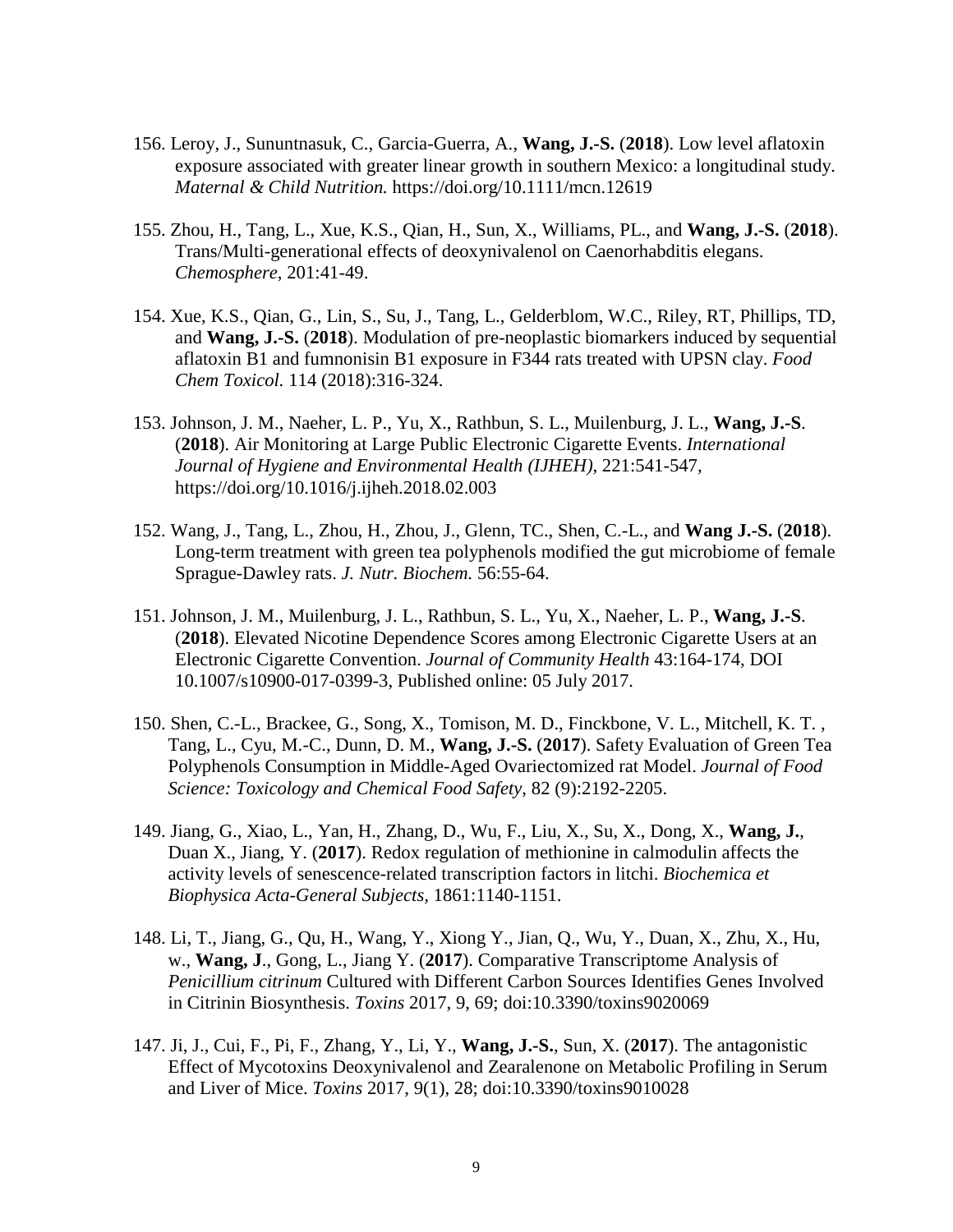- 146. Feng, W.-H., Xue, K. S., Tang, L., Williams, P. L., **Wang, J.-S. (2017**). Aflatoxin B1 induced developmental and DNA damage in *Caenorhabditis elegans*. *Toxins* 9(1), 9; doi:10.3390/toxins9010009.
- 145. Ma, M., Pi, F., **Wang, J.-S.**, Ji, J., Sun, X. **(2017)**. New insights into cytotoxicity induced by microcystin-LR, estradiol, and ractopamine with mathematical models: Individual and combined effects. *Chemosphere* 168:223-233.
- 144. Xue, K. S., Cai, W., Tang, L. Wang, J.-S. (**2016**). Aflatoxin B1-lysine adduct in dried blood spot samples of animals and humans. *Food Chem Toxicol.* 98:210-219.
- 143. Yang, Z.D., **Wang, J.-S.**, Tang, L., Sun, X., Xue, K. **(2016)**. The reproductive toxic effects of zearalenone on *Caeborhabditis elegans*. *Asian Journal of Ecotoxicology.*  11(6):23-30. DOI:10.7524/AJE.1673-5897.20160306002.
- 142. Yang, Z.D., **Wang, J.-S.**, Tang, L., Sun, X., Xue, K. **(2016)**. Transgenerational comparison of developmental and reproductive toxicities in zearalenone exposed *Caenorhabditis elegans*. *Asian Journal of Ecotoxicology*. 11(4):900-905, DOI:10.7524/AJE.1673-5897.20160229003.
- 141. Qian, G., Tang, L., Lin, S., Xue, K. S., Mitchell, N. J., Su, J., Gelderblom, W. C., Riley, R. T., Phillips, T. D., **Wang, J.-S. (2016)**. Sequential dietary exposure to aflatoxin B1 and fumonisin B1 in F344 rats increases liver preneoplastic changes indicative of a synergistic interaction. *Food Chemical Toxicology*, 95:188-195.
- 140. Wang, X. C.., Fan, H. X., Fan, M. X., Li, F. H., Feng, S. B., Li, J. C., Wu, J. J., Li,,Y., **Wang, J.-S. (2016)**. A sensitive immunochromatographic assay using colloidal goldantibody probe for rapid detection of fumonisin B1 in corn. *Food Addit Contam Part A*. 33(9):1435-1443. DOI: 10.1080/19440049.2016.1213429
- 139. Pollock, B. H., Elmore, S., Romoser, A, Tang, L., Kang, M.-s., Xue, K., Rodriguez, M., Dierschke, N. A., Hayes, H. G., Hansen, H. A., II., Guerra, F., **Wang, J.-S.** and Phillips, T. (**2016**). Intervention trial with calcium montmorillonite clay in a south Texas population exposed to aflatoxin. *Food Additives & Contaminants: Part A*. 33 (8):1346- 1354.
- 138. Chen, L., Mo, H., Zhao, L., Gao, W., Wang, S., Cromie, M. M., Lu, C., Jia-Sheng **Wang, J.-S.**, Shen C. L. **(2016)**. Therapeutic properties of green tea against environmental insults. *J. Nutri. Biochem.* 40:1-13.
- 137. Wang, J., Tang, L., Glenn, T. C., and **Wang, J.-S. (2016)**. Aflatoxin B1 induced compositional changes in gut microbial communities of male F344 rats. *Toxicol Sci*. 150  $(1): 54-63.$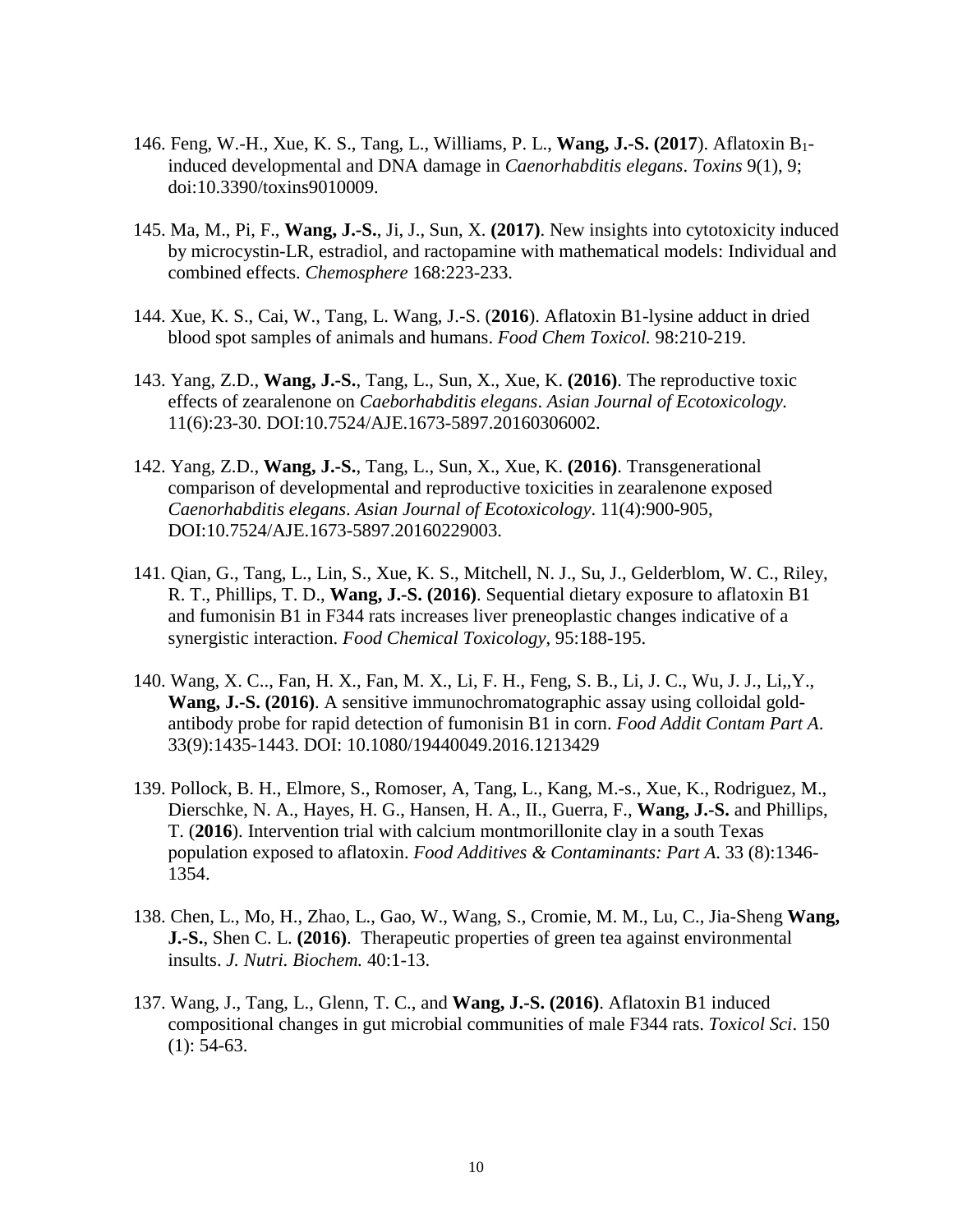- 136. Xue, K. S., Tang, L., Cai, Q., Shen, Y., Su, J. & **Wang, J.-S. (2015).** Mitigation of fumonisin biomerkers by green tea polyphenols in a high-risk population of hepatocellular carcinoma. *Scientific Reports*. 5:17545, DOI: 10.1038/srep17545.
- 135. Yang, Z., Xue, K. S., Sun, X., Tang, L. **Wang, J.-S (2015)**. Multi-toxic endpoints of the foodborne mycotoxins in nematode Caenorhabdits elegans. *Toxins* 7, 5224-5235. Doi:10.3390/toxins7124876.
- 134. Osuret, J., Musinguzi, G., Mukama, T., Halage, A. A., Natigo, A. K., Ssempebwa, J. C. and **Wang, J.-S. (2015)**. Aflatoxin contamination of selected staple foods sold for human consumption in Kampala Markets, Uganda. *J. Biol Sci.* ansinet, 2015 ISSN 1727-3048, DOI: 10.3923/jbs.2015.
- 133. Kang, M-s., Nkurunziza, P., Muwanika, R., Qian, G., Tang, L., Song, X., Xue, K., Nkwata, A., Ssempebwa, J., Lutalo, T., Asiki G., Serwadda, D., Seeley, J., aleebu, P., Nalugoda, F., Newton, R., Williams, J. H. and **Wang J.-S.** (**2015**). Longitudinal evaluation of aflatoxin exposure in two cohorts in south-western Uganda. *Food Additives & Contaminants Part A*. 32(8):1322-1330.
- 132. Leroy, J. L., **Wang, J.-S**., Hoffman, V., Jones, K., Ruel, M. (**2015**). Serum Aflatoxin B1 lysine adduct level in adult women from Eastern Province in Kenya strongly depends on household socio-economic status. *Social Science & Medicine*, 146:104–10.
- 131. Sabran, M. R., Sukhini, M., **Wang, J.-S.**, Zuraini, A., Kang M-s, Nurul A. R., Elham, N., Jamaluddin, R. B. (**2015**) Effect of supplementation of fermented milk drink containing probiotic *Lactobacillus casei Shirota* on the concentrations of aflatoxin biomarkers among employees of Universiti Putra Malaysia: a randomized, double-blind, cross over, placebo-control study. *British Journal of Nutrition*, doi:10.1017/S0007114515004109
- 130. Wang, J., Tang, L., and **Wang, J.-S**. (**2015**). Biomarkers of dietary polyphenols in cancer studies: Current evidence and beyond. *Oxidative Med. Cell. Longevity*. Volume 2015, Article ID 732302, 14 pages [http://dx.doi.org/10.1155/2015/732302.](http://dx.doi.org/10.1155/2015/732302)
- 129. Ndejjo, R., Musinguzi, G., Yu, X., Buregyeya, E., Musoke, D., **Wang, J.-S**., Abdullah Ali Halage, A. A., Whalen, C., Bazeyo, W., Williams, P. and Ssempebwa, J. (**2015**) Occupational Health Hazards Among Healthcare Workers in Kampala, Uganda. *J. Environ. Public Health.* Volume 2015, Article ID 913741, 9 pages; http://dx.doi.org/10.1155/2015/913741
- 128. Huang, G-L., Yang, L., Su, M., Wang, S-K., Yin, H., **Wang, J.-S**., Sun, G-J. (**2014**). Vitamin D3 and Beta-carotene Deficiency is Associated with Risk of Esophageal Squamous Cell Carcinoma in a China Case-control Study. *Asian Pacific J. Cancer Prev*. 15 (2):1-4, DOI:http://dxdoi.org/10.7314/apjcp.2014.15.2.
- 127. Shen, C.-L., Syapin, P. J., Graef, J. L., Smith, B. J., Brackee, G., Fowler, A. K., Segura-Ulate, I., **Wang, J.-S**., Bergeson, S. E. **(2014**). Alcohol-induced Bone Loss and Quality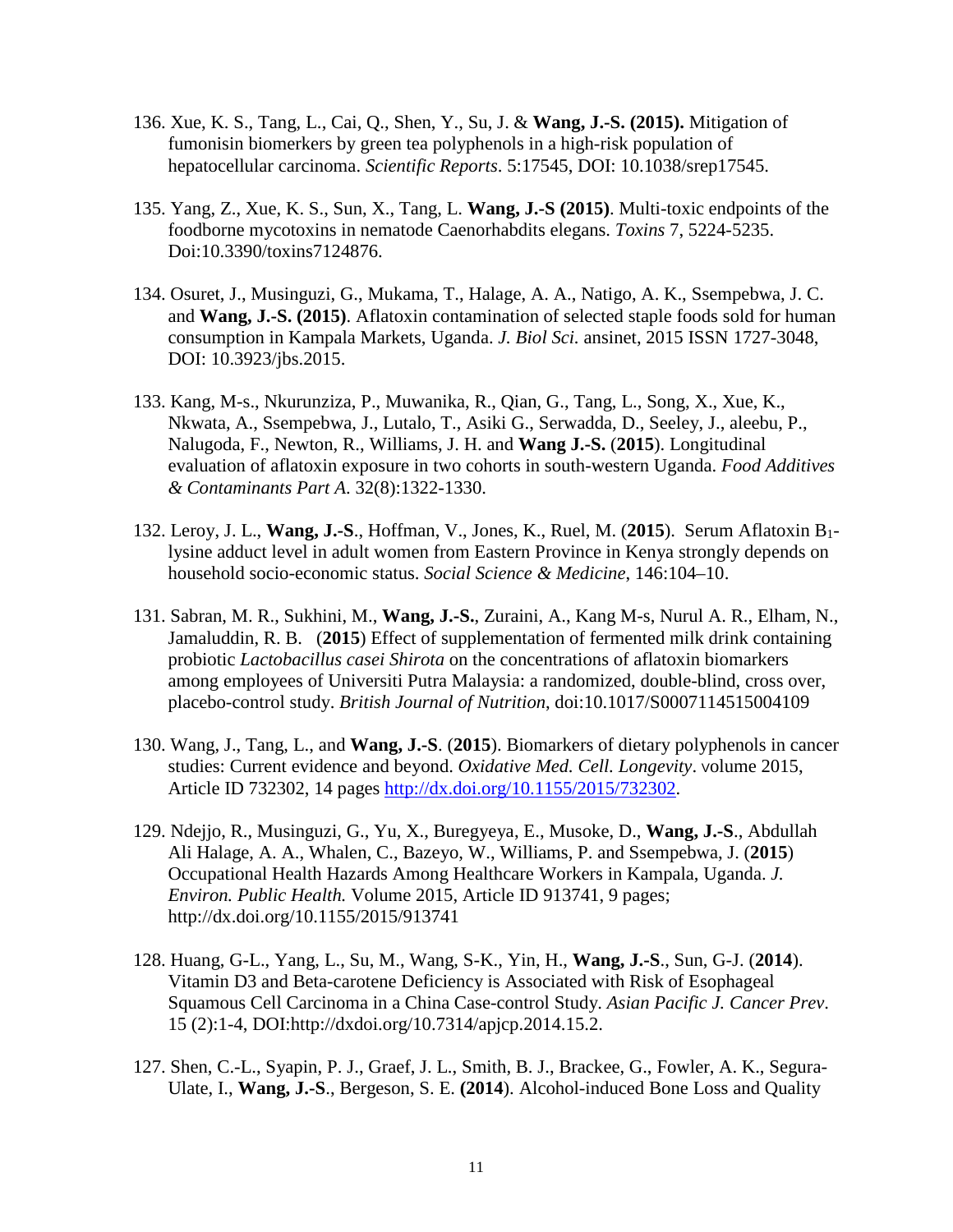during adolescence is Improved by Green Tea Polyphenols. *J. Clinic Toxicol.* 4:1 doi:10.4172/2161-0495.1000179.

- 126. Schwartzbord, J., Brown, D. L., Pape, J. W., Verdier, R-I., Filbert, M., **Wang, J.-S.** (**2014**). Aflatoxin-Lysine Adducts in Haitian Patients Ingesting Peanut and Maize Products. *Journal of Hunger and Environmental Nutrition*. 5/2014, 9(2), DOI: 10.1080/19320248.2013.816990
- 125. Mitchell,N. J., Xue, K. S., Lin, S., Marroquin-Cardona, A., Brown, K. A., Elmore, S. E., Tang, L., Gelderblom, W. C. A., **Wang, J.-S.**, Phillips, T. D. (**2014**). Calcium montmorillonite clay reduces AFB1 and FB1 biomarkers in rats exposed to single and coexposures of aflatoxin and fumonisin. *J. Appl Toxicol.* 34(7): 795-804
- 124. Sabran, M. R., Jamaludin, R. B., Mohd Sokhini, A. M.., Nurul Aqilah, A. R., **Wang, J.- S**., Kang, M.-S., Zuraini, A. (**2014**). Detection of Serum AFB1-Lysune Adduct in Malaysia and Its Association with Liver and Kidney Functions. *Int J. Hyg. Environ Health.* 217:443-451
- 123. Qian, G., Tang, L., Guo, X., Wang, F., Massey, M.E., Su, J., Guo, T.L., Williams, J.H., Phillips, T.D., and **Wang, J.-S.** (2014). Aflatoxin B<sub>1</sub> Modulates the Expression of Phenotypic Markers and Cytokines by Splenic Lymphocytes of Male F344 Rats. *J. Appl Toxicol*, 34 (3), 241-249.
- 122. Phisitkul S, Chyu MC, Zhang Y, Brismée JM, Prabhakar S, Dagda RY, Dagda M, Tang L, **Wang J.-S**, Shen CL. (**2013**) Intradialytic modified Tai Chi exercise among end-stage renal disease patients undergoing hemodialysis: an exploratory pilot study. *Alternative and Integrative Medicine* 2:123. doi:10.4172/2327-5162.1000123
- 121. Commodore, A. A., Zhang, J., Chang, Y., Hartinger, S. M., Lanata, C. F., Mäusezahl, D., Gil, A. I., Hall, D. B., Aguilar-Villalobos, M., Vena, J. E., **Wang, J-S**, Naeher, L. P. **(2013)** Concentrations of Urinary 8-Hydroxy-2'-deoxyguanosine and 8-isoprostane in Women Exposed to Woodsmoke in a Cookstove Intervention Study in San Marcos, Peru. *Environment International.* 60:112-122..
- 120.Shen, C.-L., Chyu, M.-C., **Wang, J.-S**. (**2013**). Tea and Bone Health: Steps Forward in Translational Nutrition. *Am. J. Clinic Nutrition*, doi: 10.3945/ajcn.113.058255.
- 119.Mitchell,N. J., Kumi, J., Johnson, N. M., Dotse, E., Marroquin-Cardona, A., **Wang, J.- S.**, Jolly, P.E., Williams, J. H., Ankrah, N-A., Phillips, T. D. (**2013**). Inclusion of Uniform Particle Size NovaSil Clay in food and its effects on palatability and aflatoxin bioavailability in a crossover study in Ghana. *Biomarkers*. 18(5)391-398.
- 118. Adetona, O., Zhang, J., Hall, D. B., **Wang, J.-S**., Vena, J. E., Naeher, L. P. (**2013**). Occupational exposure to woodsmoke and oxidative stress in wildland firefighters. *Science of the Total Environment* 449:269-275.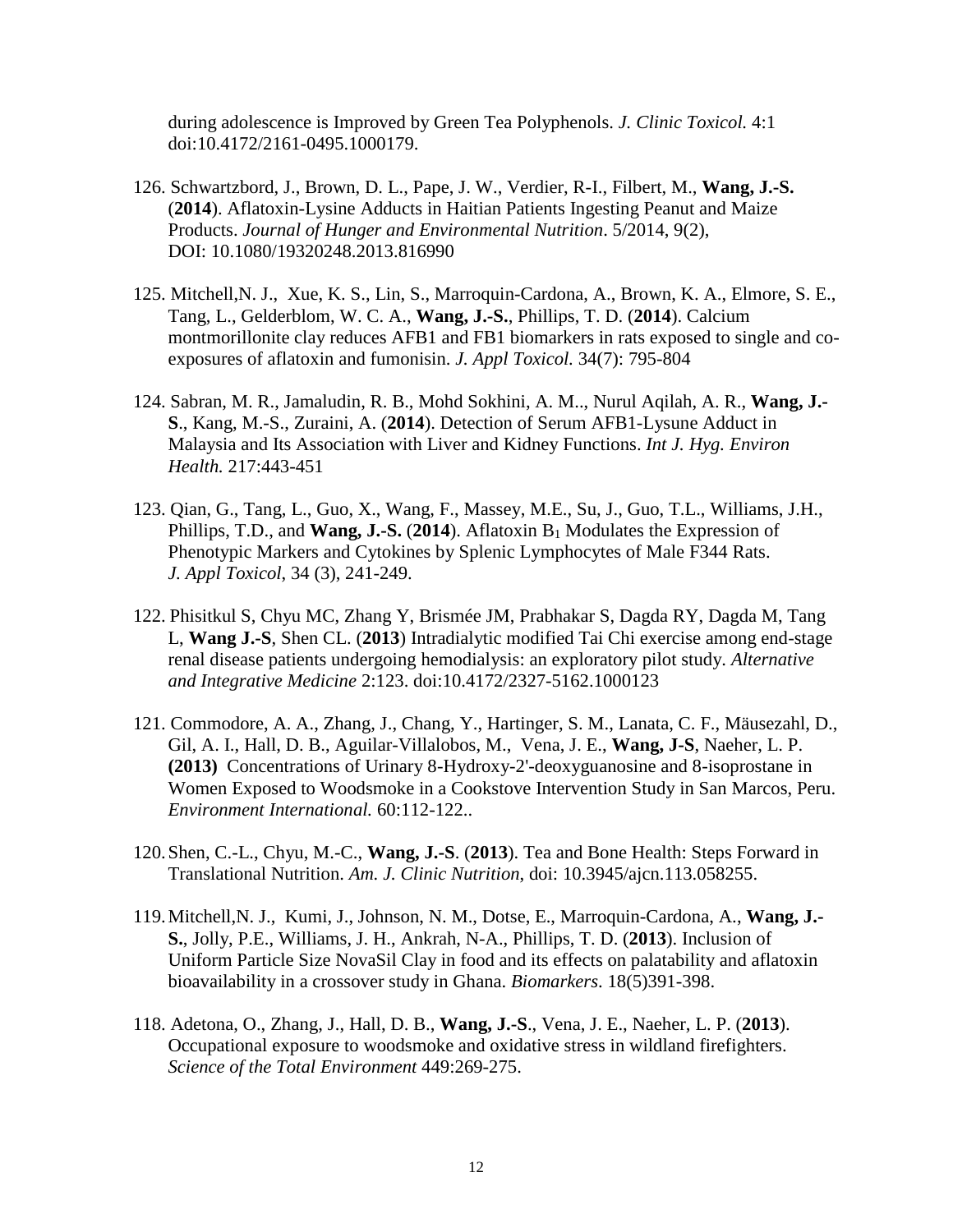- 117.Qian, G., Wang, F., Tang, L., Massey, M.E., Mitchell, N., Williams, J.H., Phillips, T.D., and **Wang, J.-S.** (**2013**). Integrative Toxicopathological Evaluation of Aflatoxin B1 Exposure in F344 Rats. *Toxicologic Pathology*, 41(8):1093-1105. doi: 10.1177/0192623313477256
- 116.Qian, G., Tang, L., Wang, F., Guo, X., Massey, M.E., Williams, J.H., Phillips, T.D., and Wang, J.-S. (2013). Toxicokinetics of Serum Aflatoxin B<sub>1</sub>-lysine Adduct in Fischer 344 Rats. *Toxicology.* 303:147-151.
- 115. St. Helen G., Holland, N. T., Balmes, J. R., Hall D. B., Bernert J. T., Vena, J. E., **Wang, J-S.**, Naeher, L. P. **(2013).** Utility of urinary Clara cell protein (CC16) as a biomarker of increased lung epithelial permeability following outdoor secondhand smoke exposure. *J. Exp. Sci. Environ. Epidemiol.* 23:183-189.
- 114. Shuaib, F. M. B., Jolly, P. E., Ehiri, J. E., Ellis, W. O., Yatich, N. J., Funkhouser, E., Person, S. D., Williams, J. H., Qian, G., and **Wang, J.-S. (2012)**. Socio-deographic determination of aflatoxinb1-lysine adduct levels among pregnant women in Kumasi, Ghana. *Ghana Medical Journal*. 46(4):179-188.
- 113.Qian, G., Xue, K., Tang, L., Wang, F., Song, X., Chyu, M., Pence, B., Shen, C.L., and **Wang, J.-S.** (**2012**). Mitigation of Oxidative Damage by Green Tea Polyphenols and Tai Chi Exercise in Postmenopausal Women with Osteopenia. *PLos One*, 7(10):e48090.
- 112.Shen, C.-L., Cao, J. J., Dagda, R. Y., Chanjaplammootil, S., Lu, C., Chyu, M.-C, Gao, W., **Wang, J.-S**., Yeh, J. K. (**2012**). Green tea polyphenols favors body composition and improves bone quality in high-fat-induced obese rats. *Nutrition Research*. 32(6):448-57.
- 111.St. Helen G., Bernert J. T., Hall D. B., Sosnoff, C. S., Xia, Y. Balmes, J. R., Vena, J. E., **Wang, J-S.**, Holland, N. T., Naeher, L. P. **(2012**). Exposure to secondhand smoke outside of a bar and a restaurant in Athens, Georgia leads to increases in tobacco exposure biomarkers in non-smokers. *Environ. Health Perspect*, 120(7):1010-1016.
- 110.Wu, X., Gao, S., **Wang, J.-S**., Wang, H., Huang, Y.-W., and Zhao Y. (**2012**). The Surface-enhanced Raman Spectra of Aflatoxins:Spectral Analysis, Density Functional Theory Calculation, Detection and Differentiation. *Analyst* 137:4226-4234.
- 109.Robinson, A., Johnson, N. J., Strey, A., Taylor, J. F., Marroquin-Cardona, A., Mitchell, N. J., Afriyie-Gyawu, E., Ankrah, N. A., Williams, J. H., **Wang, J.-S.**, Jolly, P. E., and Phillips, T. D. (**2012**). Calcium montomorillonite clay reduces urinary biomarkers of fumonisin B1 exposure in rats and humans. *Food Additive and Contaminants.* Http://dx.doi.org/10.1080/19440049.2011.651628.
- 108.Shen, C.-L., Chyu, M.-C., Yeh, J. K., Zhang Y., Pence, B. C., Felton, C. K., Brismee, J.- M., Arjmandi, B. H., Doctolero, S., **Wang, J.-S. (2012).** Effects of green tea and Tai Chi on bone health in postmenopausal women: a 6-month randomized placebo-controlled trial. *Osteoporos Int.* 23:1541-1552.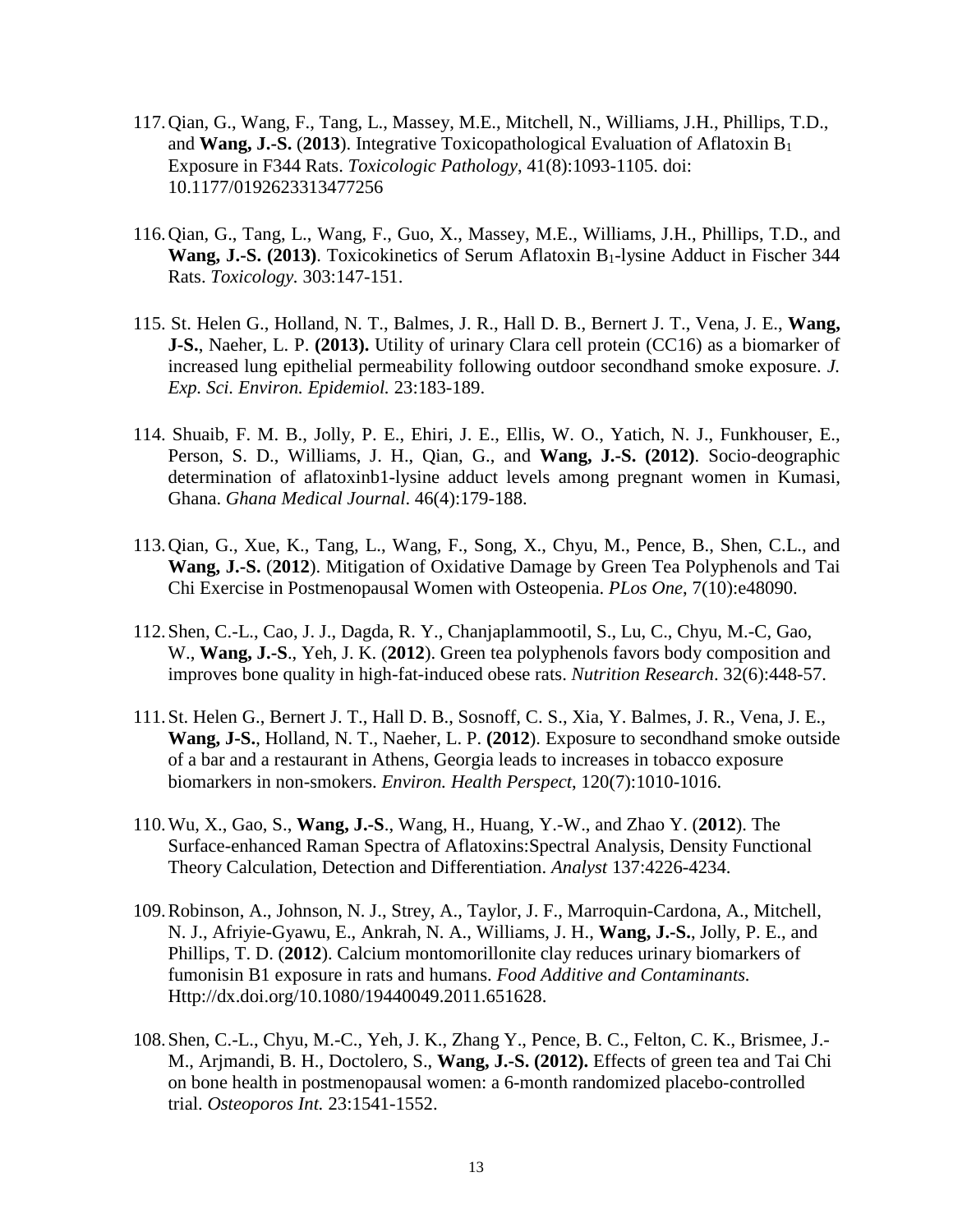- 107.Marroquin-Cardona, A., Deng, Y., Garcia-Mazcorro, J. F., Johnson, N. M., Mitchell, N. J., Tang, L., Robinson, A., Taylor, J. F., **Wang, J.-S.,** Phillips, T. D. **(2011)**. Characterization and safety of uniformparticle size NovaSil clay as a potential aflatoxin enterosorbent*. Appl. Clay Sci.* 54:248-257.
- 106.Jolly, P. E., Shuaib, F. M., Jiang, Y., Preko, P., Baidoo, J., Stiles,J. K., **Wang, J.-S.**, Phillips, T. D. & Williams, J. H. **(2011)**. Association of high viral load and abnormal liver function with high aflatoxin  $B_1$ –albumin adduct levels in HIV-positive Ghanaians: preliminary observations. *Food Additives & Contaminants*. 28 (9):1224-1234.
- 105.Shen, C.-L., Yeh, J. K., Cao, J. J., Chyu, M.-C., **Wang, J.-S.** (**2011**) Green tea and bone health: evidence from laboratory studies. *Pharmacological Research* 64:155-161.
- 104.Keenan, J., Jolly, P., Preko, P., Baidoo, J., **Wang, J.-S.**, Phillips, T. D., Williams, J. H., McGwin, G., Jr. (**2011**). Association between aflatoxin B1-albumin adduct levels and tuberculosis infection among HIV+ Ghanaians. *Archivs of Clinical Microbiology* 2(3:3) 1-6, DOI:10:3823/230
- 103.Sun, G., Wang, S., Hu, X., Su, J., Zhang, Y., Xie, Y., Zhang, H., Tang, L. and **Wang, J.- S.** (**2011**) Co-contamination of aflatoxin B1 and fumonisin B1 in food and human dietary exposure in three areas of China. *Food Additive and Contaminants*. 28(4):461-470.
- 102.Shen, C.-L., Samathanam, C., Tatum,O. L., Graham, S., Tubbs, C., Cao, J. J., Dale M Dunn, D. M., **Wang, J.-S.** (**2011**). Green tea polyphenols avert chronic inflammationinduced myocardial fibrosis of female rats. *Inflammation Research***,** 6(7):665-672.
- 101.Shen CL, Yeh JK, Samathanam C, Cao JJ, Stoecker BJ, Dagda RY, Chyu MC, Dunn DM, **Wang J.-S.** (**2011**) Green tea polyphenols attenuate deterioration of bone microarchitecture in female rats with systemic chronic inflammation. *Osteoporos Int.* 22:327-337. PMID: 20306019.
- 100.Shen, C.-L., Yeh, J. K., Samathanam, C. A., Cao, J. J., Stoecker, B. J., Dagda, R. Y., Chyu, M.-C., Dunn DM, **Wang, J.-S**. **(2011)** Green tea polyphenols and alfacalcidol synergistically mitigate deterioration of bone microarchitecture in female rats with chronic inflammation. *J. Nutritional Biochem..* 22:673-680.
- 99. Johnson NM, Qian G, Xu L, Tietze D, Marroquin-Cardona A, Robinson A, Rodriguez M, Kaufman L, Cunningham K, Wittmer J, Guerra F, Donnelly KC, **Wang J.-S** and Phillips TD. **(2010)** Aflatoxin and PAH exposure biomarkers in a U.S. population with a high incidence of hepatocellular carcinoma. *Sci Total Environ* 408 (23):6027-6031.
- 98. Shen, C.-L., Chyu, M.-C., Pence, B. C., Yeh, J. K., Zhang, Y., Felton, C. K., Doctoler, S., **Wang, J.-S.** (**2010**). Green tea polyphenols supplementation and Tai Chi exercise for postmenopausal osteopenic women: safety and quality of life report. *BMC Complementary Alternative Medicine* 2010 10:76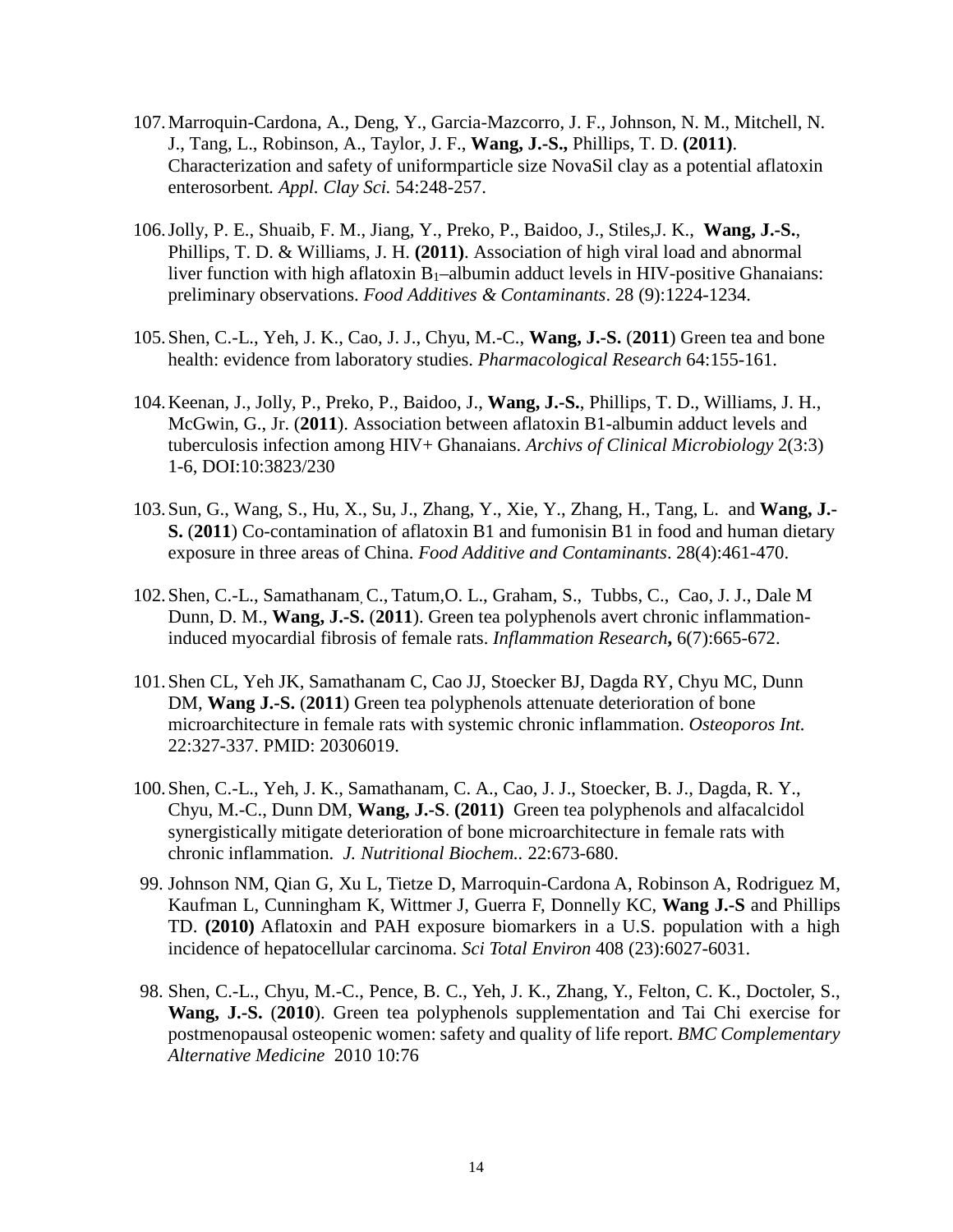- 97. Shen CL, Yeh JK, Cao JJ, Tatum OL, Dagda RY, **Wang J-S** (**2010**) Synergistic effects of green tea polyphenols and alphacalcidol on chronic inflammation-induced bone loss in female rats. *Osteoporos Int* 21(11):1841-1852.
- 96. Chen, L., Shao, C., Cobos, E., **Wang, J.-S**., Gao, W. (**2010**). 4-(methylnitrosamino)-1-(3 pyridyl)-1-butanone Induces CRM1-Dependent P53 Nuclear Accumulation in Human Bronchial Epithelial Cells. *Toxicol Sci.* 116, 206-215.
- 95. Xu, L., Qian, G., Tang, L., Su, J., and **Wang, J.-S**. (**2010**). Genetic Variations of Hepatitis B Virus and Serum Aflatoxin-Lysine Adduct on High Risk of Hepatocellular Carcinoma in Southern Guangxi, China*. J. Hepatol*. 53:671-676.
- 94. Xu, L., Cai, Q., Tang, L., Wang, S., Hu, X., Su, J., Sun, G., **Wang, J.-S.** (**2010**). Evaluation of fumonisin biomarkers in a cross-sectional study with two high-Risk populations in China. *Food Additive & Contam*. 27:1161-1169.
- 93. Shuaib, F.M.B., Jolly, P.E., Ehiri, J.E., Yatich, N., Jiang, Y., Funkhouser, E., Person, S.D., Wilson, C., Ellis, W.O., **Wang, J.-S.**, Williams, J.H., (**2010**). Association between birth outcomes and aflatoxin B-1 biomarker blood levels in pregnant women in Kumasi, Ghana. *Trop Med Int Health* 15, 160-167.
- 92. Williams, J. H., Grubb, J. A., Davis, J. W., **Wang, J.-S.**, Jolly, P. E., Ankrah, N.-A., Ellis, W. O., Afriyie-Gyawu , E., Johnson, N. M., Robinson, A. G. and Timothy D Phillips, T. D. (**2010**). HIV, Hepatocellular, and Oesophageal Carcinomas Related to Consumption of Mycotoxin-prone Foods in Sub-Saharan Africa. *Am. J. Clinic. Nutr*. 92  $(1): 154-60.$
- 91. Shen, C.-L., J.K. Yeh, J.J. Cao, O.L. Tatum, R.Y. Dagda, and **J.-S. Wang**. **(2010**). Green tea polyphenols mitigate bone loss of female rats in a chronic inflammation-induced bone loss model. *J. Nutr. Biochem*. 21:968-974.
- 90. Shen, C.-L., Chyu, M-C., Yeh, J. K., Felton C. K., Xu, K. T., Pence, B. C., and **Wang, J.- S.** (**2009**). Green tea polyphenols and Tai Chi for bone health: designing a placebocontrolled randomized trial. *BMC Musculoskeletal Disorders* 10:110 doi:10.1186/1471- 2474-10-110.
- 89. Shen, C.-L., Yeh, J. K., Cao, J., **Wang, J.-S**. (**2009**). Green tea and bone health. *Nutritional Research*, 29:437-456. Review. Erratum in: *Nutrition Research* 2009 Sep;29(9):684.
- 88. Shao, C., Chen, L., Chen, S., Cobos, E., **Wang, J.-S**., Haab, B. B., Gao, W. **(2009)**  Antibody microarray analysis of serum glycans in esophageal squamous cell carcinoma cases and controls. *Proteomics: Clinical Applications*, 3:923-931.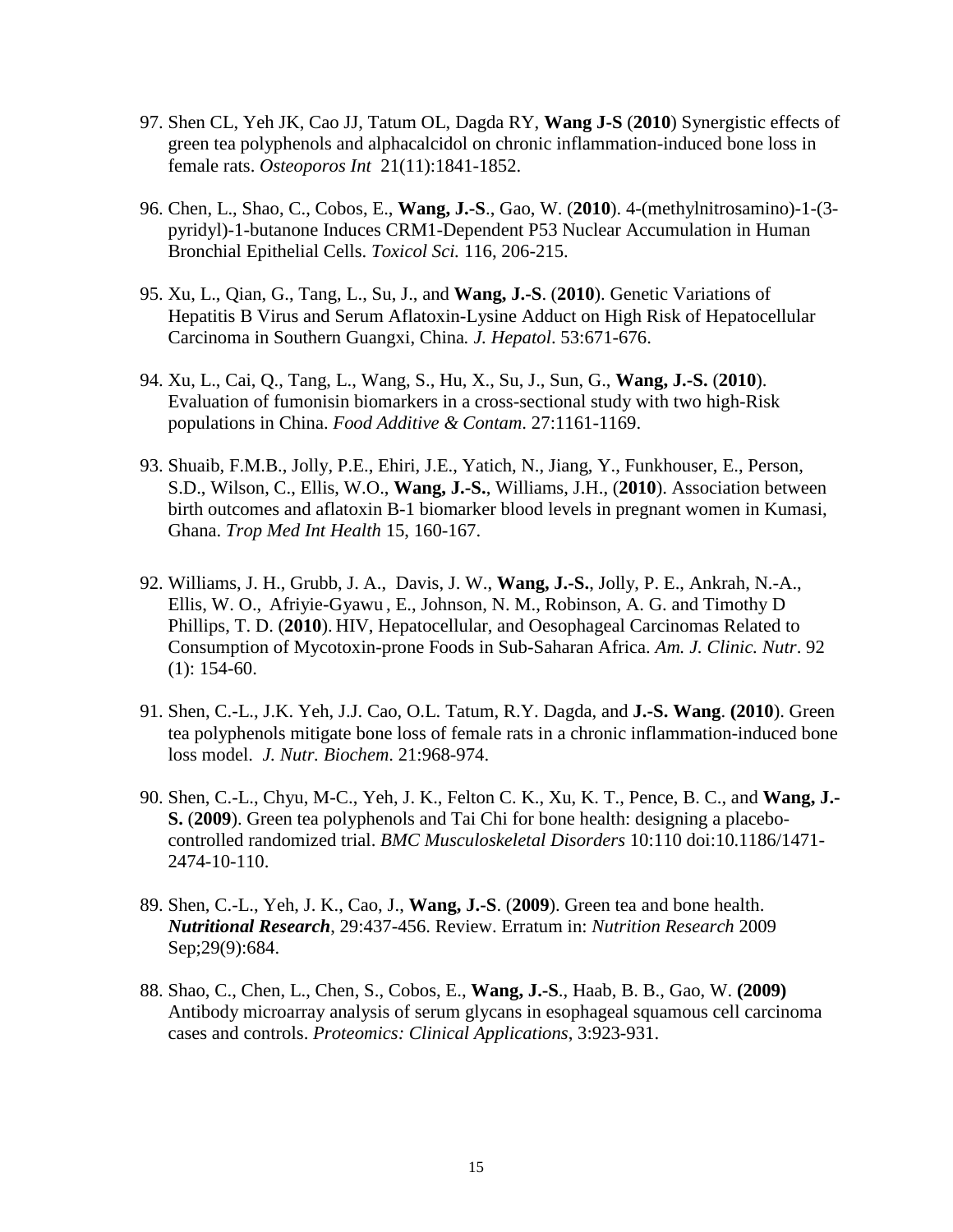- 87. Shen, C.-L., Yeh, J. K., Stoecker, B. J., Chyu, M.-C., **Wang, J.-S**. (**2009**). Green tea polyphenols mitigate deterioration of bone microarchitecture in middle-aged female rats, *Bone*, 44:684-690.
- 86. Yang, R., Wang, S., Sun, G., Hu, X., Kai, H., Yang L., Su, M., Xui, Y., and **Wang, J.-S**. (**2009**). Case-control studies for esophageal cancer risk factors. *Tumor*, 29: 352-355.
- 85. Johnson, N. M., Afriyie-Gyawu, E., Huebner, H., Marroquin-Cardona, A., Tang, L., Xu, L., Ankrah, N-A., Ofori-Adjei, D., Jolly, P. E., Williams, J. H., **Wang, J.-S** and Phillips, T. D. (**2009**). PAH exposure in a Ghanaian population at high risk for aflatoxicosis. *Sci. Total Environ*, 407:1886-1891.
- 84. Tang, L., Xu, L., Afriyie-Gyawu, E., Liu, W., Wang, P., Tang, Y., Wang, Z., Huebner, H. J., Ankrah, N.-A., Ofori-Adjei, D., Williams, J. H., **Wang, J.-S** and Phillips, T. D. (**2009**). Aflatoxin-albumin adducts and correlation with decreased serum levels of vitamins A and E in an adult Ghanaian population. *Food Additives and Contam.* 26 (1): 108–118.
- 83. Tang, Y., Huang, T., and **Wang, J.-S.** (**2008**). Aflatoxin exposure and genetic polymorphisms of glutathione-S-transferase in high-risk population for primary liver cancer. *Acta. Guangxi Med. Univ.* 10: 1051-1054.
- 82. Jiang, Y., Jolly, P. E., Preko, P. O., **Wang, J.-S.**, Ellis, W. O., Williams, J. H. and Phillips, T. D. (**2008**) Aflatoxin related immune dysfunction in health and in human immunodeficiency virus disease. *Clinic. Develop. Immunol.* Article ID 790309, doi:10.1155/2008/790309.
- 81. Tang, L., Tang, M., Xu, L., Luo, H., Huang, T., Yu, J., Zhang, L., Cox, SB., Gao, W.-M and **Wang, J.-S**. (**2008**). Modulation of Aflatoxin Biomarkers in Human Blood and Urine by Green Tea Polyphenols Intervention. *Carcinogenesis* 29(2):411-417.
- 80**. Wang, J.-S.,** Luo, H., Wang, P. Tang, L., Yu, J., Huang, T., Cox, S. B., Gao, W. (**2008**). Validation of Green Tea Polyphenol Biomarkers in a Phase II Human Intervention Trial. *Food Chem Toxicol.* 46:232-240.
- 79. Shen, C.-L., Wang P., Guerrier, J., Yeh, J. K. and **Wang, J.-S** (**2008**) Protective effect of green tea polyphenols on bone loss in middle-aged female rats. *Osteopros Int.* 19(7):979- 990.
- 78. Billam, M., Mukhi, S., Tang, L., Gao, W., and **Wang, J.-S. (2008)** Toxic response indicators of microcystin-LR in F344 rats following a single dose treatment. *Toxicon* 51(6):1068-1080.
- 77. Afriyie-Gyawu, E.**,** Wang, Z., Ankrah, N-A., Johnson, N. M., Tang, L., Xu, L., Ofosuhene, M., Kumi, J., Huebner, H. J., Jolly, P. E., Ellis, Taylor, R., Brattin, B., W. O., Ofori-Adjei, D., Williams, J. H., **Wang, J-S.**, and Phillips, T. D. (**2008**). NovaSil clay does not affect the concentration of vitamins A and E and nutrient minerals in serum samples from Ghanaians at high risk for aflatoxicosis. *Food Additives & Contam*, 25  $(7):872-884.$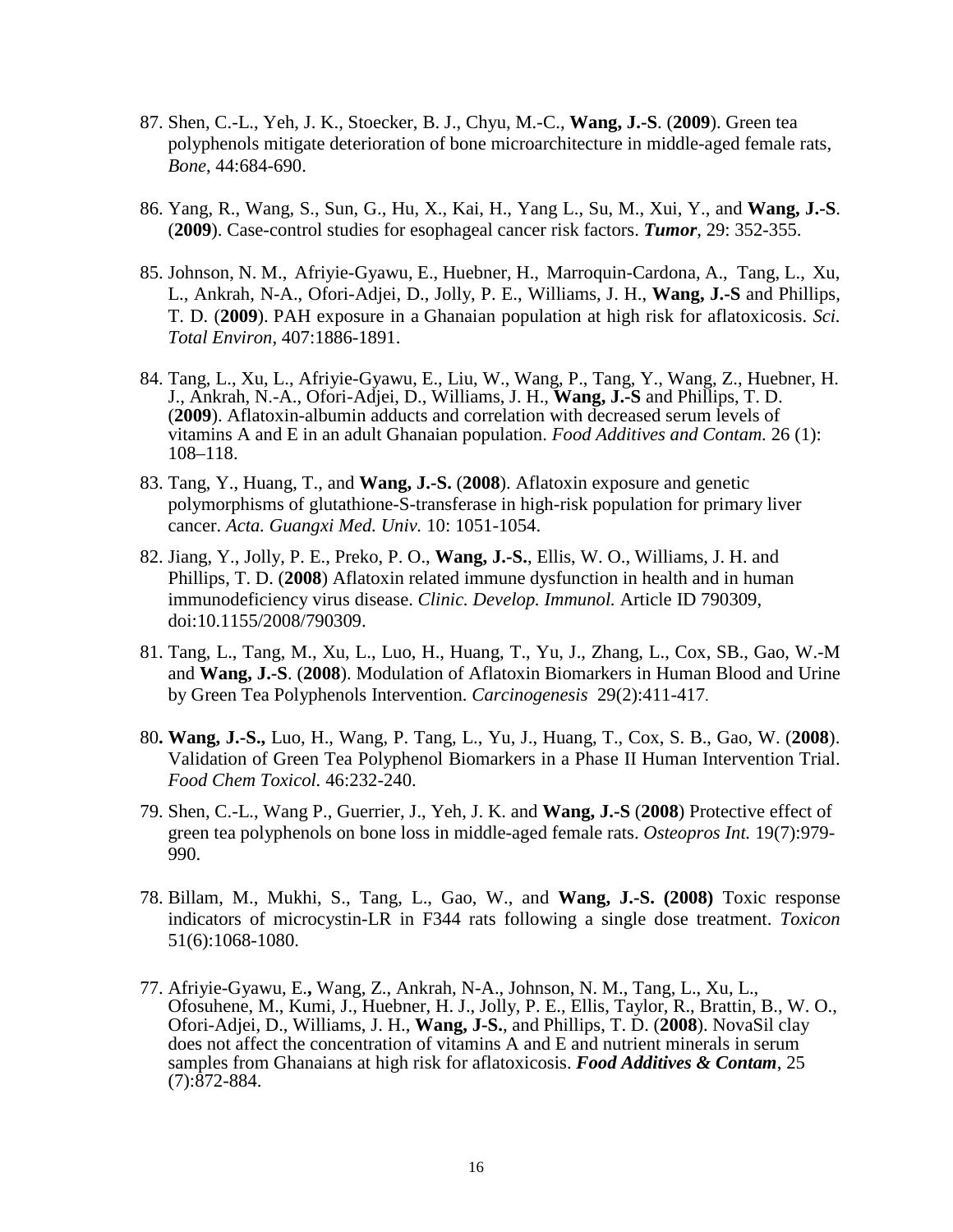- 76. Wang, P., Afriyie-Gyawu, E., Tang, Y., Johnson,N. M., Xu, L., Tang, L., Huebner, H. J., Ankrah, N.-A., Ofori-Adjei, D., Ellis, W., Jolly, P. E., Williams, J. H., **Wang, J.-S**., Phillips, T. D. (**2008**). NovaSil clay intervention in Ghanaians at high risk for aflatoxicosis: II. Reduction in biomarkers of aflatoxin exposure in blood and urine, *Food Additives & Contam*, 25 (5):622-634.
- 75. Afriyie-Gyawu, E., Ankrah, N.-A., Huebner, H. J., Ofosuhene, M., Kumi, J., Johnson, N. M., Tang, L., Xu, L., Jolly, P.E., Ellis, W. O., Ofori-Adjei, D., Williams, J. H., **Wang, J.- S.** & Phillips, T. D. (**2008**). NovaSil clay intervention in Ghanaians at high risk for aflatoxicosis. I. Study design and clinical outcomes. *Food Additives & Contam*, 25(1):76- 87.
- 74. Phillips, T. D., Afriyie-Gyawu, E., Williams, J., Huebner, H., N-A. Ankrah, N-A., Ofori-Adjei, D., Jolly, P., Johnson, N., Taylor, J., Marroquin-Cardona, A., Xu, L., Tang, L., **Wang, J.-S.** (**2008**). Reducing Human Exposure to Aflatoxin through Use of Clay. *Food Additives & Contam*, 25(2):134-145.
- 73. Cai, Q., Tang, L. and **Wang, J.-S.** (**2007**). Validation of fumonisin biomarkers in F344 rats. *Toxicol Appl. Pharmacol.* 225:28-39.
- 72. Tang, L., Guan H., Ding, X. and **Wang, J.-S**. (**2007**). Modulation of aflatoxin toxicity and biomarkers by lycopene in F-344 rats. *Toxicol Appl. Pharmacol.* 219:10-17.
- 71. Sun, G., Wang, S., Hu, X., Su, J., Huang, T., Yu, J., Tang, L., Gao, W. and **Wang, J.-S.** ( $2007$ ). Fumonisin  $B_1$  contamination of home-grown corn in high-risk areas of esophageal and liver cancers in China. *Food Additives & Contam*. 24(2):181-185.
- 70. Dash, B., Afriyie-Gyawu, E, Huebner, H. J., Porter, W., **Wang, J.-S**, Jolly, P. E., Phillips, T. D. **(2007)**. Determinants of the variability of aflatoxin-albumin adduct levels in Ghanaians. *J Toxicol. Environ. Health* Part A 70:58-66.
- 69. Jolly, P. E., Jiang, Y., Ellis, W. O., Awuah, R. T., Appawu, J., Nnedu, O., Stiles, J. K., **Wang, J-S.,** Adjei, O., Jolly, C. M., Williams, J. H. (**2007**). Association between aflatoxin exposure and health characteristics, liver function, hepatitis and malaria infections in Ghanaians. *J. Nutri & Environ. Med.* 16 (3):1-16.
- 68. Luo, H., Cox, SB., Gao, W.-M., Yu, J., Tang, L. and **Wang, J.-S**. (**2006**). Metabolic Profiling in Validation of Plasma Biomarkers for Green Tea Polyphenols. *Metabolomics*, 2(4):235-241.
- 67. Wang, Z., Tang, L., Sun, G., Tang, Y., Xie, Y., Wang, S., Hu, X., Gao, W., Cox, S. B. and **Wang J.-S. (2006)**. Etiological study of esophageal squamous cell carcinoma in an endemic region: a population-based case control study in Huaian, China. *BMC Cancer* 2006, **6:**287 doi:10.1186/1471-2407-6-287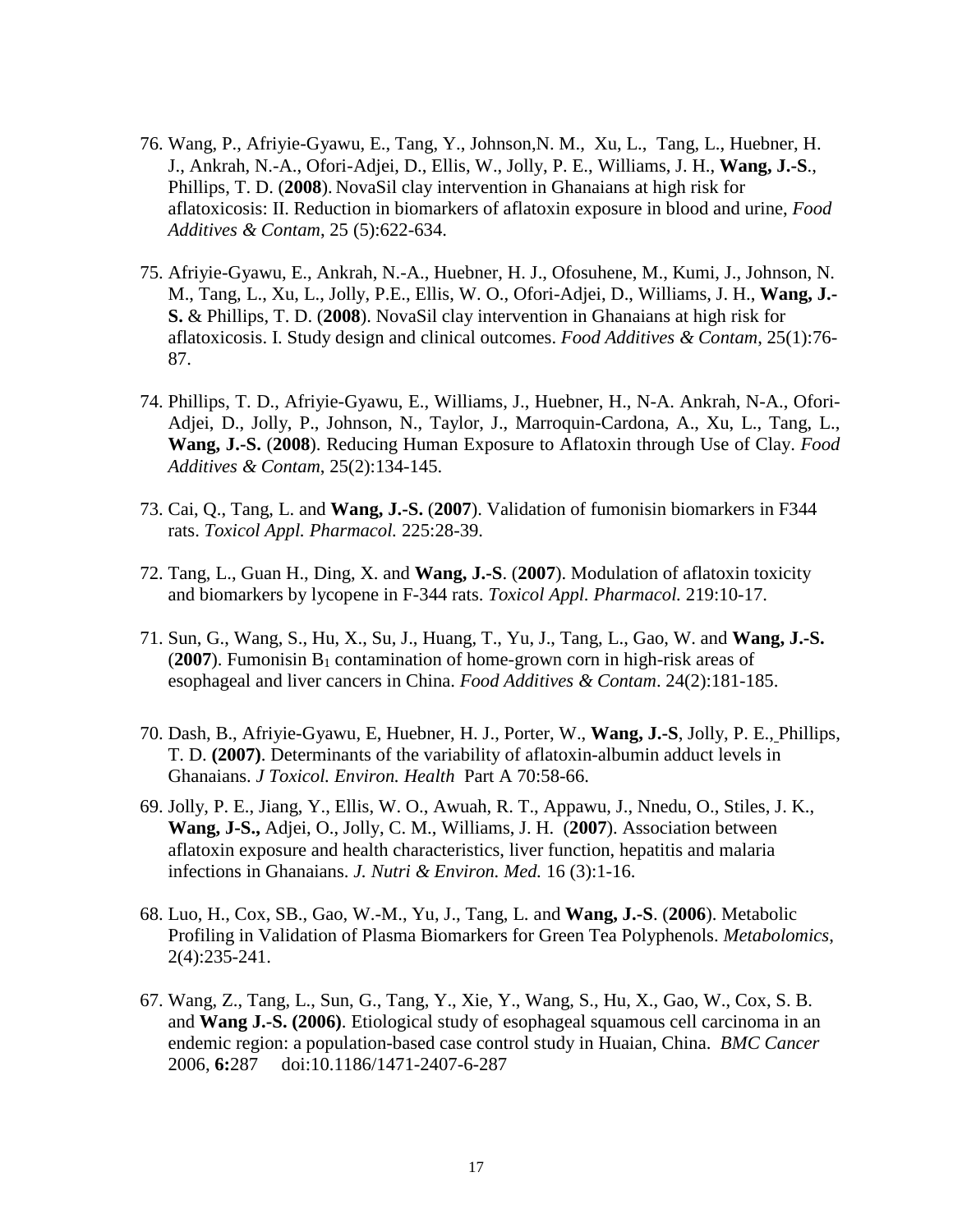- 66. Pan XP, Zhang BH, Tian K, Jones LE, Liu J, Anderson TA, **Wang J.-S.**, Cobb GP (**2006**). Liquid chromatography-electrospray ionization-tandem mass spectrometry analysis of octahydro-1,3,5,7-tetranitro-1,3,5,7-tetrazocine (HMX). *Rapid Commun. Mass Spectrom* 20:2222-2226.
- 65. Egner, PA, Groopman, JD., **Wang, J.-S.**, Kensler, TW., and Friesen, MD (**2006)**. Quantification of aflatoxin B1-N7-guanine in human urine by HPLC-Isotope-Dilution Tandem Mass Spectrometry. *Chem. Res. Toxicol.* 18:1191-1195.
- 64. Wang, S-L., He, X-Y., Shen, J., **Wang, J.-S**. and Hong, J-Y. **(2006**) The Missense Genetic Polymorphisms of Human CYP2A13: Functional Significance in Carcinogen Activation and Identification of A Null Allelic Variant. *Toxicol. Sci.* 94(1):38-45.
- 63. Luo, H., Tang, L., Billam, M., Tang, M., Huang, T., Yu, J., Wei, Z., Liang, Y., Wang, K., Zhang, Z., Zhang, L., and **Wang, J.-S. (2006).** Phase IIa chemoprevention trial of green tea polyphenols in high-risk population of liver cancer: II. Modulation of urinary excretion of green tea polyphenols and 8-hydroxydeoxyguanosine. *Carcinogenesis.* 27:262-268.
- 62. Billam, M., Tang, L., Cai, Q., Mukhi, S., Guan, H., Wang, P., Wang, Z. and **Wang, J.-S. (2006).** Seasonal Variations in the Concentration of Microcystin-LR Contamination in Lakes of West Texas. *Environ. Toxicol. Chem.* 25(2):356-366.
- 61. McKean, C., Tang, L., Billam, M., Tang, M., Theodorakis, C. W., Kendall, R. J. and **Wang, J.-S** (2006). Comparative acute and combinative toxicity of aflatoxin  $B_1$  and  $T-2$ toxin in animals and immortilized human cell lines. *J. Appl Toxicol.* 26(2):139-147.
- 60. McKean, C., Tang, L., Tang, M., Billam, M., Wang, Z.,Theodorakis, C. W., Kendall, R. J. and **Wang, J.-S (2006).** Comparative acute and combinative toxicity of aflatoxin B1 and fumonisin B1 in animals and human cell lines. *Food Chem. Toxicol.* 44(6):868-876.
- 59. Liu, F.**, Wang, J.-S.**, and Theodorakis**,** C.W. (**2006**)**.** Genotoxicity and oxidative stress caused by sodium arsenate and sodium perchlorate in zebrafish *Danio rerio*. *Environ Sci. Technol.* 40:3429-3436.
- 58. Dash, B., Afriyie-Gyawu, E, Huebner, H. J., Porter, W., **Wang, J.-S**, Jolly, P. E., Phillips, T. D. (**2006**). Noninvasive identification of inter-individual variation in xenobiotic metabolizing enzymes: implications for cancer epidemiology and biomarker studies. *J Toxicol. Environ. Health A* 69(13):1203-1216.
- 57. He, X-Y., Tang, L., Wang, S-L., Cai, Q., **Wang, J.-S.** and Hong, J-Y. (**2006**). Efficient activation of aflatoxin B1 by cytochrome P450 2A13, an enzyme predominantly expressed in human respiratory tract. *Int. J. Cancer,* 118(11):2665-2671.
- 56. Jolly, P., Jiang, Y., Ellis, W., Awuah, R., Nnedu, O., Phillips, T., **Wang, J.-S**., Tang, L., Afriyie-Gyawu, E., Person, S., Williams, T. and Jolly, C. **(2006**). Determinants of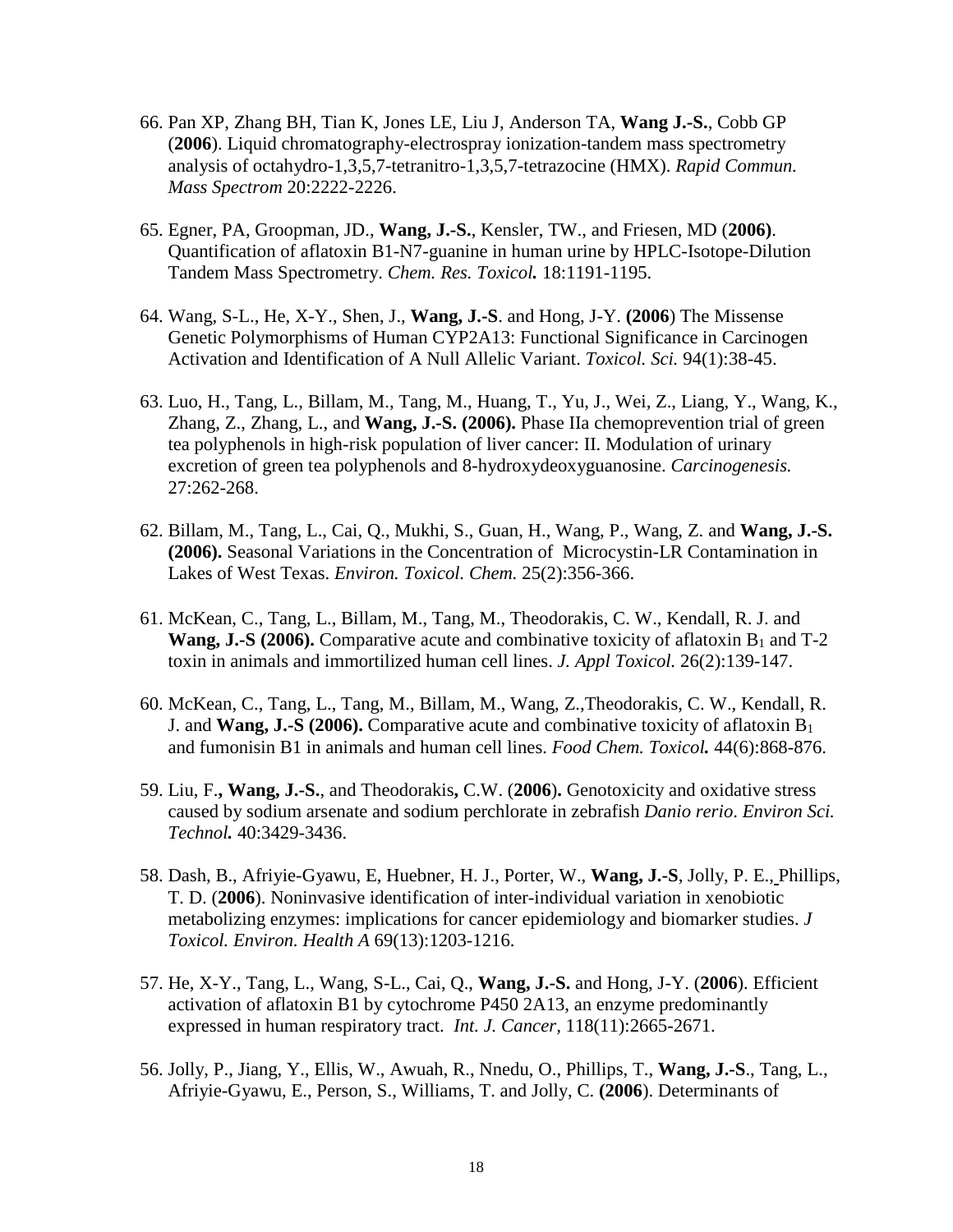aflatoxin levels in Ghanaians: sociodemographic factors, knowledge of aflatoxin and food handling and consumption practices. *Int. J. Hyg. Environ.-Health* 209:345-358.

- 55. Xu, H., Sun, G., Wang, S., Hu, X., and **Wang, J.-S (2006)** Determination of aflatoxins and fumonisins in the corn and peanut on sale. *J Environ Occup Med.* 23(3):217-219.
- 54. Xiong, L., Tang, M., and **Wang, J.-S. (2006)**. Combinative Cytotoxicity of aflatoxin B1 and Microcystin-LR in HepG2 cells. *J. Chinese Public Health* 22 (5): 548-550.
- 53. Sun, G.-J, Wang, S.-K., and **Wang, J.-S**. (**2006**). The combined toxicity of two kinds of mycotoxin in Sprague-Dawley rats. *Chin J Prev Med* 40(5):319-323.
- 52. Tang, L., Jin, T., Zheng, X. and **Wang, J.-S**. (**2005**). Lycopene inhibits the growth of human androgen-independent prostate cancer cells in vitro and in BALB/c nude mice. *J. Nutr.* 135(2): 287-290.
- 51. Afriyie-Gyawu, E., Mackie, J., Dash, B., Wiles, M., Taylor, J., Huebner, H., Tang, L., Guan, H., **Wang, J.-S.** and Phillips, T. D. **(2005).** Long-term toxicological evaluation of NovaSil clay in the diet of Sprague-Dawley rats. *Food Add & Contam.* 22 (3): 259-269
- 50**. Wang, J.-S.,** Luo, H., Billam, M., Wang, Z., Guan, H., Tang, L., Goldston, T., Afriyie-Gyawu, E., Lovett, C., Griswold, J., Brattin, B., Huebner, H. J. and Phillips, T. D. **(2005)**. Short-term safety evaluation of NovaSil in humans. *Food Add. & Contam.* 22 (3): 270- 279.
- 49. Jiang, Y., Jolly, P. E., Ellis, W. O., **Wang, J.-S**., Phillips, T., Williams, J. H. (**2005**). Aflatoxin B1 albumin adduct levels and cellular immune status in Ghanaians. *International Immunol*. 17(6):807-814.
- 48**.** Xie, Y., Sun, G., Xiong, C., Wang, S., Wang, H. and **Wang, J.-S**. (**2005**). Determination of T-2 toxin in staple food from KBD families in Xinhai County, Qinghai Province. *Chinese J. Fd Hyg.,* 17:157-159.
- 47**. Wang, J.-S** and Tang, L. (**2004**). Aflatoxin exposure and human liver cancer. *J. of Toxicol*, 23:249-271.
- 46. Tang, L., Tang, M., He, X., Busby, W. F., and **Wang, J.-S.** (**2004**). Tumorigenicity of airborne complex mixtures. *J. Toxicol. Pharmacol*. 18:134-140.
- 45. Sun, G., Xiong, C., Zhang, Y., Wang, S., Xie, Y. Wang, H., Shi, N. and **Wang, J.-S**. (**2004**). Comparison of contents of trace elements in wheat samples from the control and endemic Kashin-Beck disease areas. *Trace Element & Health*, 21:23-26.
- 44. Huang, T., Yu, J., Tang, L., Luo, H., Billam, M., Wei, Z., Liang, Y., Li, Y., Wang, K., Shi, J., Cui, Y., Zhang, Z-Q., Zhang, L., Sun, S., Martin, C. and **Wang, J.-S.** (**2004**). Phase IIa chemoprevention trial of green tea polyphenols in high-risk population of liver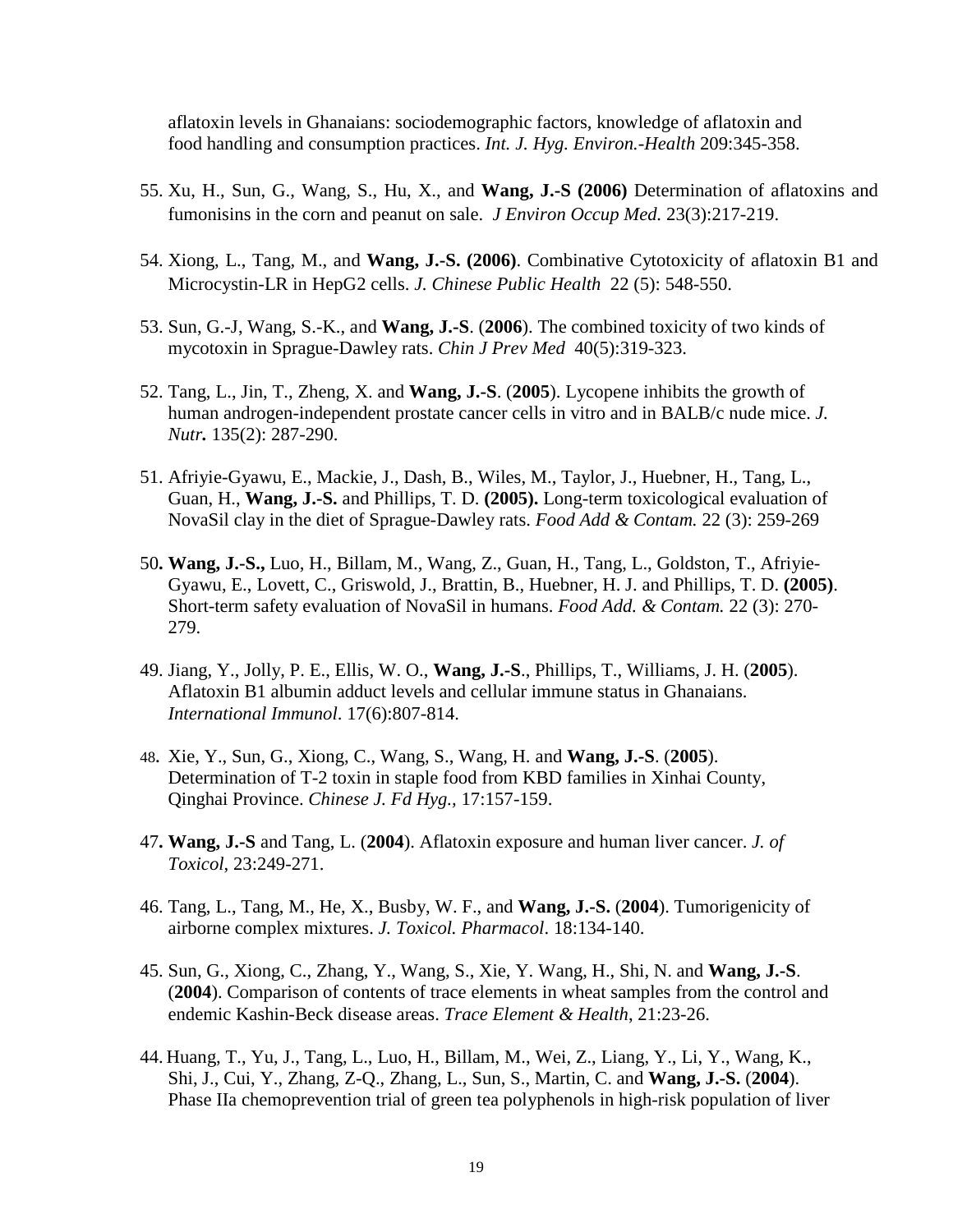cancer: I. Design, clinical outcome, and baseline biomarker data. *Int. J. Cancer Prev.* 1:269-280.

- 43. Wu, Y., Lu, P., **Wang, J.-S**., Wang, J., Wan, S., Kensler T. W., Groopman, J. D. and Qian, G.-S **(2003**). Correlation between the genetic polymorphism of EPHX and susceptibility to hepatocellular carcinoma, *Tumor,* 23:287-289.
- 42. Sun, G.-J., Qian, G.-S., Jin, X.-P., Chen, J.-G., He, X., Wang S.-K., Jiang, Z-K., and **Wang, J.-S.** (**2002**). Assessment of aflatoxin exposure in residents with high incidence of liver cancer. *J. Southeast University (Med.Sci.)* 21:118-122.
- 41**. Wang, J.-S**., Abubaker, S., He, X., Sun, G., Strickland, PT., and Groopman, JD. (**2001**). Development of aflatoxin B1-lysine adduct monoclonal antibody for human exposure studies. *Appl. Environ. Microbiol.* 67:2712-2717.
- 40**. Wang, J.-S**., Huang, T., Su, JJ., Liang, F., Wei, Z., Liang, Y., Luo, H., Kuang, S-Y., Qian, G-S., Sun, G., He, X., Kensler, TW., and Groopman, JD. (**2001**). Hepatocellular carcinoma and aflatoxin exposure in Zhuqing Village, Fusui County, People's Republic of China. *Cancer Epidemiol. Biomarker & Prev.* 10:143-146.
- 39. Sun G, Qian, G-S, He X, Jing X-P, **Wang J-S** (**2001**). Measurement of serum aflatoxinalbumin adducts in high-risk populations of primary liver cancer. *Health Res,* 30:207- 210.
- 38. Li, Y., Su, J., Qin, L., Egner, PA., **Wang, J-S.**, Groopman, JD., Kensler, TW., and Roebuck, BD. (**2000**). reduction of aflatoxin B1 adduct biomarkers by oltipraz in the tree shrew (Tupaia belangeri chinensis). *Cancer Lett*. 154:79-83.
- 37. Sun, G., He, X., Qian, G.-S., Jing, X.-P., **Wang, J.-S**. (**2000**). The detection of aflatoxin metabolites in human urine using high-pressure liquid chromatography. *J. Health Toxicol.* 14:250-252.
- 36. Wang, S.S., O'Neill, J. P. Qian, G.-S., Zhu Y-R., Wang, J-B., Armenian, H., Zarba, A., **Wang, J.-S.**, Kensler, T.W., Cariello, N. F., Groopman, J. D., and Swenberg, J. A. (**1999**). Elevated HPRT mutation frequencies in aflatoxin-exposed residents of Daxin, Qidong county, People's Republic of China. *Carcinogenesis* 20 (11):2181-2184
- 35**. Wang, J.-S**, He, X., Mulder, P. P. J., Boere, B. B., Cornelisse, J., Lugtenburg, J. and Busby, W. F. Jr. (**1999**). Comparative tumorigenicity of the cyclopenta-fused polynuclear aromatic hydrocarbons, aceanthrylene, dihydroaceanthrylene, and acephenanthrylene in preweanling CD-1 and BLU:Ha mouse bioassays. *Carcinogenesis* 20:1137-1141.
- 34. Rashid, A., **Wang, J.-S.**, Qian, G.-S., Lu, B.-X., Hamilton, S. R. and Groopman, J. D. (**1999**) Genetic alterations in hepatocellular carcinomas: association between loss of chromosome 4q and p53 gene mutations. *Brit. J. Cancer* 80:59-66.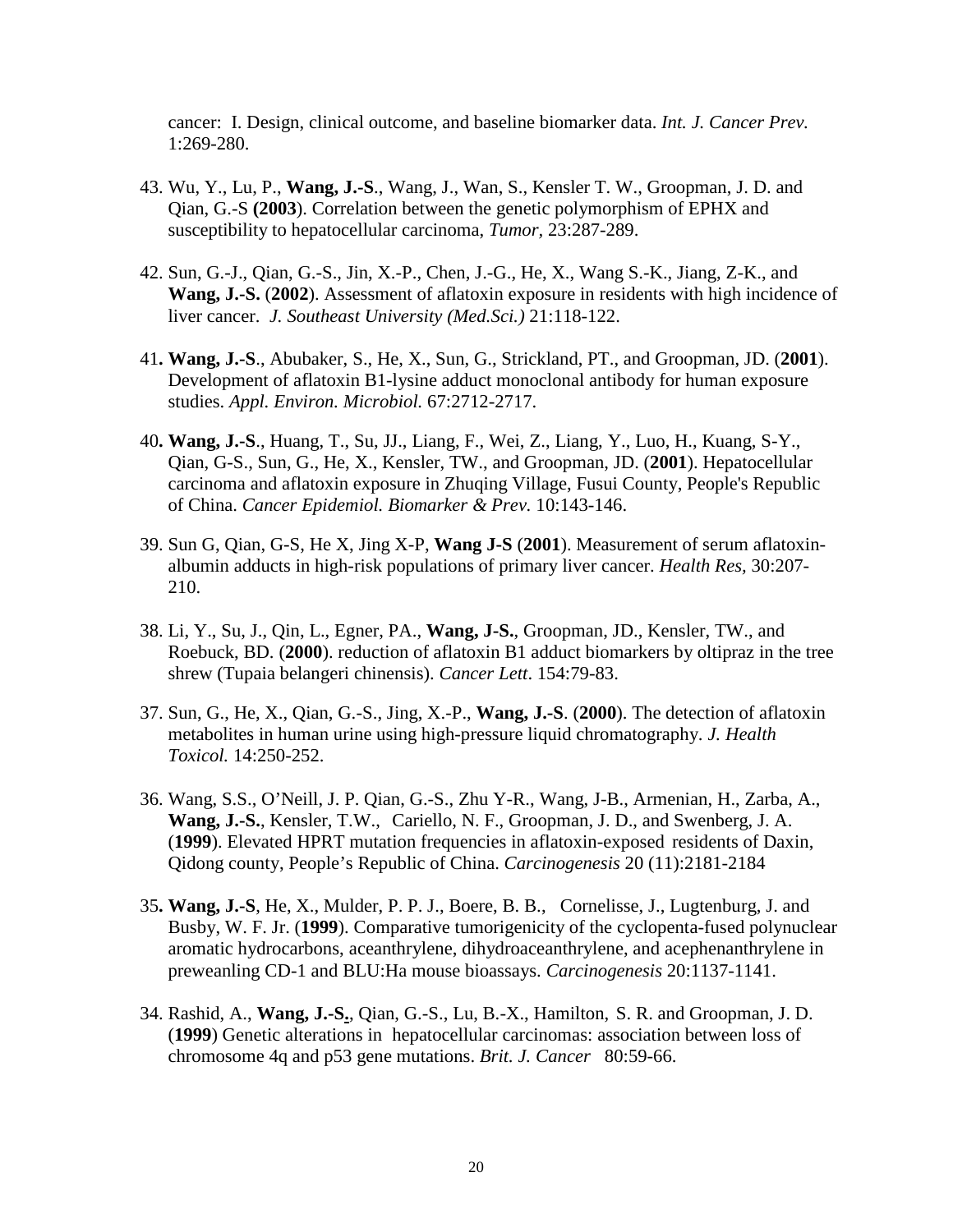- 33**. Wang, J.-S**, Shen, X., He, X., Zhou, Y.-R., Zhang, B.-C., Wang, J.-B., Qian, G.-S., Kuang, S.-Y., Zarba, A., Egner, P. A., Jacobson, L. P., Munoz, A., Helzlsouer, K. J., Groopman, J. D. and Kensler, T. W. (**1999**) Protective alterations in phase 1 & 2 metabolism of aflatoxin B1 by Oltipraz in residents of Qidong, People's Republic of China. *J. Natl Cancer Inst.* 91:347-354.
- 32**. Wang, J.-S** and Groopman, J. D. (**1999**) DNA damage by mycotoxins, *Mutation Res.* 424:167-181.
- 31. Wu, Y., Wan, S., Lu, P., **Wang, J.-S.**, Kuang, S., Wang, J., Fang, X., Wu, Y., Zhang Q., Qu, Q., and Qian, G.-S. (**1999**). Genotypes of glutathione-S-transferasesT1 and M1 in high-risk populations in Qidong. *Chinese J. Med*. 41:330-333.
- 30. Kensler, T. W., He, X., Otieno, M., Egner, P. A., Jacobson, L. P., Chen, B., **Wang, J.-S.**, Zhu, Y.-R., Zhang, B.-C., Wang, J.-B., Wu. Y., Zhang Q.-N., Qian, G.-S., Kuang, S.-Y., Fang, X., Li, Y-F., Yu, L-Y., Prochaska, H. J., Davidson, N. E., Gordon, G. B., Gorman, M. B., Zarba, A., Enger, C., Munoz, A., Helzlsouer, K. J., and Groopman, J.D. (**1998**). Oltipraz chemoprevention trial in Qidong, People's Republic of China: modulation of serum aflatoxin albumin adduct biomarkers. *Cancer Epidemiol. Biomarkers & Prev.* 7:127-134.
- 29. Zhang, B.-C., Zhu, Y.-R., Wang, J.-B., Wu, Y., Zhang, Q.-N., Qian, G.-S., Kuang, S.-Y., Li, Y.-F., Fang, X., Yu, L.-Y., De Flora, S., Jacobson, L. P., Zarba, A., Egner, P. A., He, X., **Wang, J.-S.**, Chen, B., Enger, C. L., Davidson, N. E., Gordon, G. B., Gorman, M. B., Prochaska, H. J., Groopman, J. D., Munoz, A., Helzlsouer, K. J. And Kensler, T. W. (**1997**). Oltipraz Chemoprevention Trial in Qidong, Jiangsu Province, People's Republic of China. *J. Cell. Biochem. Suppl.* 28/29: 166-173.
- 28**. Wang, J.-S**., Couburn, J., Tauber, A. I. and Zaner, K. S. (**1997**).role of gelsolin in actin depolymerization in adherent human neutrophils, *Molecul Biol Cell.* 8:121-128.
- 27. Li, Y., Yokoi, T., Katsuki, M., **Wang, J.-S.**, Groopman, J. D., and Kamataki, T. (**1997**). *In vivo* activation of aflatoxin B1 in C57BL/6N mice carrying a human fetus-specific *CYP3A7* gene, *Cancer Res*. 57:641-645.
- 26. Mace, K., Aguilar, F., **Wang, J-S**., Vautravers, P., Gomez-Lechon, M., Gonzalez, F. J., Groopman, J., Harris, C. C. and Pfeifer, A. M. A. (1997). Aflatoxin B<sub>1</sub>-induced DNA adduct formation and p53 mutations in CYP450-expressing human liver cell lines. *Carcinogenesis* 18:1291-1297.
- 25**. Wang, J.-S.**, Busby, W. F. Jr., and Wogan, G. N. (**1996**). Comparative percutaneous absorption and tissue distribution of  $[^3H]$ diacetoxyscirpenol (anguidine) in rats and mice, *Toxicol. Appl. Pharmacol.* 140:264-273.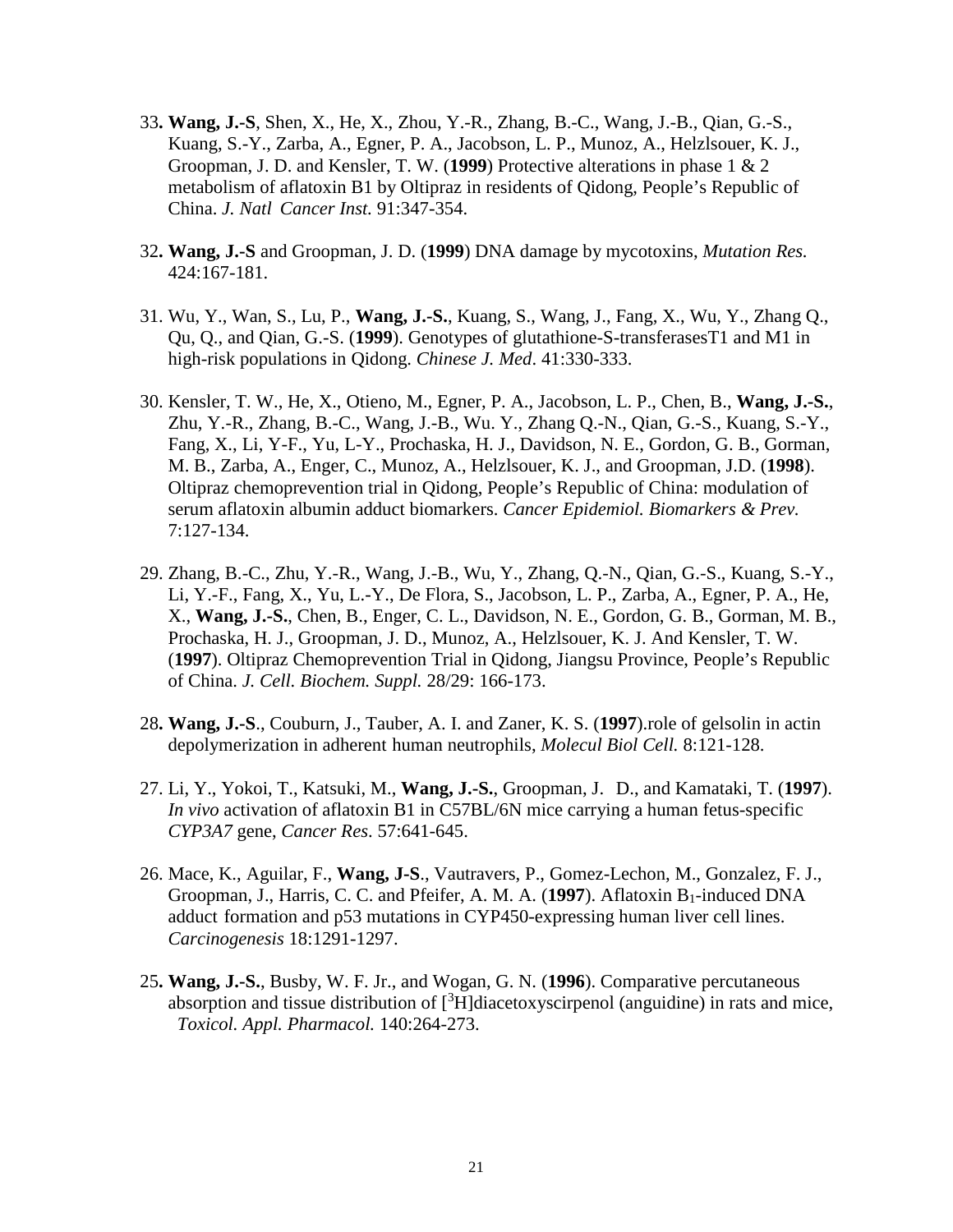- 24**. Wang, J.-S.,** Busby, W. F. Jr. (**1996**). Bacterial and human cell mutagenicity and mouse lung tumorigenicity of the oxygenated PAH, phenalenone, *Toxicol Sci. formerly Fund. Appl. Toxicol.* 33:212-219.
- 23**. Wang, J.-S.**, Qian, G.-S., Zarba, A., He, X., Zhu, Y.-R., Zhang, B.-C., Jacobson, L., Gange, S. J., Munoz, A., Kensler, T. W., and Groopman, J. D. (**1996**). Temporal patterns of aflatoxin-albumin adducts in hepatitis B surface antigen positive and negative residents of Daxin, Qidong County, People's Republic of China. *Cancer Epidemiol. Biomarker Prev.* 5 (4)**:**253-261.
- 22. Groopman, J. D., **Wang, J.-S.**, and Scholl, P. (**1996**). Molecular biomarkers for aflatoxins: From adducts to gene mutations to human liver cancer. *Canad. J. Physiol. Pharmacol.* 74:203-209.
- 21. Groopman, J. D., Scholl, P. and **Wang, J.-S.** (**1996**). Epidemiology of human aflatoxin exposure and their relationship to liver cancer. *Prog Clin. Biol. Res.* 395:211-222.
- 20. Gange, S. J., Munoz, A., **Wang, J.-S.**, and Groopman, J. D. (**1996**). Variability of molecular biomarker measurements from nonlinear calibration curves. *Cancer Epidemiol. Biomarker & Prev.* 5(1), 57-61.
- 19. Soini, Y., Chia, C. S., Bennett, W. P., Groopman, J. D., **Wang, J.-S.**, DeBenedetti, V. M. G., Cawley, H., Welsh, J. A., Hansen, C., Bergasa, N. V., Jones, E. A., DiBisceglie, A. M., Trivers, G. E., Sandoval, C. A., Calderon, I. E., Munoz-Espinosa, L. E. and Harris, C. C. (**1996**). An aflatoxin-associated, mutational hotspot in the p53 tumor suppressor gene occurs in hepatocellular carcinomas from Mexico. *Carcinogenesis,* 17 (5):1007- 1012.
- 18**. Wang, J.-S.**, Busby, W. F. Jr. and Wogan, G. N. (**1995**). Formation and persistence of DNA adducts in organs of CD-1 mice treated with a tumorigenic dose of fluoranthene. *Carcinogenesis,* 16(11):2609-2616
- 17**. Wang, J.-S**., Busby, W. F. Jr. and Wogan, G. N. (**1995**). Tissue distribution of DNA adducts in preweanling BLU:Ha mice treated with a tumorigenic dose of fluoranthene. *Cancer Lett.* 92:9-19.
- 16. Sastry, R., **Wang, J.-S.**, Brown, D. C., Ezekowitz, R. A. B., Tauber, A. I., and Sastry, K. N. (**1995**). Characterization of murine mannose-binding protein genes Mbl1 and Mbl2 reveals features common to other collectin-genes, *Mammal. Genome,* 6:103-110*.*
- 15. **Wang, J.-S**. and Busby, W. F. Jr. (**1993**). Induction of lung and liver tumors by fluoranthene in a preweanling CD-1 mouse bioassay, *Carcinogenesis*, 14:1871-1874.
- 14**. Wang, J.-S**., Pavlotsky, N., Tauber, A. I. and Zaner, K. S. (**1993**). Assembly dynamics of actin in adherent human neutrophils, *Cell Motil. Cytoskeleton*, 26:340-348.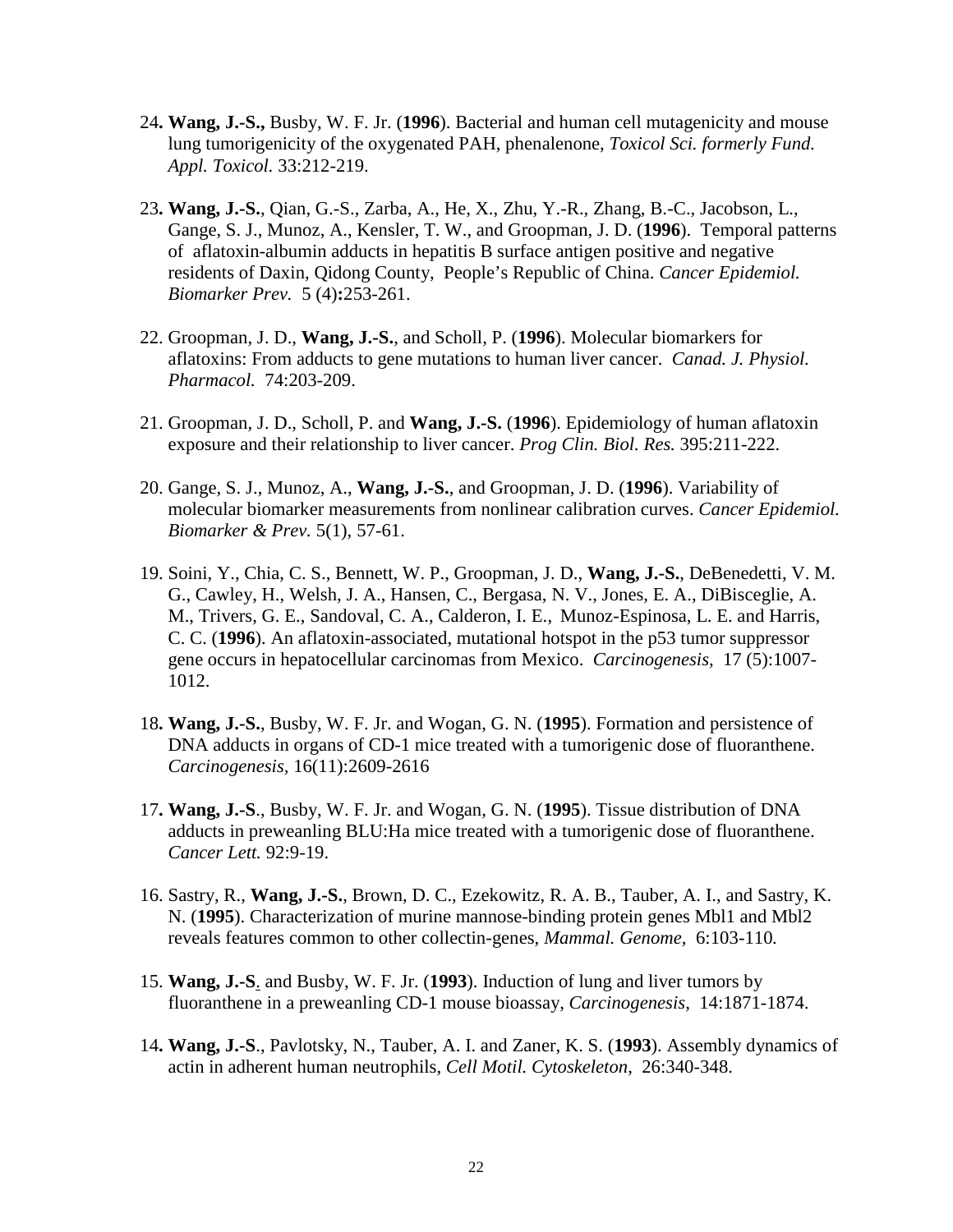- 13. Ginis, I., Zaner, K. S., **Wang, J.-S**., Pavlotsky, N. and Tauber, A. I. (**1992**). Comparison of actin changes and calcium metabolism in plastic- and fibronectin-adherent human neutrophils, *J. Immunol.* 149:1388-1394.
- 12**. Wang, J.-S**., Busby, W. F. Jr. and Wogan, G. N. (**1990**). Comparative tissue distribution and excretion of orally administered  $[^{3}H]$ -diacetoxyscirpenol (anguidine) in rats and mice, *Toxicol. Appl. Pharmacol.* 103:430-440.
- 11. Busby, W. F. Jr., **Wang, J.-S**., Stevens, E. K., Padykula, R. E., Aleksejczyk, R. A. and Berchtold, G. A. (**1990**). Lung tumorigenicity of benzene oxide, benzene dihydrodiols and benzene diolepoxides in the BLU:Ha newborn mouse assay, *Carcinogenesis* 9:1473- 1478.
- 10. Xu, D., and **Wang, J.-S.** (1988). Advances in research on trichothecenes T-2, DON and NIV. *Adv. Physiol. Sci.*, 19:103-109.
- 9**. Wang, J.-S**. and Sun, Q. (**1988**). Mutagenicity studies *in vivo* of zearalenone, a *Fusarium* mycotoxin, in mice, *Acta Mycologica Sinica* 7 (1):59-64.
- 8**. Wang, J.-S**., Zhang, Z. Y. and Zhu, X. Y. (**1987**). Toxicological studies (acute and accumulative toxicity, mutagenicity and cytogenetic evaluation) of Extract from Fucorose, *Chinese J. Rail. Med.* 15(1):52-56.
- 7. Tan, W. B., **Wang, J.-S.**, Shan, X. N., Zhang, Z. Y. and Zhu, X. Y. (**1986**). Evaluation of nutritional status of preschool children from railway workers, *Chinese J. Rail. Med*. 14 (4):233-236
- 6. **Wang, J.-S.** and Xu, D. D. (**1986**). Mutagenic and teratogenic studies of mycotoxins extracted from scabby wheat, *Acta Mycologica Sinica* 5(1):52-62.
- 5**. Wang, J.-S**. and Zhu X. Y. (**1985**). Investigation of aflatoxin M1 contamination in milk and milk powder, *Chinese J. Rail. Med.* 13 (6):354-357.
- 4. **Wang, J.-S**. and Jiang, Z. K. (**1984**). Assessment of inorganic and organic arsenic accumulation in various seafood, *Chinese J. Rail. Med.* 12 (5):289-292.
- 3. Tang, W. L., Jiang, Z. K., Huang, W. Q., Zhang, Z. Y., Zhu, X. Y., and **Wang, J.-S**. (**1983**). Toxicological studies of NE-109, a growth regulator of plant, in rats and mice, *Chinese J. Prevent. Med.* 25 (6):2020-2025.
- 2**. Wang, J.-S**. and Xu, D. D. (**1982**). Absorption, tissue distribution and metabolism of Fusarium mycotoxins, *Foreign Med:Public Health*, 6:333-341.
- 1. **Wang, J.-S**. and Xu, D. D. (**1982**) Carcinogenicity, mutagenicity and teratogenicity studies of Fusarium mycotoxins from scabby wheat, *Foreign Med:Public Health*, 2:75-80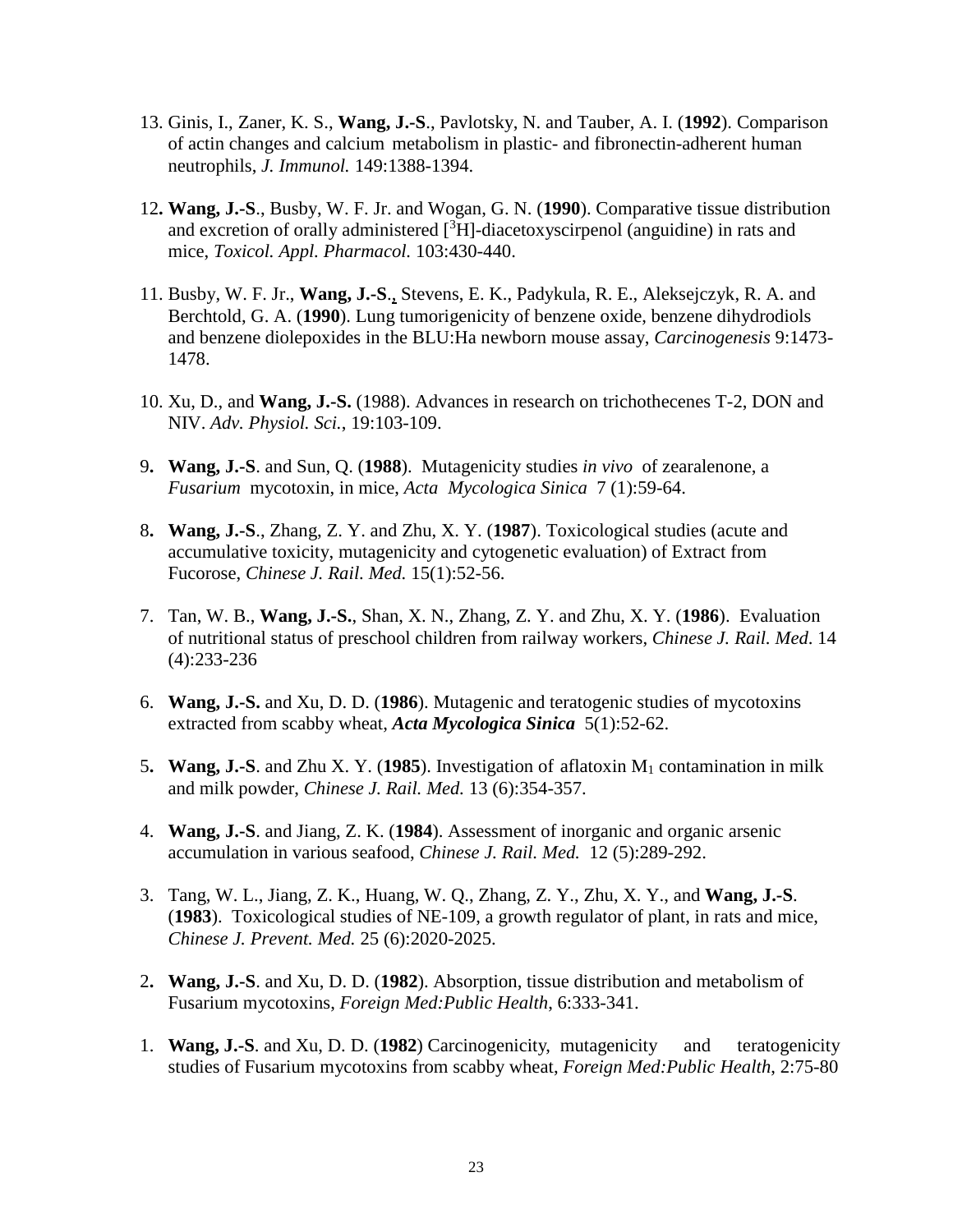### **Published Reviews and Book Chapters:**

- 21. **Wang, J.-S**., Tang, L., Gentles, A., Smith E. E. **(2015).** Pathogenic and toxic effects of biological threat agents. Chapter 4 in Kendall R. J., Presley S. M., and Ramkumar, S. S. (ed). *New Developments in Biological and Chemical Terrorism Countermeasures.*CRC Press, Taylor & Francis Group, Boca Raton, FL. pp 65-90.
- 20. Sun, G., Wang, T., Huang, G., Su, M., **Wang, J.-S**., Wang, S. and Liu, F. **(2012).** Study on the dietary factors of esophageal cancer In Ferdous Rastgar Jazii (ed) *Esophageal Cancer-Cell and Molecular Biology, Biomarkers, Nutrition and Treatment*, ISBN 978- 953-51-0223-6, p.127-152.
- 19. **Wang, J.-S.** and Groopman, J. D. (**2011**). Unit II: Biomarkers: Practical Aspects. Chapter 4. Physical/Chemical/Immunologic Analytical Methods. In *Molecular Epidemiology and Biomarkers: Principles and Practices*, 2nd Edition, IARC Press, Lyon, p43-61.
- 18. Groopman, J. D. and **Wang, J.-S** (**2010**). Molecular Biomarkers In: *Comprehensive Toxicology*, Oxford: Academic Press, Elsevier Ltd. 2:267-295.
- 17**. Wang, J.-S. (2008).** Pathogenic and toxic effects of selected biological threat agents, Chapter 9**.** In *Advances in Biological and Chemical Terrorism Countermeasures***,**  Kendal, RJ, Presley, SM, Austin GP, Smith, PN eds, CRC Press, Boca Raton, FL. pp229- 241.
- 16. Jolly, P. E., Jiang, Y., Ellis, W. O. **Wang, J-S.,** Afriyie-Gyawu, E., Phillips, T. D., and Williams, J. H. (**2008**). Modulation of the Human Immune System by Aflatoxin, Chapter 5, In *Mycotoxins: Detection Methods, Management, Public Health and Agricultural Trade*. Leslie, J., Bandyopadhyay, R, Visconti, A eds., CABI Publishing Company, Oxfordshire, UK, pp 41-52.
- 15. Afriyie-Gyawu, E., Williams, J. H., Huebner, H. J., Ankrah, N-A., Ofori-Adjei, D., Jolly, P. E., **Wang, J-S.,** and Phillips, T. D. (**2008**) NovaSil Clay for the Management of Dietary Aflatoxins in Human Populations. Chapter 25, In *Mycotoxins: Detection Methods, Management, Public Health and Agricultural Trade*. Leslie, J., Bandyopadhyay, R, Visconti, A eds., CABI Publishing Company, Oxfordshire, UK, pp301-307
- 14. **Wang, J.-S.** (**2007**). Interview with Jia-Sheng Wang, In *Mold The War Within*, Billings, K & Billings, L. A. eds, Partners Publishing LLC, Gatlinburg, Tennessee, pp 425-436.
- 13. Phillips, T.D., Afriyie-Gyawu, E., **Wang, J.-S.,** Williams, J., Huebner, H. (**2006**). The potential of aflatoxin sequestering clay, D. Barug, D. Bhatnagar, H.P. van Egmond, J.W. van der Kamp, W.A. van Osenbruggen, A. Visconti, eds, In *The Mycotoxin Factbook*, Wageningen Academic Publishers, The Netherlands, pp. 329-46.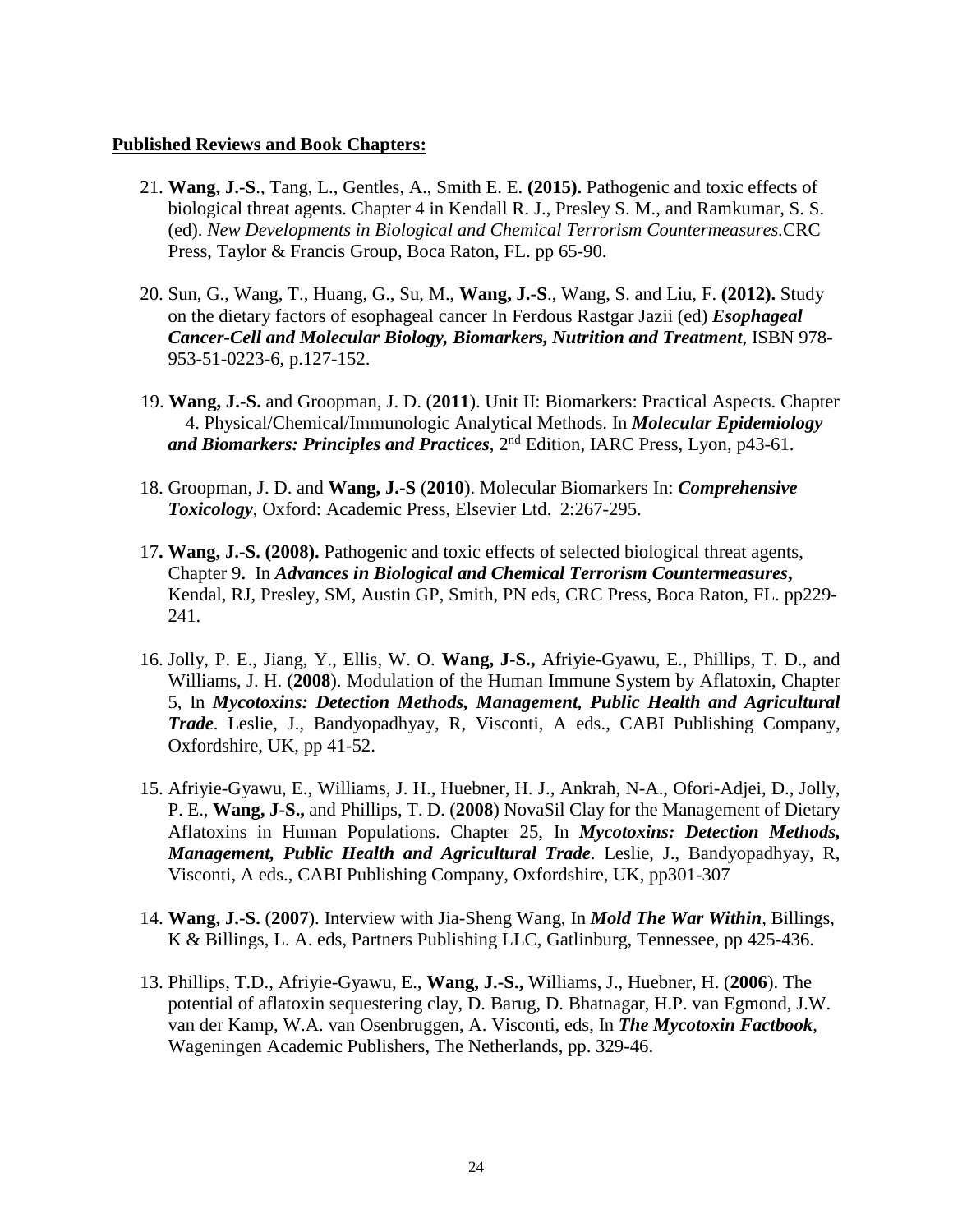- 12**. Wang, J.-S.** and Tang, L**. (2005)** Epidemiology of aflatoxin exposure and liver cancer**,** In *Aflatoxin and Food Safety*, Hamed K. Abbas (ed), CRC Taylor & Francis, Boca Raton, FL, pp195-211.
- 11. Groopman, J. D., Jackson , P. E., **Wang, J.-S**., and Kensler, T.W. (**2002**). Molecular Biomarkers for Liver Cancer, *Comprehensive Toxicology*, 23: 345-363.
- 10**. Wang, J.-S**, Links, J. M. And Groopman, J.D. (**2002**). Molecular epidemiology and Human risk monitoring.In: Molecular Drug Metabolism and Toxicology, OCIA International Press, London, pp147-166.
- 9. **Wang, J.-S.,** Links, J. M. and Groopman, J. D.(**2001**). Molecular epidemiology and biomarkers, In Choy WN Ed, *Genetic Toxicology and Cancer Risk Assessment*, Marcel Dekker, New York, pp269-296.
- 8. **Wang, J.-S.** and Groopman, J. D.(**2000**).Hepatic disorders. In Levy, BS and Wegman DH, Eds. *Occupational Health:Recognizing and Preventing Work-Related Disease*, Lippincott Williams & Wilkins, Philadelphia, pp631-639.
- **7. Wang, J.-S**, Kensler, T. W. and Groopman, J. D. (**1998**) Toxicants in Food: Fungal Contaminants. In Ioannides C Ed. *Current Toxicology Series: Nutrition and Chemical Toxicity*, John Wiley & Sons, Chichester, pp29-57
- 6. **Wang, J.-S.** and Groopman, J. D. (**1998**). Biomarkers for carcinogen exposure: tumor initiation. In Walace, KB and Puga, A (eds). *Molecular Biology in Toxicology*, Taylor & Francis, Washington, DC, pp145-166.
- 5. **Wang, J.-S.** and Groopman, J. D. (**1998**)**.**Toxic liver disorders. In Rom, WR ed. *Environmental and Occupational Medicine*, 3rd Edition, Lippincot-Raven Publishers, Philadelphia, pp831-841.
- 4. Groopman, J. D., Scholl, P., and **Wang, J.-S.** (**1996**). Epidemiology of human aflatoxin exposure and their relationship to liver cancer. In Walker, C et al (eds) *Genetics and Cancer Susceptibility: implications for risk assessment*, Wiley-Liss, New York, pp.211- 222.
- 3. Groopman, J. D., **Wang, J.-S.**, Scholl, P., and Kensler, T. W. (**1995**) Induction of aflatoxin carcinogenesis and mutational spectra. *Proc. AACR* 36:657-658
- 2. Xu, D. D. and **Wang, J.-S.** (**1987**). Research advances on trichothecene mycotoxins from scabby wheat, *Chinese J. Fd. Hygiene* 5 (1):17-25.
- 1. **Wang, J.-S.** (**1982**). Genetic Toxicology, *Foreign Med:Public Health*, 6:2861-2876

# **Published Peer-Reviewed Abstracts:**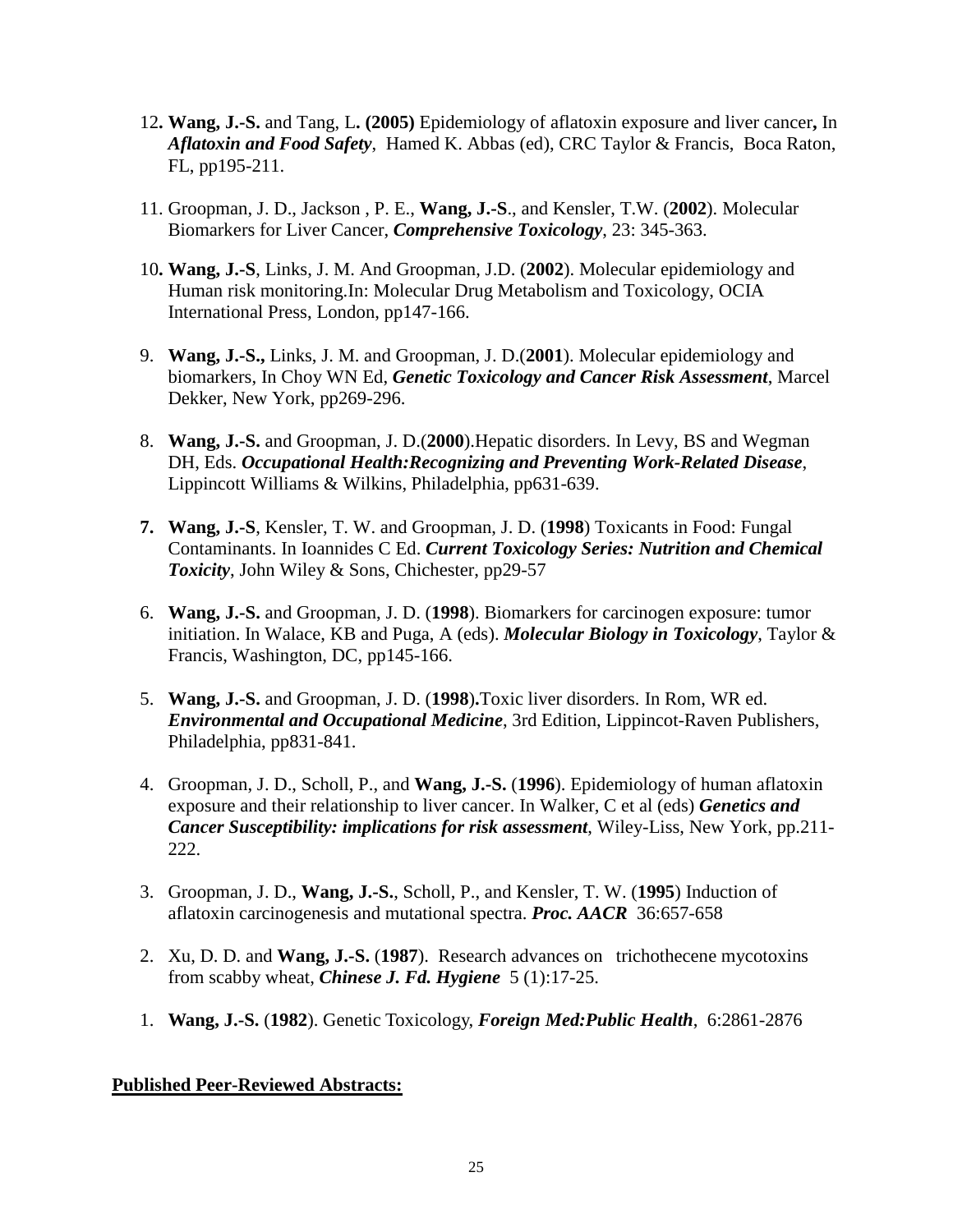- 133. Tang, B., Xue, K., Williams, P., **Wang, J.-S.** and Tang L. **(2019)**. Neurotoxicity of Metal Mixtures Containing Cadmium, Lead, and Manganese in the Nematode Caenorhabditis elegans. *Toxicologist*, 168(1); 1399.
- 132. Xue, K., Tang, L., Olvera Mejia, J., Limoran, M., Lauer, J., Ausman, L., Griffiths, J., Ghosh, S., Webb, P., and Wang, J.-S **(2019)**. Aflatoxin Exposure Assessment in Ugandan Mothers and Children. *Toxicologist*, 168(1); 1477.
- 131. Wangia, Githanga, D., Xue, K., Tang, L., Anzala, O. and **Wang, J.-S**. **(2019)**. Application of Sphingolipids as Biomarkers of Fumonisin Exposure in Kenyan Children. *Toxicologist*, 168(1); 2654.
- 130. Zhou, J., Tang, L. and **Wang, J.-S**. **(2019)**. Aflatoxin B1-Induced Alterations on Gut Microbiota-dzependent Nutritional Metabolome in F344 Rats. *Toxicologist*, 168(1): 2655.
- 129. Tang, L., Williams, P. and **Wang, J.-S. (2019)**. Identification of microRNA Signatures following Multigenerational Exposure to Deoxynivalenol in Caenorhabditis elegans. *Toxicologist*, 168(1); 3170.
- 128. Xue, K. S., Tang, L., Williams, P. L. and **Wang, J.-S. (2018)**. Genome-wide identification of mutational signature related to the toxicity of AFB1 and FB1 mixtures using *Caenorhabditis elegans* model. *Toxicologist*, 162(1):3123.
- 127. Wangia, R. N., Githanga, D., Xue, K. S., Tang, L. and **Wang, J.-S. (2018)**. Aflatoxin exposure in children of eastern Province, Kenya. *Toxicologist*, 162(1):2387.
- 126. Tong, P., Chen, S., **Wang, J.-S**., Gao, J. and Chen, H. (**2018**). Polyphenol oxidase/caffeic acid reduces the allergenicity of ovalbumin in a Balb/c mouse model. *Toxicologist*, 162(1):1615.
- 125. Zhou, J., Tang, L., and **Wang, J.-S. (2018)**. Assessment of aflatoxinB1-induced adverse impacts on nutritional compositions of gut-microbial metabolome in F344 male rats. *Toxicologist* 162(1):1612
- 124. Tang, L., Xue, K.s., Cai, W., Tang, B., Trevino, J. Y., Ghosh, S., Web, P. and **Wang, J.- S. (2018)**. Application of dry blood spots method for aflatoxin exposure studies in children with growth stunting. *Toxicologist* 162 (1):1605.
- 123. Zhou, H., Sun, X., Qian, H., Tang, L., Williams, P. L., and **Wang, J.-S. (2017)**. Multi- /Trans-Generational Study of Deoxynivalenol in *Caenohabditis elegans*. *Toxicologist* 156 (1), 2803.
- 122. Zhou, J., Wang, J., Tang, L. and **Wang, J.-S. (2017)**. Metabolomics Analysis on Gut Microbiota Functional Metabolites of F344 Rats Exposed to Aflatoxin B1. *Toxicologist*  156(1), 2572.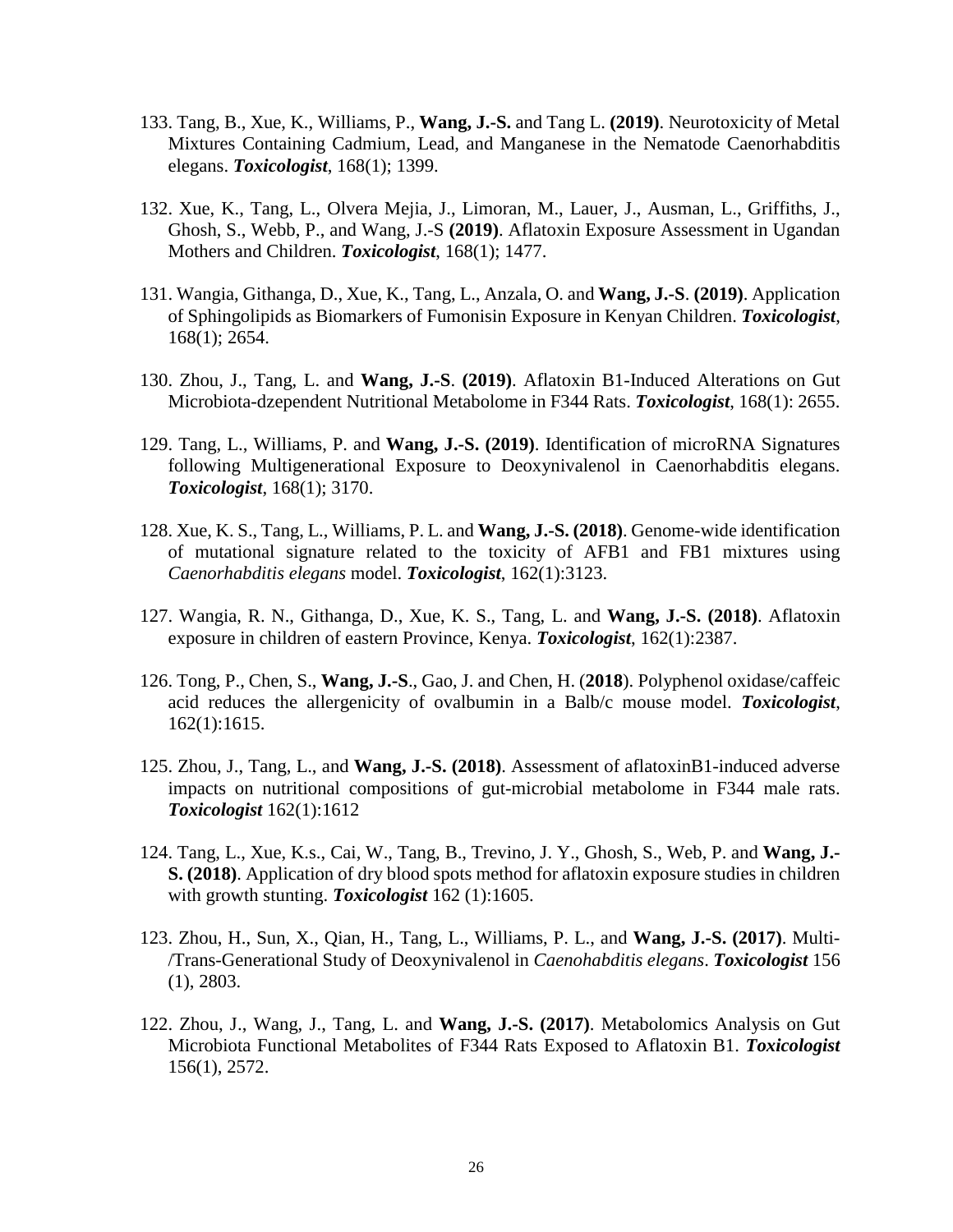- 121. Wang, J., Tang, L., Glenn, T.C., Shen, C.-L., and **Wang, J.-S. (2017)**. The Dynamics of Gut Microbiome in Response to Long-Term Treatment with Green Tea Polyphenols in Rats. *Toxicologist* 156 (1), 2569.
- 120. Cai, W., Xue, K. S., Andrews Chavez, J. Y., Ghosh, S., Tang, L., Webb, P., and **Wang, J.-S. (2017)**. Detection of Aflatoxin B1-Lysine Adduct in the Dried Blood Samples from a High-Risk Area of Children Growth Stunting. *Toxicologist* 156 (1), 1897.
- 119. Xue, K. S., Xu, L., Cai, Q., Wang, S., Hu, X., Sun, G., Tang, L. and **Wang, J.-S.** (**2017**). Interaction of Co-Exposure to Aflatoxin B1 and Fumonisin B1 on the Risk of Human Esophageal Cancer in Huaian City, China. *Toxicologist* 156 (1), 1310.
- 118. Xue, K., Tang, L. and **Wang, J.-S.** (2016). Validation of Dried Blood Spot Method for Detection of Aflatoxin B1-Lysine Adduct in Animals and Humans. *Toxicologist* 150 (1):1134
- 117. Sunmola, K. T., Feng, W., Tang, L. and **Wang, J.-S.** (2016). Transgenerational Effects of Aflatoxin B1 on the Nematode *Caenorhabditis elegans. Toxicologist* 150 (1):1814.
- 116. Tang, L., Xue, K. S., Kang, M.-S., Lerory, J., Hoffmann, V., Jones, K. and **Wang, J.-S**. (2016). Longitudinal Aflatoxins Exposure in Pregnant Women in East Kenya. *Toxicologist* 150 (1):2272.
- 115. Seawright, A. G., Tang, L. and **Wang, J.-S.** (2016). Current Status of Aflatoxin B1 Contamination in Grains and Peanuts Grown in the State of Georgia, USA. *Toxicologist* 150 (1):2274.
- 114. Wang, J., Tang, L., Glenn, T. C., Shen, C.-L and **Wang, J.-S. (2016)**. Metagenomics Analysis of Phylogenetic and Functional Genomic Changes in Rat Gut Microbiota Induced by Green Tea Polyphenols. *Toxicologist* 150 (1):3018.
- 113. Wang, J., Tang, L., Glenn, T. C. and **Wang, J.-S.** (**2015**) Aflatoxin B1-induced gut microbiome changes in male F-344 rats. *Toxicologist* 140: 1412.
- 112. Xue, K. S., Tang, L., **Wang, J.-S**. (**2015**). Synergism of fumonisin and aflatoxin toxicity and the underlying mechanism in Nematode, Caenorhabditis elegans. *Toxicologist* 140: 1190.
- 111. Tang, L., **Wang, J.-S**., Xue, K. S., Kang, M., Ascolillo, L., Ghosh, S., Gurung, S., Griffiths, J. K., Webb, P. and Musulmatan, S. (**2015**). Aflatoxin Exposure in Mothers and Children in East Timor. *Toxicologist* 140:776.
- 110. Kang, M., Tang, L., Muwanika, R., Nkurunziza, P. P., Guo, T., Song, X., Xue, K. S., Finger, J. W., Lutalo, T. Serwadda, D., Seeley, J. and **Wang J.-S.** (**2015**). Aflatoxin B1 Exposure Modulates HIV to AIDS Pathogenic Progression. *Toxicologist* 140:770.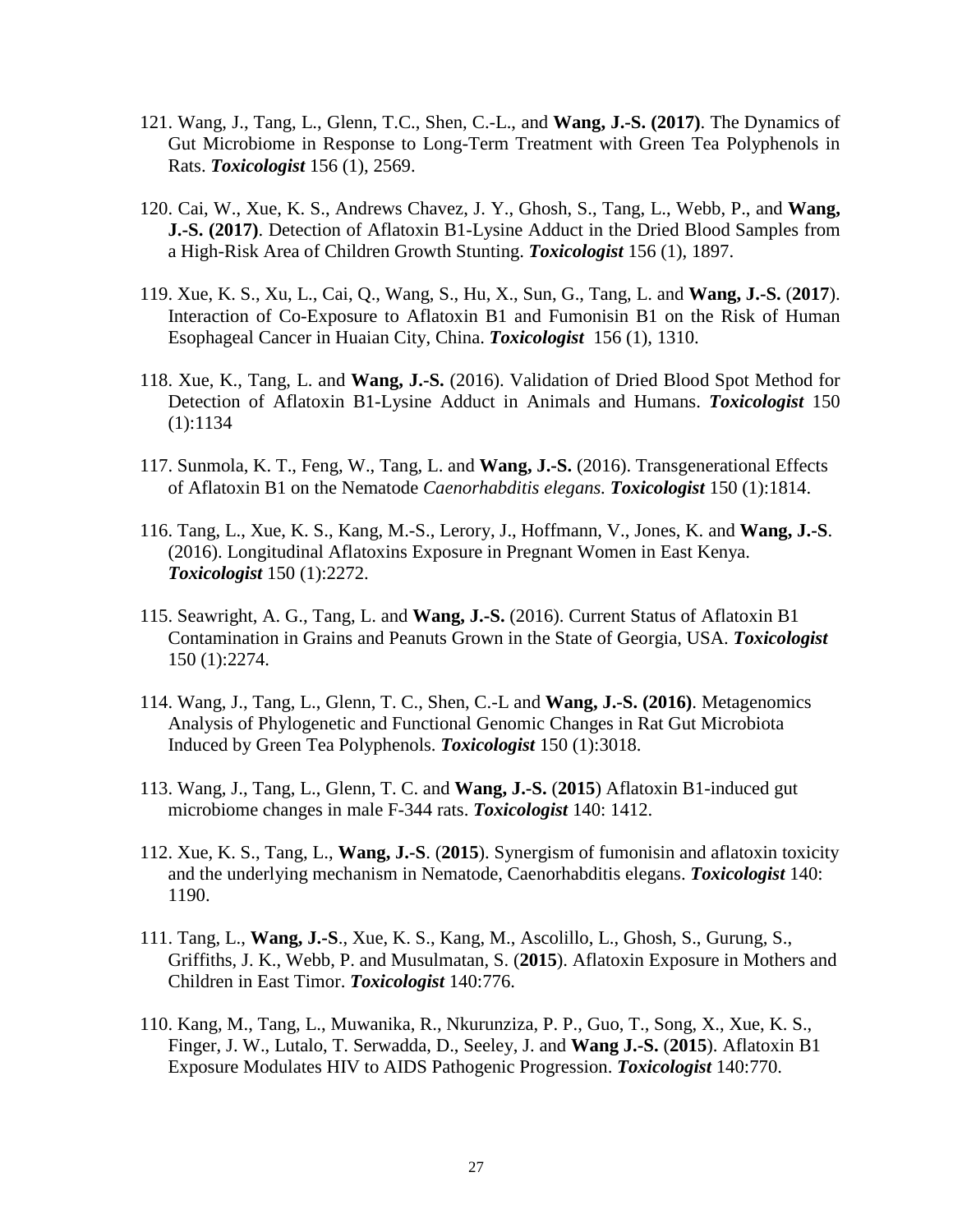- 109. Shen CL, Brackee G, Mitchell KT, Song X, Finckbone V, Tomison MD, Han J, **Wang J-S**. (**2015**). A 6-month chronic toxicity study on green tea polyphenols in middle-aged ovariectomized rats. *FASEB J* 2015; 29(1): S608.6
- 108. Wang, J.-S., Tang, L., Williams, J., Phillips, T. (2014). Assessment of Global Human Aflatoxin Exposure via a Biomarker Approach. Symposium of International Mycotoxin Conference 2014: Perspectives on the Global Prevention and Control of Mycotoxins. 19- 23 May, 2014, Beijing, PR China, p88.
- 107. Xue, K. S., Tang, L., Wang, Y., Kang, M. and **Wang, J.-S. (2014)**. Development of Method for Detection of AflatoxinB1-Lysine Adduct in Dried Blood Spot Samples. *Toxicologist* 138 (1):1532.
- 106. Elmore, S., Tang, L., Rodriguez, M., Carden, M. F., Hayes, H. G., Romoser, A.A. **Wang, J.-S.**, Pollock, B. H. and Phillips, T. D. **(2014)**. Biomarker of Aflatoxin Exposure in Bexar and Surrounding Counties: Enhanced Incidence in Humans following Severe Drought. *Toxicologist* 138(1): 1526.
- 105. Wang, Y., Tang, L., Xue, K. S., Kang, M. and **Wang, J.-S. (2014)**. Identification of Methylated and Microbial Metabolites of Green Tea Polyphenols in Humans. *Toxicologist* 138(1):810.
- 104. Tang, L., Kang, M., Qian, G., Xue, K. S., Romoser, A. A., Carden, M. F., Hayes, H. G., Pollock, B. H., Guerra, F. A., Phillips, T. D. and **Wang, J.-S. (2014)**. Increased Aflatoxin Exposure in Human Populations Residing in West and East Texas, USA. *Toxicologist*  138(1):317.
- 103. Kang, M., Tang, L., Nkurunziza, P. M., Muwanika, R., Nkwata, A., Seeley, J., Whalen, C. C. and **Wang, J.-S. (2014)**. Aflatoxin Exposure Associates with Abnormal Liver Function and Infections with HIV and TB in Uganda. *Toxicologist* 138(1):226.
- 102. Yang, Z., Tang, L., Sun, X. and **Wang, J.-S. (2014**). Disruption of Collagen Biosynthetic Pathway is a Key Mechanism in Zearalenone-Induced Reproductive and Developmental Toxic Effects in *Caenorhabditis elegans*. *Toxicologist* 138 (1):217.
- 101. Tang, L., Qian, G., Lin, S., Yang, Z., Kang, M., Mitchell, N. J., Su, J., Gelderblom, W., Riley, R., Phiillips, T. D., **Wang, J.-S. (2013).** Modulation of Co-carcinogenic Effect of Aflatoxin B1 and Fumonisin B1 in a Short-Term Bioassay by Uniform Particle Size NovaSil Clay. *Toxicologist*, 132 (1):1105.
- 100. **Wang, J.-S.,** Qian, G., Lin, S., Tang, L., Yang, Z., Kang, M., Mitchell, N. J., Su, J., Gelderblom, W., Riley, R., and Phillips, T. D (**2013**). Validation of Co-carcinogenic Effects of Aflatoxin B1 and Fumonisin B1 in a Short-Term Bioassay. *Toxicologist*, 132  $(1):1106.$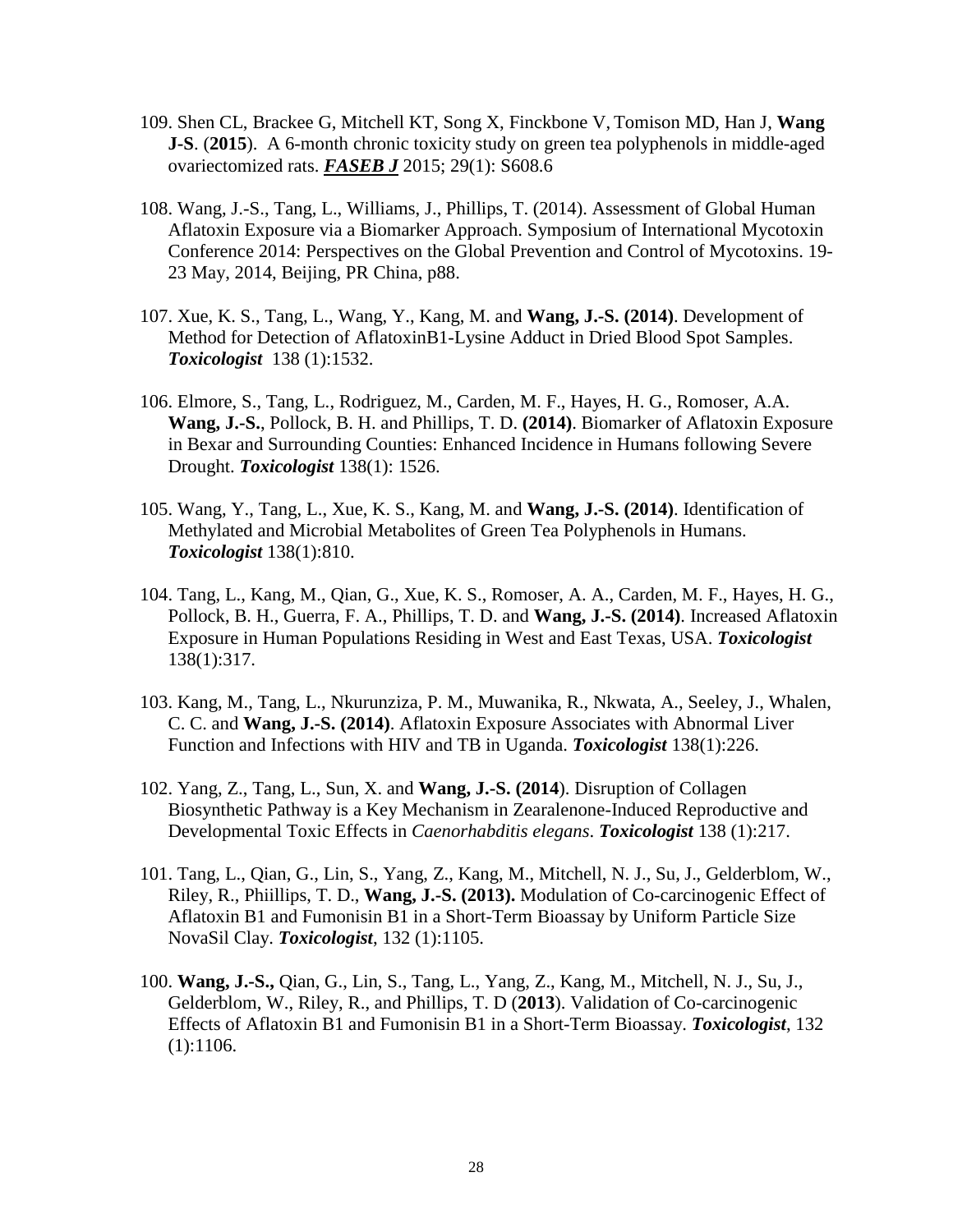- 99. Yang, Z., Tang, L., Qian, G., and **Wang, J.-S. (2013**). Developmental and Reproductive Toxicity of Fusarium Mycotoxins in the Nematode Caenorhabditis Elegans. *Toxicologist* 132 (1): 1446.
- 98. Xue, K., Tang, L., Cai, Q., Xu, L., Su, J., and **Wang, J.-S. (2013**). Mitigation of Fumonisin Biomarkers by Green Tea Polyphenols. *Toxicologist* 132 (1): 1886.
- 97. Qian, G., Wang, F., Massey, M. E., Mitchell, N. J., Su, J., Williams, J. H., Phillips, T. D. and **Wang, J.-S. (2013**). Integrative Toxicopathological Evaluation of Aflatoxin B1 Exposure in F344 Rats. *Toxicologist* 132 (1): 2316.
- 96. Kang, M., Nkurunziza, P., Muwanika, R., Qian, G., Tang, L., Seeley, J., Williams, J. H. and **Wang, J.-S. (2013**). Aflatoxin Exposure in Human population of Uganda. *Toxicologist*. (132 (1):2318.
- 95. Mitchell, N. J., Xue, K., Marroquin-Cardona, A., Brown, K. A., Elmore, S. E., Lin, S., Tang, L., **Wang, J-S**. and Phillips, T. D (**2013**). Dietary Inclusion of Montmorillonite Clay Mitigates Bioavailability of Aflatoxin, Fumonisin and Aflatoxin/Fumonisin Mixtures in Fischer 344 Rats. *Toxicologist* 132 (1):2325.
- 94. Qian, G., Tang, L., Guo, X., Wang, F., Massey, M. E., Su, J., and **Wang, J.-S. (2012**). Effects of aflatoxin B1 on the immune phenotypes and cytokine secretions of spleen lymphocytes in Fischer 344 rats. *Toxicologist* 126 (1), 2021.
- 93. Tang, L., Qian, G., Wang, F., Guo, X., Massey, M., Su, J., and **Wang, J.-S. (2012).** Validation of a nonantibody method for detection of serum aflatoxin B1-lysine adduct in Fischer 344 rats. *Toxicologist* 126 (1), 2453.
- 92. Mitchell, N. J., Kumi, J., Dorse, E., Marroquin-Cardona, A, Tang, L., **Wang, J.-S.,** Ankrah, N. and Phillips, T. D. (**2012**). UPSN included in food reduces aflatoxin bioavailability in a crossover study in Ghana. *Toxicologist* 126 (1), 2018.
- 91. Shen CL, Cao JJ, Dagda RY, Chyu MC, **Wang J.-S** (**2012**) Green tea polyphenols benefit bone health in obese female rats fed with high-fat and restricted diets. *FASEB J* 26: 819.37.
- 90. Shen CL, Chyu MC, **Wang J.-S** (**2012**) Effect of Green Tea and Tai Chi on Bone Health. *The Journal of Frailty & Aging* 1 (2): 78.
- 89. Tang, L., Xu, L., Su, J., and **Wang, J.-S.** (**2011**). Dietary Fumonisin B1 Exposure and Human Hepatocellular Carcinoma risk in Southern Guangxi Region, China. *Proc. AACR*. 54, 4659.
- 88. Qian, G., Tang, L., and **Wang, J.-S**. (**2011**). Combinative Toxicity of Mycotoxin Mixtures in Animals and Human Cells. *Toxicologist*, 120 (suppl 2), 2426.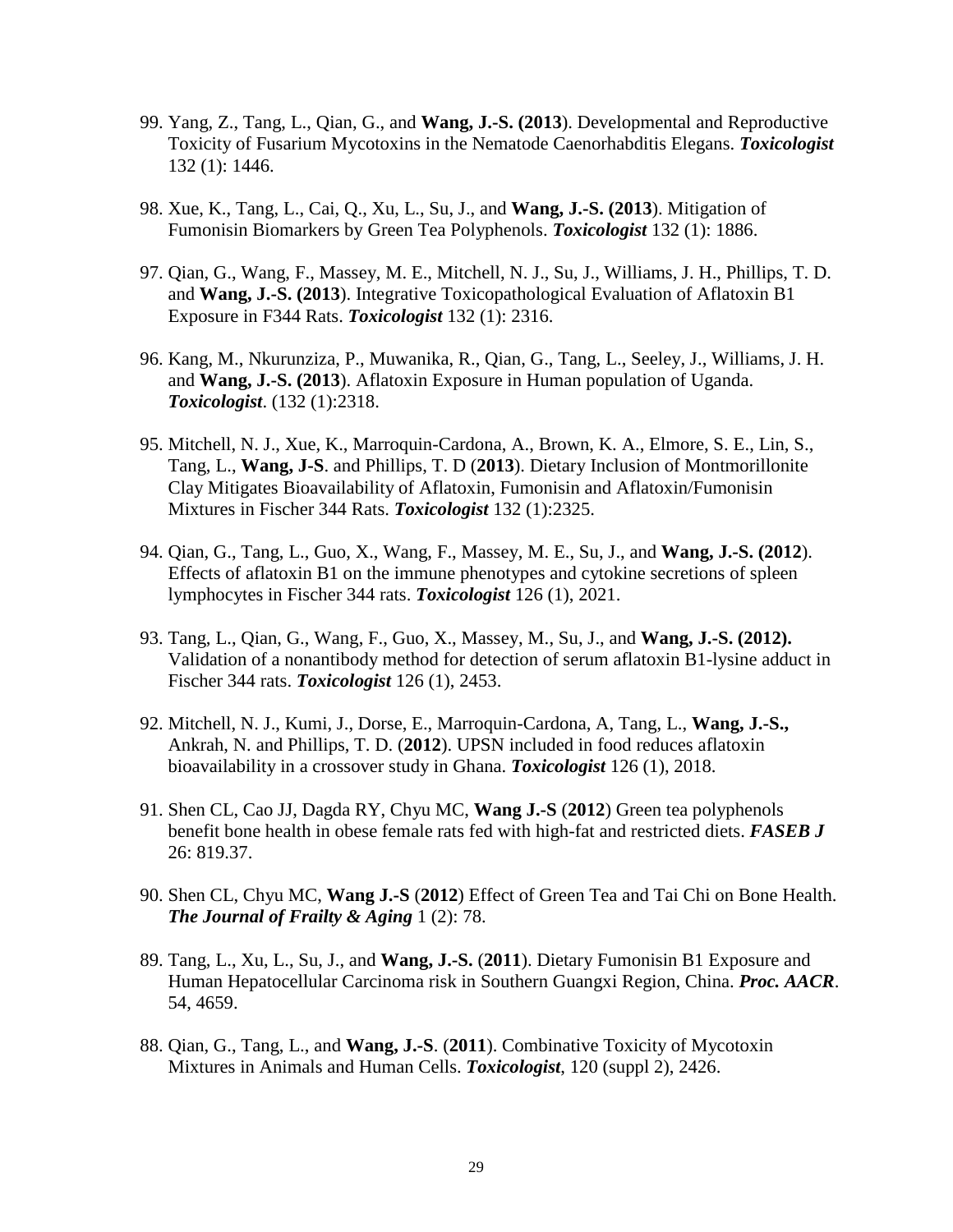- 87. Wang, F., Tang, L. Qian, G., Xue, S., Shen, C. L., and **Wang, J.-S**. (**2011**). Modulation of Oxidative Damage Biomarkers in Postmenolausal Women by Green Tea Polyphenols and Tai Chi. *Toxicologist*, 120 (suppl 2), 2204.
- 86. Nikiema, P. A., Qian, G., Tang, L., Williams, J. H. and **Wang, J.-S**. (**2011**). Aflatoxin Exposure in Rural Residents of Burkina Faso, West Africa. *Toxicologist*, 120 (suppl 2), 1688.
- 85. Tang, L. Xue, K. S., Ma, H., Williams, P. L. and **Wang, J.-S**. (**2011**). Comparative Reproductive and Developmental Toxicity of AflatoxinB1 in the Wild and Mutants of Nematode caenorhabditis Elegants. *Toxicologist* 120 (suppl 2), 984.
- 84. Shen CL, Chyu MC, Yeh JK, Zhang Y, Pence BC, Felton CK, Brismee JM, Dagda RY, Doctolero S, Flores MJ, **Wang J.-S** (**2011**) Effect of green tea polyphenols and Tai Chi exercise on bone health in postmenopausal women with low bone mass: a 24-week placebo-controlled randomized trial. *FASEB J* 25:594.3.
- 83. Shen CL, Chanjaplammootil S, Yeh JK, Cao JJ, Chyu MC, Dagda RY, **Wang J.-S** (**2011**) Anti-obesity and osteo-protective effect of green tea polyphenols on long-term high-fat-diet-induced obesity in rats. *FASEB J* 25:776.2.
- 82. Tang, L., Qian, G., Xu, L., Johnson, N., Jolly, P., Williams, J. H., Phillips, T. D. and **Wang, J.-S.** (**2010**). Initiation of global network for aflatoxin exposure studies. *Toxicologist*, 114, 1457.
- 81. Qian, G., Tang, L., Liu, W., and **Wang, J.-S**. **(2010**). Development of a non-antibody method for rapid detection of serum aflatoxin B1-lysine adduct. *Toxicologist*, 114, 1163.
- 80. Johnson, N. M., Tietze, D., Marroquin-Cardona, A., Robinson, A., Mitchell, N., Taylor, J., Qian, G., Xu, L., Rodriguez, M., Kaufman, L., Cunningham, K., Guerra, F., Donnelly, K. C., **Wang, J.-S**., and Phillips, T.D. (**2010**). Association between tortilla, peanut, and rice consumption and urinary aflatoxin M1 levels in a US population with elevated incidence of liver cancer. *Toxicologist***,** 114, 1458.
- 79. Ma, H., Tang, L., Williams, P. L., and **Wang, J.-S.** (**2010**). Toxic effects of aflatoxin B1 to the development, reproduction, and behavior of the nematode Caenorhabditis elegans. *Toxicologist* 114, 464.
- 78. Xu, L., Tang, L., Wang, X., Wang, Z., Sun, G., Wang, S., Hu, X., and **Wang, J.-S.** (**2010**). Oxidative DNA damage and human esophageal cancer risk in Huaian, China. *Toxicologist* 114, 142
- 77. Shen CL, Chyu MC, Yeh JK, Zhang Y, Pence BC, Felton CK, Dagda RY, Doctolero S, **Wang J.-S (2010**) Effect of 24-week green tea polyphenols supplementation and Tai Chi exercise on bone biomarkers in postmenopausal osteopenic women. *Journal of Bone and Mineral Research* 25S1: A10005208.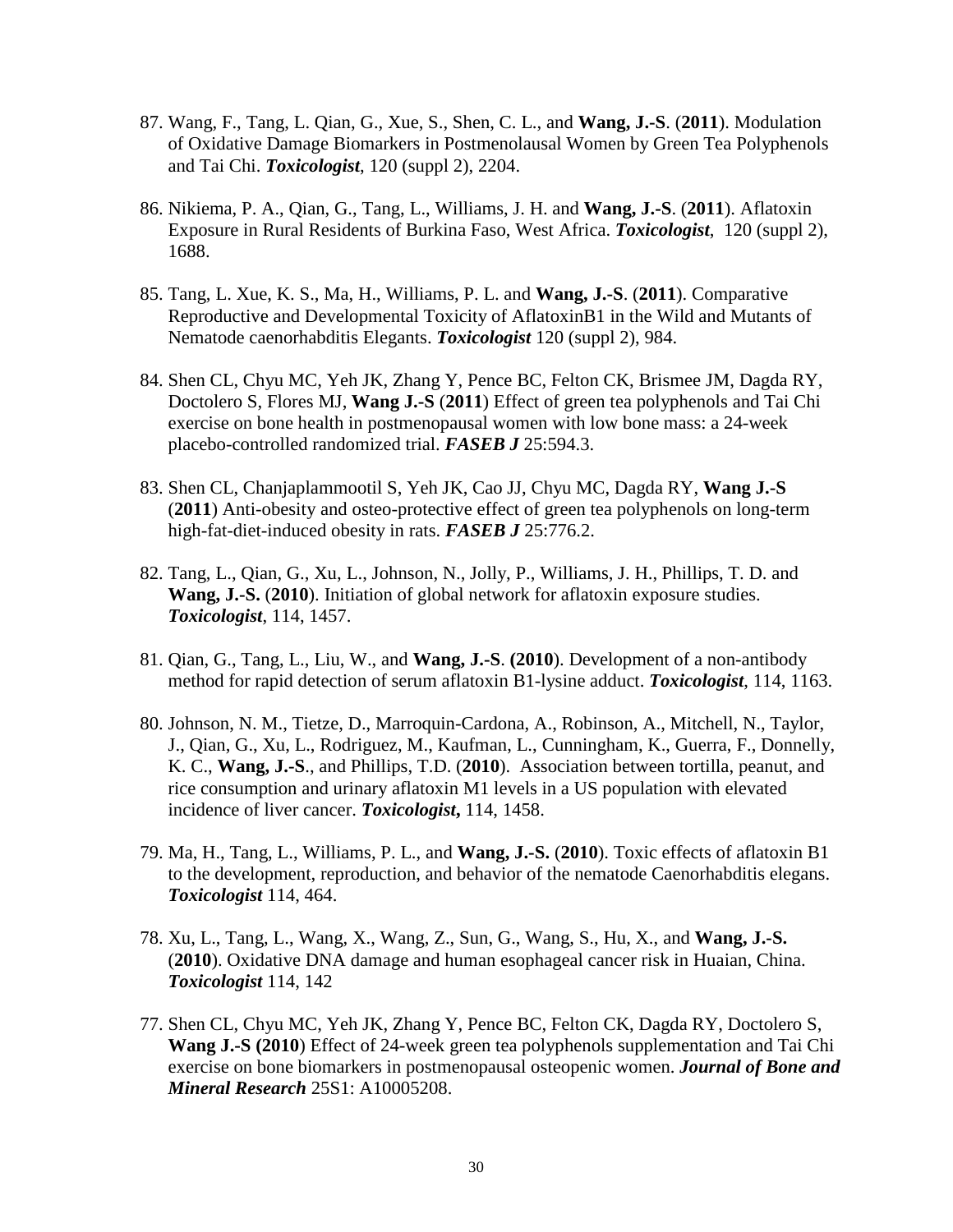- 76. Shen CL, Yeh JK, Cao JJ, Tenner T, **Wang J.-S (2010**) Green tea polyphenols supplementation improves bone microstructure in orchidectomized middle-aged rats. *Journal of Bone and Mineral Research* 25S1:A10003829.
- 75. Shen CL, Chyu MC, Yeh JK, Zhang Y, Pence BC, Felton CK. Dagda RY, Dagda M, Doctolero S, Flores MJ, **Wang J.-S (2010**) Green tea polyphenols and Tai Chi exercise for postmenopausal osteopenic women: safety report from a 24-week placebo-controlled randomized trial. Abstract: A1370. *FASEB J* 24:946.8
- 74. Xu, L., Cai, Q., Tang, L., Hu, X., Sun, G., and **Wang, J.-S.** (**2009**) Dietary fumonisin B1 exposure and human esophageal cancer risk in Huaian, China: Use of urinary free fumonisin B1 as biomarker of exposure. *Proc. AACR*, 50, 3013.
- 73. Tang, L., Tang, Y., Hang, T., and **Wang, J.-S.** (**2009**) Long-term green tea polyphenol intervention decreases aflatoxin biomarker levels in a high-risk population for liver cancer. *Proc. AACR*, 50**,** 3905**.**
- 72. Xu, L., Tang, L., Qian, G., Su, J. and **Wang, J.-S**. (**2009**). Predominance of aflatoxin exposure in rural residents of Southern Guangxi, China. *Toxicologist,* 104, 754.
- 71. Qian, G., Tang, L., Xu, L., Johnson, N. M., Tietze, D., Rodriguez, M., Kaufman, L., Cunningham, K., Wittmer, J., Guerra, F., Donelly, K. C., Phillips, T. D., and **Wang, J.-S**. (**2009**). Serum level of aflatoxin B1-lysine adduct in a US population compared to a high risk population in China. *Toxicologist,* 104, 755.
- 70. Tang, L., Zhou, Y., Yang, Y., **Wang, J.-S**. (**2009**). Initial evaluation of protein expression patterns in human liver cells treated with aflatoxin B1. *Toxicologist,* 104, 756.
- 69. Shao, C., Chen, L., Cobos, E., **Wang, J.-S**., and Gao, W. (**2009**). Identification of autoantibodies against tumor-derived antigens as biomarkers for the diagnosis of esophageal cancer. *Toxicologist,* 104, 726.
- 68. Chen, L., Shao, C., Cobos, E., **Wang, J.-S**. and Gao, W. (**2009**). Up-regulation and nuclear accumulation of p53 proteien in human bronchial epithelial cell exposed to 4- (methylnitrosamino)-1-(3-pyridyl)-1-butanone, NNK. *Toxicologist,* 104, 647.
- 67. Johnson, N. M., Tietze, D., Marroquin-Cardona, A., Afriyie-Gyawu, E., Rodriguez, M., Kaufman, L., Cunningham, K., Wittmer, J., Guerra, F., Donelly, K. C., **Wang, J.-S**., Phillips, T. D. (**2009**). Urinary M1 and 1-hydroxypyrene levels in a US population compared to a high risk population in Ghana. *Toxicologist,* 104, 1206.
- 66. Shen CL, Yeh JK, Cao J, Stoecker BJ, Samathanam C, Graham S, Tatum O, Dagda R, Tubb C, **Wang J.-S (2009**) Green Tea Polyphenols and Vitamin D3 Protect Bone Microarchitecture in Female Rats with Chronic Inflammation*. Journal of Bone and Mineral Research* 24S1:227.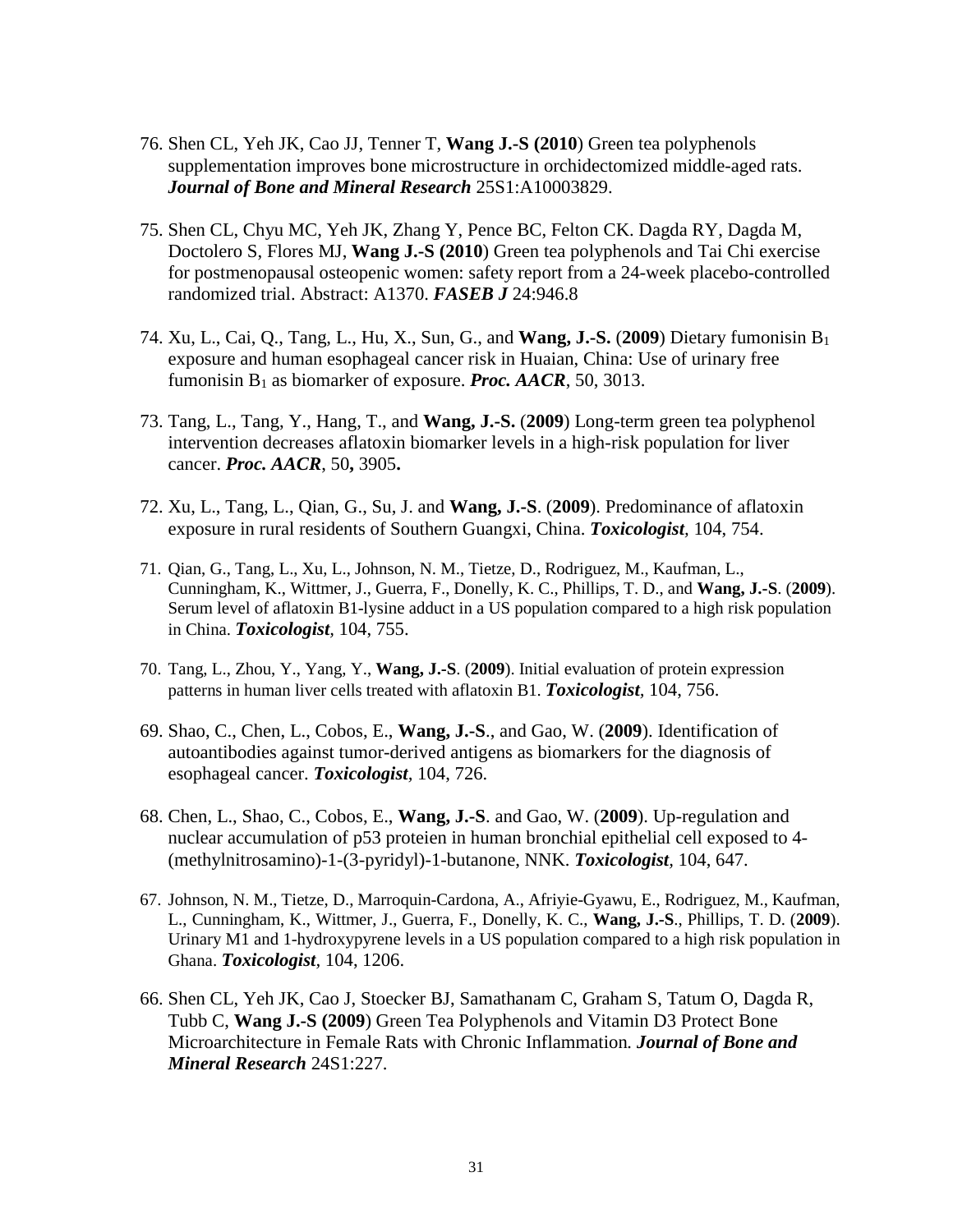- 65. Shen CL, Yeh JK, Stoecker BJ, Samathanam C, Graham S, Dunn DM, Tatum T, Dagda R, Liu X-Q, Tubb C, Wang X, **Wang, J-S (2009**) Green tea polyphenols protects bone microarchitecture and decreases fibrosis in heart vessels in female rats with chronic inflammation. *Proceeding of Third Annual Conference Center for Cardiovascular Disease & Stroke.*
- 64. Shen CL, Yeh JK, Dunn DM, Cao J, **Wang J-S (2009**) Synergistic effect of green tea polyphenols and vitamin D on chronic inflammation-induced bone loss in female rats. *FASEB J* 23:220.2
- 63. Xu, L., Afriyie-Gyawu, E., Jiang, Y., Tang, L., Huebner, H. J., Ankrah, N.-A., Ofori-Adjei, D., Ellis, W. O., Jolly, P. E., Williams, J. H., **Wang, J.-S.,** Phillips, T. D. **(2008).** NovaSil clay intervention in Ghanaians at high risk for aflatoxicosis: Immune parameters as biomarker of effect. *Toxicologist*, 102, 490
- 62. Kolli, V., Tang, L., **Wang, J.-S. (2008).** Comparative and combinative cytotoxic effects of aflatoxin B1 and fumonisin B1 on human esophageal cells. *Toxicologist*, 102, 485.
- 61**. Wang, J.-S.,** Xu, L., Cai, Q., Tang, L., Sun, G., Hu, X., Su, J. **(2008)**. Validation of urinary free fumonisin B1 as a biomarker of exposure. *Toxicologist*, 102, 701.
- 60. Chen, L., Shao, C., Tian, G., Tang, L., **Wang, J.-S**., Gao, W. **(2008)**. Cytotoxicity and CRM1 down-regulation of 4-(methylnitro-samino)-1-(3-pyridyl)-1-butanone in human bronchial epithelial cell line. *Toxicologist*, 102, 865.
- 59. Johnson, N., Cardona, A., Robinson, A., Taylor, J., Afriyie-Gyawu, E., Xu, L., Tang, L., Ankrah, N-A., Ofori-Adjei, D., Williams, J. H., **Wang, J.-S**., Phillips, T. D. (**2008**) Urinary 1-hydroxypyrene: a biomarker for polycyclic aromatic hydrocarbon exposure in a Ghanaian population *Toxicologist*, 102, 1478.
- 58. Tang, L., Xu, L., Afriyie-Gyawu, E., Wang, P., Tang, Y., Wang, Z., Huebner, H. J., Ankrah, N.-A., Ofori-Adjei, D., Ellis, W. O., Jolly, P. E., Williams, J. H., **Wang, J.-S.**, Phillips, T. D. **(2008).** Aflatoxin exposure decreases serum levels of vitamins A&E in Ghanaians at high risk for aflatoxicosis. *Toxicologist,* 102, 2238.
- 57. Tang, Y., Tang, L., Wang, Z., Shao, C., Yu, J., Huang, T., Gao, W., **Wang, J.-S. (2008)**. Interaction between phenotypic oxidative DNA damage biomarker and polymorphic DNA repair genes in high-risk population for liver cancer, *Proc. AACR*, 49, 1893.
- 56. Wang, P., Tang, L., Yu, J., Huang, T., **Wang, J.-S. (2008)**. Long-term green tea polyphenol intervention decreases urinary 8-hydroxydeoxyguanosine levels in a high-risk population for liver cancer, *Proc AACR*, 49, 2125.
- 55. Wang, Z., Tang, L., Sun, G., Hu, X., Gao, W., **Wang, J.-S. (2008)**. Interactions between environmental carcinogen exposure and genetic polymorphisms in human esophageal carcinogenesis, *Proc. AACR*, 49, 3916.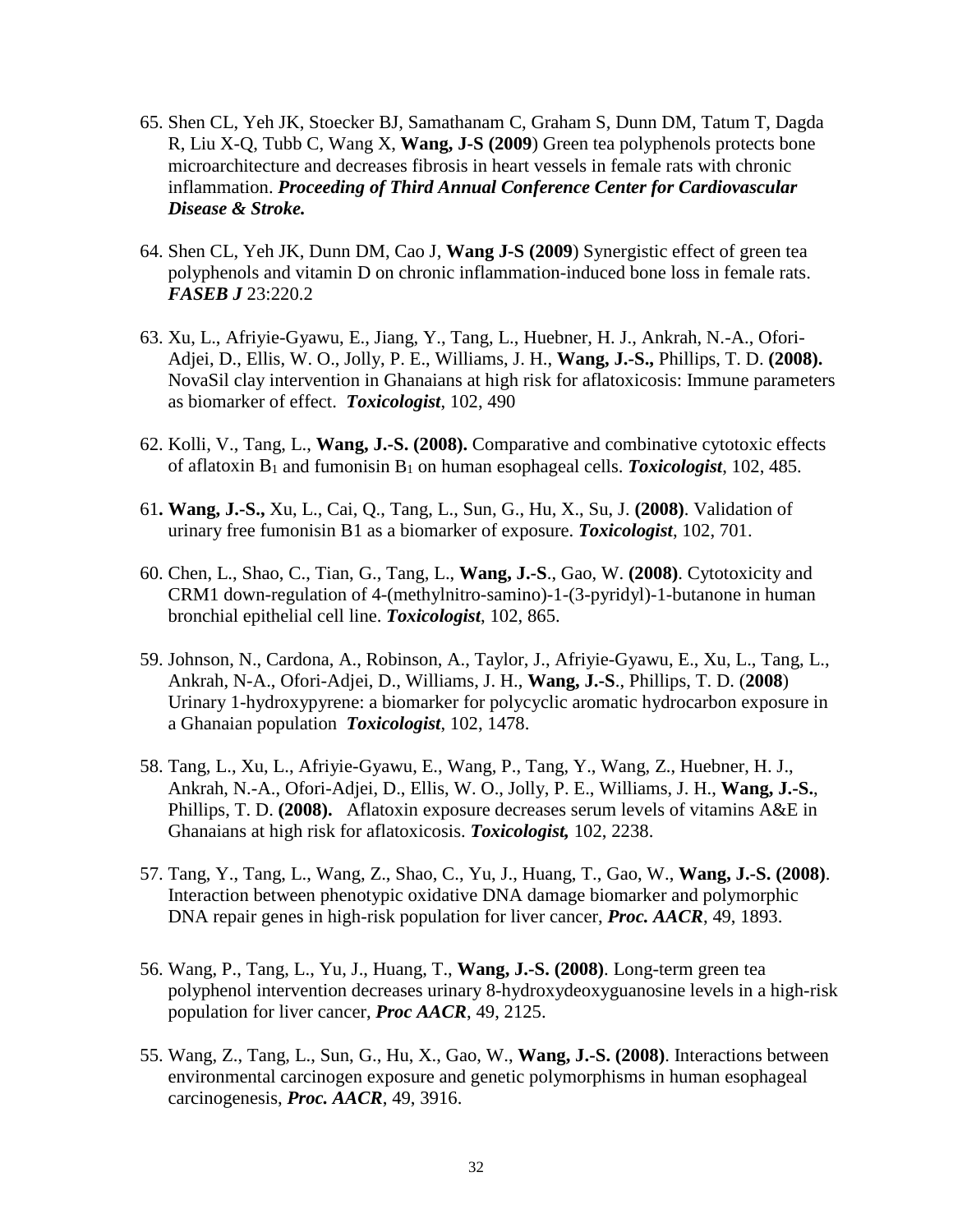- 54. Shao, C., Chen, S., Chen, L., Hu, X., Tang, L., Sun, G., Cobos, E., **Wang, J.-S**., Haab, B. B., Gao, W. **(2008).** Antibody Microarray Analysis of Serum Glycans in Esophageal Squamous Cell Carcinoma Cases and Controls, *Proc. AACR*, 49, 3963.
- 53. Shen CL, Yeh JK, Stoecker BJ, Samathanam C, Graham S, Dunn DM, Tatum O, Dagda R, Chyu M-C, Liu X, Tubb C, Wang X, **Wang J.-S (2008**) Green tea polyphenols protects bone microarchitecture in female rats with chronic inflammation-induced bone loss. *Journal of Bone and Mineral Research* 23:s458.
- 52. Shen CL, Yeh JK, Liu XQ, Dunn DM, Stoecker BJ, Wang P, Tang Y, **Wang J.-S (2008)** Effect of green tea polyphenols on chronic inflammation-induced bone loss in female rats. *FASEB J* 22:314.3.
- 51. Shen CL, Wang P, Guerrieri J, Hoefler J, Yeh JK, Stroecker BJ, **Wang J.-S (2007)** Protective role of green tea in bone microarchitecture in aged female rats. *Journal of Bone and Mineral Research* 22 (Suppl. 1), S440.
- 50. Shen CL, Guerrieri J, Yeh JK, **Wang J.-S (2007)** Green tea polyphenols prevents agingand estrogendeficiency-induced bone loss in aged and ovariectomized female rats. *FASEB J* 21: A354.
- 49. Xu, L., Tang, L., Yu, J., Huang, T., and **Wang, J.-S. (2007)** Hepatitis B virus genotypes and 1762T/1764A double mutations and risk of hepatocellular carcinoma in southern Guangxi, China. *Proc AACR*, 48:1736
- 48. Wang, Z., Tang, Y., Cai, Q., Xu, L., Sun, G., Hu, X., Tang, L., Gao, W., Cox, S. B. and **Wang, J.-S. (2007)** Antioidant vitamins and green tea polyphenols and risk of esophageal squamous cell carcinoma in Huaian, China. *Proc. AACR***.** 48:862
- 47. Tang, L., Jin, T**., Wang, J.-S (2007)** The protective effects of lycopene on cadmium induced gene expression and lipid peroxidation in rats. *Toxicologist,* 96:1929.
- 46. Sun, G., Wang, S., Hu, X., Su, J., Cai, Q., Tang, L., Gao, W., and **Wang, J.-S (2007)**  Food co-contamination and human dietary exposure of aflatoxin B1 and fumonisin B1 in China. *Toxicologist*, 96:1451
- 45. Wang, P., Tang, Y., Xu, L., Tang, L., Afriyie-Gyawu, E., Huebner, H. J., Ankrah, N.-A., Ofori-Adjei, D., Williams, J. H., **Wang, J.-S**. and Phillips, T. D. **(2007**) Three-month clinical intervention trial of NovaSil clay in Ghanaians: Reduced of serum aflatoxinalbumin adduct levels. *Toxicologist,* 96:1454
- 44. Wang, Z., Xu, L., Guan, H., He, X., Tang, L., Afriyie-Gyawu, E., Huebner, H. J., Ankrah, N.-A., Ofori-Adjei, D., Williams, J. H., **Wang, J.-S**., and Phillips, T. D. (**2007**) Three-month clinical intervention trial of NovaSil clay in Ghanaians: No influence on utilization of vitamins A and E. *Toxicologist***,** 96:1455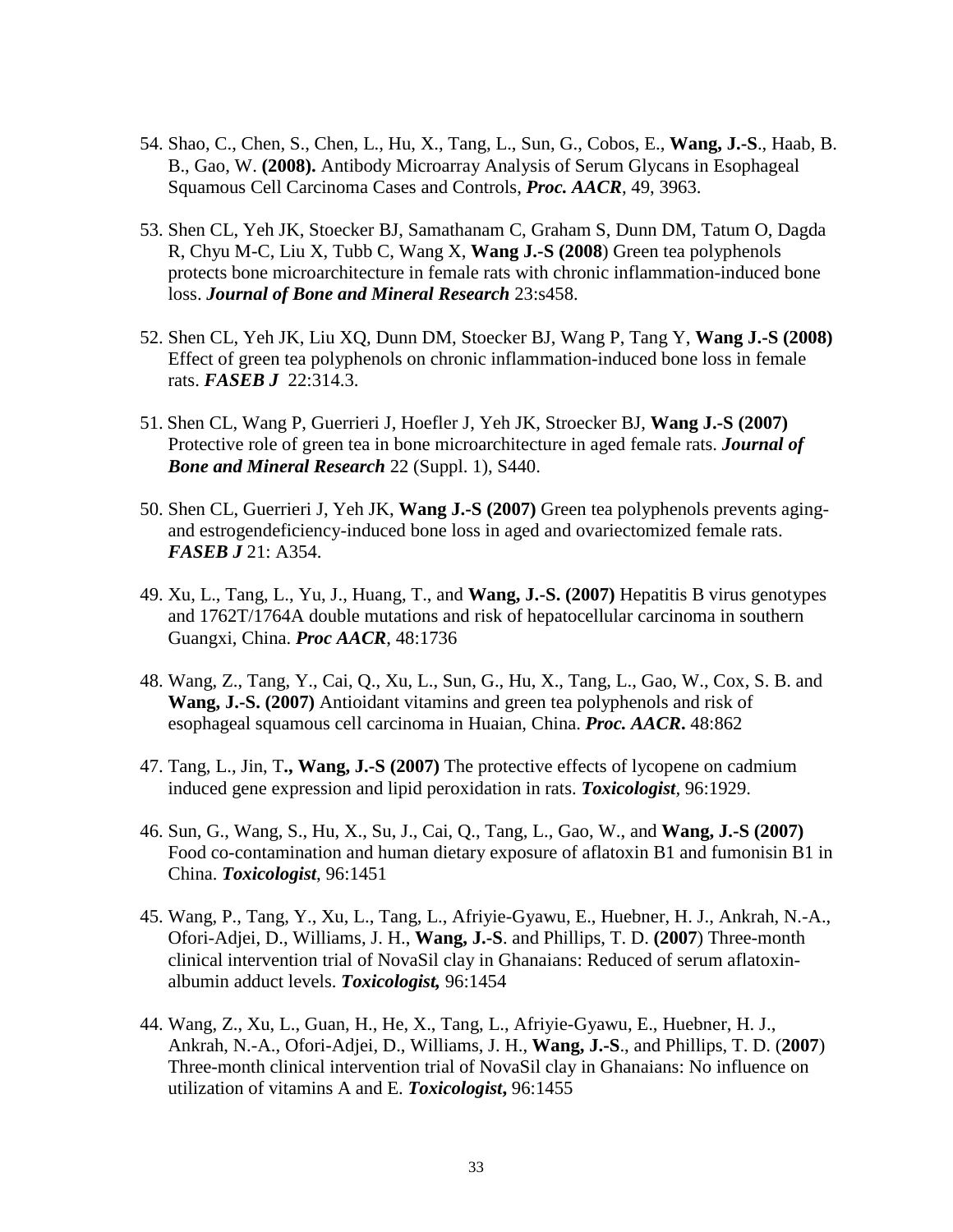- 43. Afriyie-Gyawu, E., Ankrah, N-A., Xu, L., Tang, L., Huebner, H., Ofori-Adjei, D., Johnson, N. M., Sarpong, N., Williams, J. H., **Wang, J.-S**., Phillips, T. D. (**2007**). Threemonth intervention trial with NovaSil clay in Ghanaians: Study design and clinical outcomes. *Toxicologists*, 96:1452
- 42. Johnson, N. M., Robinon, A., Sarpong, N., Afriyie-Gyawu, E., Huebner, H., Xu, L., Tang, L., Ankrah, N-A., Ofori-Adjei, D., Williams, J. H., **Wang, J.-S**., Phillips, T. D. (**2007**). Three-month intervention trial with NovaSil clay in Ghanaians: Study design and clinical outcomes. *Toxicologists*, 96:1453
- 41. Wang, Z., Tang, Y., Sun, G., Xie, Y., Wang, S., Hu, X., Tang, L., **Wang, J.-S**. (**2006**). Genetic polymorphisms of DNA repair enzyme XRCC1 and alcohol metabolizing enzymes ALDH2, ADH2, and ADH3 on susceptibility to esophageal cancer in Huaian, China, *Porc AACR* 47:2053.
- 40. Yu, J., Huang, T., Zhang, L., Wei, Z., Liang, R., Li, Y., Wang, K., Shi, J., Luo, H., Tang, L., Tang, Y., Zhang, Z-Q., **Wang, J.-S.** (**2006**). Chemoprevention Trial of Green Tea Polyphenols in High-Risk Population of Liver Cancer in Southern Guangxi, China, *Proc AACR* 47: 4886.
- 39. Liu, F, **Wang, J.-S**., Hooper, M.J., and Theodorakis, CW. (**2006**) Evaluation on toxicity of sodium perchlorate and sodium arsenate using zebrafish *Danio Rerio* as a model: genotoxicity and oxidative stress perspective. *Toxicologist* 90:1191.
- 38. Wang, Z., Tang, Y., Luo, H., Sun, G., Xie, Y., Wang, S., Hu, X., Tang, L., **Wang, J.-S.** (**2006**). Role of Oxidative DNA Damage in Human Esophageal Carcinogenesis, *Toxicologist* 90:957.
- 37. Billam, M., Cai, Q., Mukhi, S., Tang, L., Kendall, R. J., **Wang, J.-S.** (**2006**). Molecular Targets and Toxic Effects of Microcystin-LR in F344 Rats, *Toxicologist* 90:176
- 36. Billam, M., Cai, Q., Tang, L., Wang, P., Mukhi, S., Wang, Z., Luo, H., Guan, H. and **Wang, J.-S.** (**2005**). Temporal Patterns of Microcystin-LR Contamination in Lakes of West Texas. *Toxiclogist*, 84:1595.
- 35. Cai, Q., Guan, H., Tang, L., Luo, H., Billam, M., Wang, Z., Tang, Y. and **Wang, J.-S.** (**2005**). Validation of Fumonisin Biomarkers in F344 rats. *Toxicologist,* 84:1308.
- 34. **Wang, J.-S**, Goldston, T., Luo, H., Billam, B., Wang, Z., Guan, H., Tang, L., Afriyie-Gyawu, E., Lovett, C., Griswold, J., Brattin, B., Huebner, H. J. and Phillips, T.D. (**2005**). Short-term safety evaluation of NovaSil in humans. *Toxicologist***,** 84:1309.
- 33. Afriyie-Gyawu, E., Mackie, J., Dash, B., Wiles, M. C., Taylor, J., Huebner, H. J., Guan, H., Tang, L., **Wang, J,-S.** and Phillips, T. D. (**2005**). Chronic toxicological evaluation of NovaSil clay in the diet of Sprague-Dawley rats. *Toxicologist 84*:1402.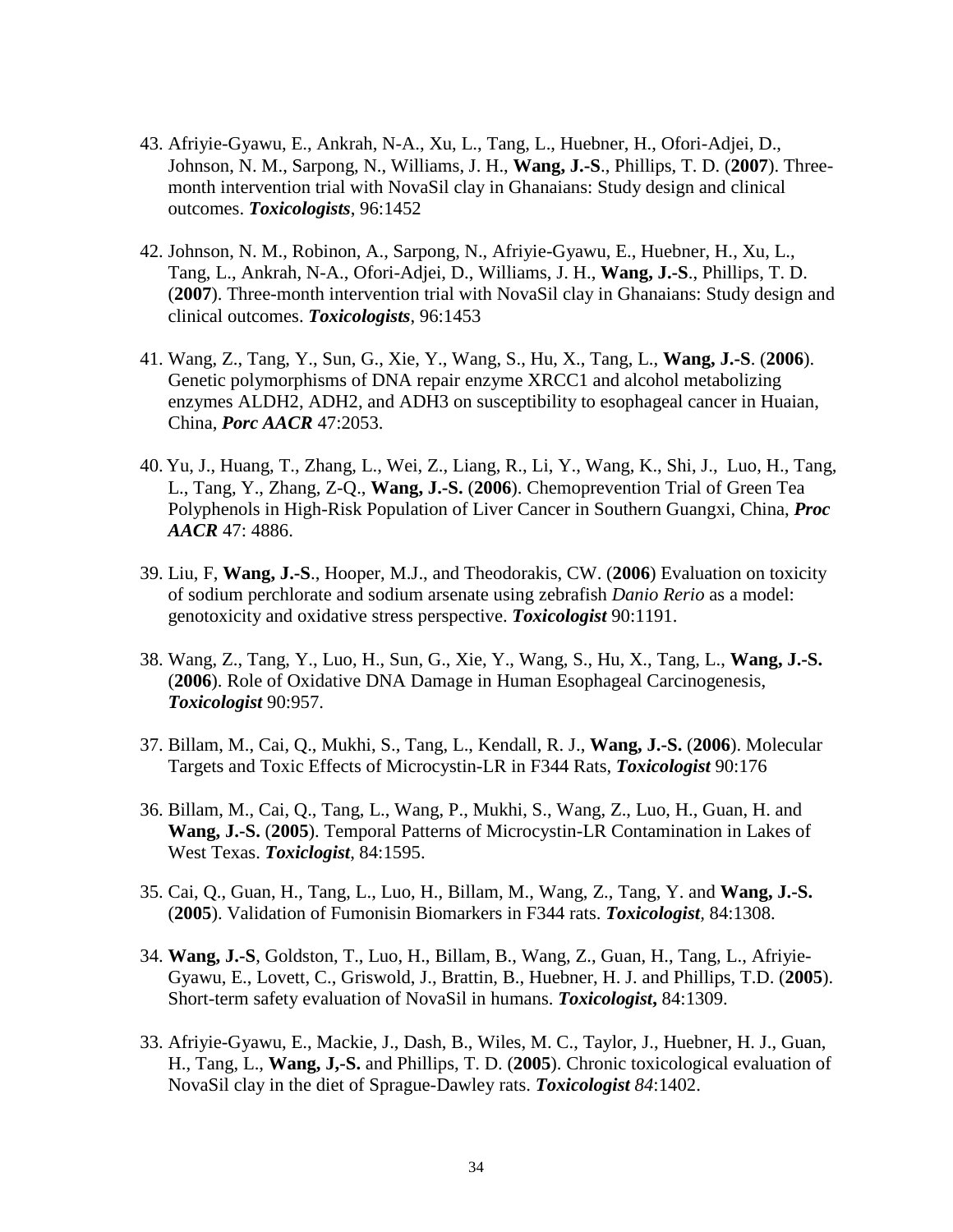- 32. Dash, B., Afriyie-Gyawu, E., Huebner, H. J., **Wang, J.-S**., Jolly, P. E. and Phillips, T. D. (**2005**). Single nucleotide polymorphism at exon 4 in the microsomal epoxide hydrolase gene is associated with increased aflatoxin albumin adducts in the blood of humans in Ghana. *Toxicologist* 84:1283.
- 31. Tang, L., Cai, Q., Wang, Z., Luo, H., Wang, S., Xie, Y., Yu, J., Wang, K., Hu, X., Huang, T., Su, J., Sun, G., **Wang, J.-S**. (**2005**). Validation of Fumonisin Biomarkers for Studying Human Cancer Risks. *Proc AACR.* 46:4061.
- 30. Wang, Z., Tang, Y., Sun, G., Xie, Y., Wang, S., Hu, X., Tang, L. and **Wang, J.-S.** (**2005**) Genetic Polymorphisms of *CYP2E1* and *GSTM1* and *T1* on Susceptibility to Esophageal Cancer in Huaian, China. *Proc. AACR*, 46:4923.
- 29. Guan, G., Tang, L., Cai, Q. and **Wang, J.-S.** (**2005**). Stability and Uptake of Lycopene in Normal and Tumorigenic Human Prostate Cells. *Proc. AACR*. 46:6079
- 28. He, X-Y., Tang, L., Cai, Q., **Wang, J.-S**. and Hong, J-Y. (**2005**). Identification of human CYP2A13 as an efficient enzyme for the metabolic activation of aflatoxin B1. *Proc AACR***.** 46:2086
- 27. Tang, L., Guan, H. and **Wang, J.-S.** (**2005**). Effect of Lycopene on the Growth of Stage-Specific Human Prostate Cells. *Cancer Epidemiol. Biomarkers & Prev.* 14(10, Supl.):276.
- 26. McKean, C., Tang, L., Billam, M., Luo, H., Tang, M., Thodorakis, C., Kendall, R. and **Wang, J.-S**. (**2004**). Combinative toxicity of multiple mycotoxin mixtures in animals and human cells. *Toxicologist*, 78:1035
- 25. Billam, M., Tang, L., Tang, M., Luo, H., McKean, C. and **Wang, J.-S**. (**2004**). Combinative toxic effects of aflatoxin B1 and microcystin-LR in the human cell lines and vertebrates. *Toxicologist*, 78:1030
- 24. Tang, L., Guan, H., Luo, H., Tang, M., Billam, M., Ding, X. and **Wang, J.-S**. (**2004**). Modulation of aflatoxin biomarkers by natural lycopene in rats. *Proc. AACR*. 45: 4027.
- 23. Luo, H., Tang, L., Tang, M., Billam, M., Huang, T., Yu, J., Wei, Z., Liang, Y., Wang, K., Zhang, Z., Zhang, L., Sun, S., Martin, C. and **Wang, J.-S.** (**2004**). Validation of green tea polyphenol biomarkers in high-risk population of liver cancer. *Proc. AACR*. 45: 5498.
- 22. Luo, H., Tang, L., Billam, M., Tang, M., Huang, T., Yu, J., Wei, Z., Liang, Y., Wang, K., Zhang, Z., Zhang, L., Sun, S. and **Wang, J.-S**. (**2003**). Chemoprevention trial of green tea polyphenols in high-risk population of liver cancer: Modulation of urinary excretion of green tea polyphenols and 8-hydroxydeoxyguanosine. *Cancer Epidemiol. Biomarkers & Prev.* 12:1349s (C180).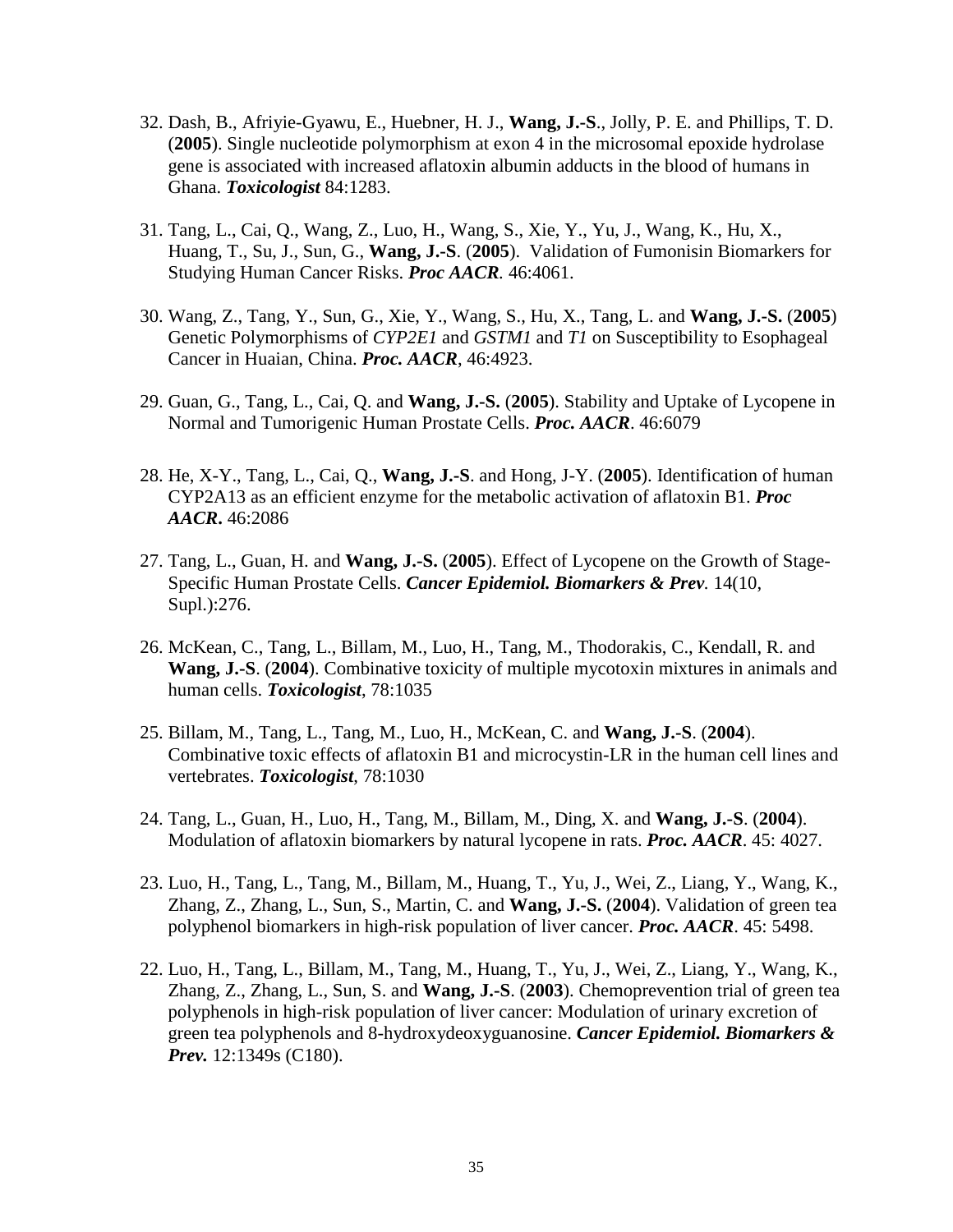- 21. Tang, L., Tang, M., Luo, H., Huang, T., Yu, J., Wei, Z., Liang, Y., Wang, K., Zhang, Z., Zhang, L., Sun, S. and **Wang, J.-S.** (**2003**). Chemoprevention trial of green tea polyphenols in high-risk population of liver cancer: Modulation of serum and urinary aflatoxin biomarkers. *Cancer Epidemiol. Biomarkers & Prev.* 12:1349s (C181).
- 20. Tang, L., Jin, T., Zeng, X., Zhou, Y., and **Wang, J.-S** (**2003**). Natural lycopene inhibits the growth of prostate cancer by androgen-independent mechanism. *Proc. AACR*. 44: 883
- 19. **Wang, J.-S.**, Huang, T.-R., Yu, J., Wei, Z., Liang, Y., Li, Y., Wang, K., Shi, J., Cui, Y., Luo, H., Tang, L., Liu, H-Q., Billam, M., Zhang, Z.-Q., and Zhang, L. (**2003**). Chemoprevention trial of green tea polyphenols in high-risk population of liver cancer. *Proc. AACR*. 44:4801
- 18. **Wang, J.-S.**, Wang, S.-K, Su, J.-J, Huang, T.-R., Hu, X., Yu, J-H., Wei, Z., Liang, Y., Liu, Y., Luo, H., Sun, G-J. (**2003**). Food contamination of fumonisin B1 in high-risk areas of esophageal and liver cancer. *Toxicologist*, 72:914
- 17. Liu, Y., Tang L., Lian, M, Mckean, C., Wu, H., Liu, H.-Q., Theodorakis, C. W., Kendall, R. J., and **Wang, J.-S**. (**2003**). Comparative acute and combinative toxicity of aflatoxin B1 and fumonisin B1 in animals and human cells. *Toxicologist*, 72:913
- 16. Lian, M., Yang, X., Su, J-J., Huang, T-R., Wei, Z., Liang, Y., Luo, H., Wang, S-K, Sun, G-J., and **Wang, J.-S**. (**2003**). Validation of fumonisin biomarkers in high-risk population of liver cancer. *Toxicologist*, 72:1173.
- 15. **Wang, J-S.**, Liu, Y., Theodorakis, C.W., Chiodo, L., and Kendall, R.J. (**2002**). Comparative acute and combinative toxicity of aflatoxin B1 and T-2 toxin in rats and fish. Toxicologist, *Toxicol Sci.* 66S:936
- 14. Liu, Y., Wan, S., Yu, S-Z., Lian, M., Jin, Y., Luo, H., Kuang, S-Y., Wu, Y., Song, L-R., Qian, G-S., and **Wang, J.-S.** (**2002**). Cocarcinogenicity of aflatoxin B1 and cyanobaterial toxins in hepatitis B virus-X gene transgenic mice. *Proc AACR* 43, 926.
- 13. **Wang, J-S**, He X, and Busby WF, Jr. (**2001**). Tumorigenicity of airborne complex mixture. *Toxicologist*, 70, 730.
- 12. Sun G, Chen J, Qian G-S, Jing X-P, and **Wang J-S.** (**2001**). A nutritional epidemiologic study in residents of Qidong with higher and lower incidence of liver cancer. *Proc AACR* 42, 4090.
- 11. **Wang, J.-S**., Huang, T., Su, J. J., Liang, F., Zhang, L., Zhang, Z., Wei, Z., Liang, Y., Kuang, S.-Y., Qian, G.-S., Sun, G., He, X., Kensler, T. W., and Groopman, J. D. (**2000**). Etiological risk factors for human hepatocellular carcinoma in Fusui, Guangxi, People's Republic of China: an update. *Proc. AACR* 41: 3127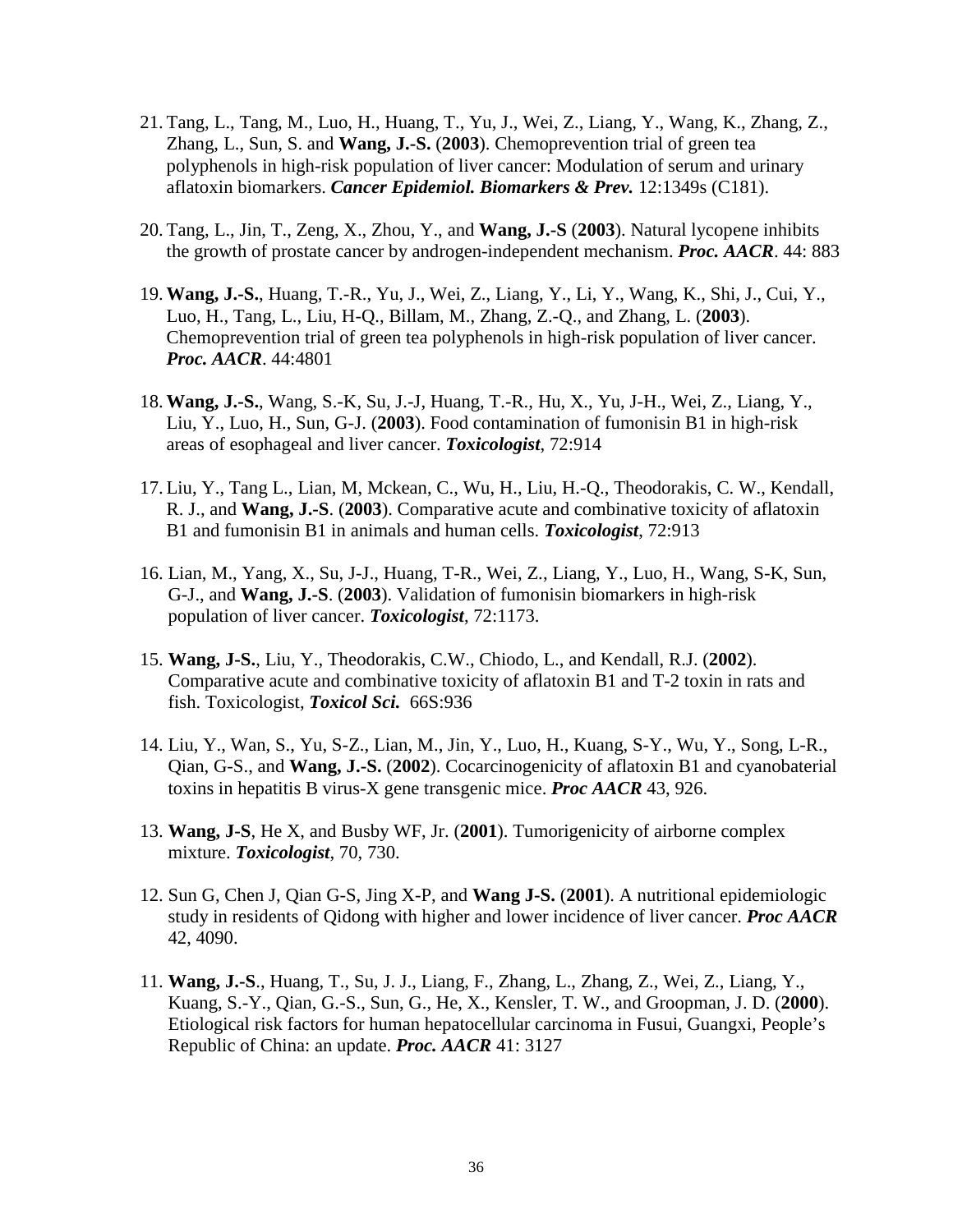- 10. Li, Y., Su, J.-J., Qin, L.-L., Egner, P. A., **Wang, J.-S**., Groopman, J. D., Kensler, T. W., and Roebuck, B. D. **(1999**) Modulation of Aflatoxin B1 adducts by oltipraz in the tree shrew. *Proc. AACR* 40:1732.
- 9. Rashid, A, **Wang, J.-S**, Qian, G.-S, Hamilton S. R. and Groopman, J. D. (**1998**). Genetic alterations in hepatocellular carcinomas from People's Republic of China. *Proc. AACR* 39:3719
- 8. Spannhake, E. W., **Wang, J.-S**., Shen, X., Hecht, S. S., and Groopman, J. D. (**1998**). Human bronchial epithelial cells metabolism of tobacco-specific nitrosamine 4- (methylnitrosa-mino)1-(3-pyridyl)-1-butanone. *ALA/ATS international Conference* April 24-29, 1998, Chicago, IL.
- 7. **Wang, J.-S.,** He, X., Hecht, S. S, Groopman, J. D. and Spannhake, E. W. (**1997**). Metabolism and activation of 4-(methylnitrosamino)-1-(3-pyridyl)-1-butanone in primary human bronchial epithelial cells and BEAS-2B cells. *Proc. AACR* 38:2263.
- 6. Kensler, T. W., **Wang, J.-S**., Kuang S.-Y., Qian, G-S., Zhu, Y-R., and Groopman, J. D. (**1996**).Molecular epidemiology of aflatoxin hepatocarcinogenesis in Qidong, People's Republic of China. *Modulation of Chemical Toxicity and Risk Assessment*, June 9- 12,1996, Tucson, Arizona.
- 5. Kamataki, T., Li, Y., Sasaki, M., **Wang, J.-S**., Groopman, J. D., and Katsuki, M. (**1996**). Toxicological evaluation of transgenic mice carrying the CYP3A7, encoding a human fetus-specific P450. *11th international Symposium on microsome and drug oxidation*, Los Angeles, CA.
- 4. **Wang, J.-S**., Strickland, P. T., Abubaker, S., He, X. and Groopman, J. D. (**1996**). Novel aflatoxin-lysine specific monoclonal antibodies for biomarker studies. *Toxicologist*, 16,1133.
- 3. **Wang, J.-S**., Qian, G.-S., Yu, S.-Z., He, X., Zarba, A., Zhu, Y.-R., Wild, C. P. and Groopman, J. D. (**1996**). Validation of methods and long-term stability of aflatoxinalbumin adducts in samples from high risk populations for liver cancer *Proc. AACR* 37:711
- 2 Mace, K., Aguillar, F., Vautravers, P., Gonzalez, F., **Wang, J.-S**., Groopman, J. D., Harris, C. C. and pfeifer, A. M. A. (**1996**). AFB1 metabolism and p53 mutations in metabolically competent human liver epithelial cell lines. *Proc. AACR* 37:686.
- 1. **Wang, J.-S**., Qian, G-S., Zhu, Y-R., Zarba, A., Munoz, A., Kensler, T. W. and Groopman, J. D. (**1995**) Temporal patterns and persistence of aflatoxin-albumin adducts in residents of Daxin Township, Qidong, PRC, *Proc. AACR* 36:1682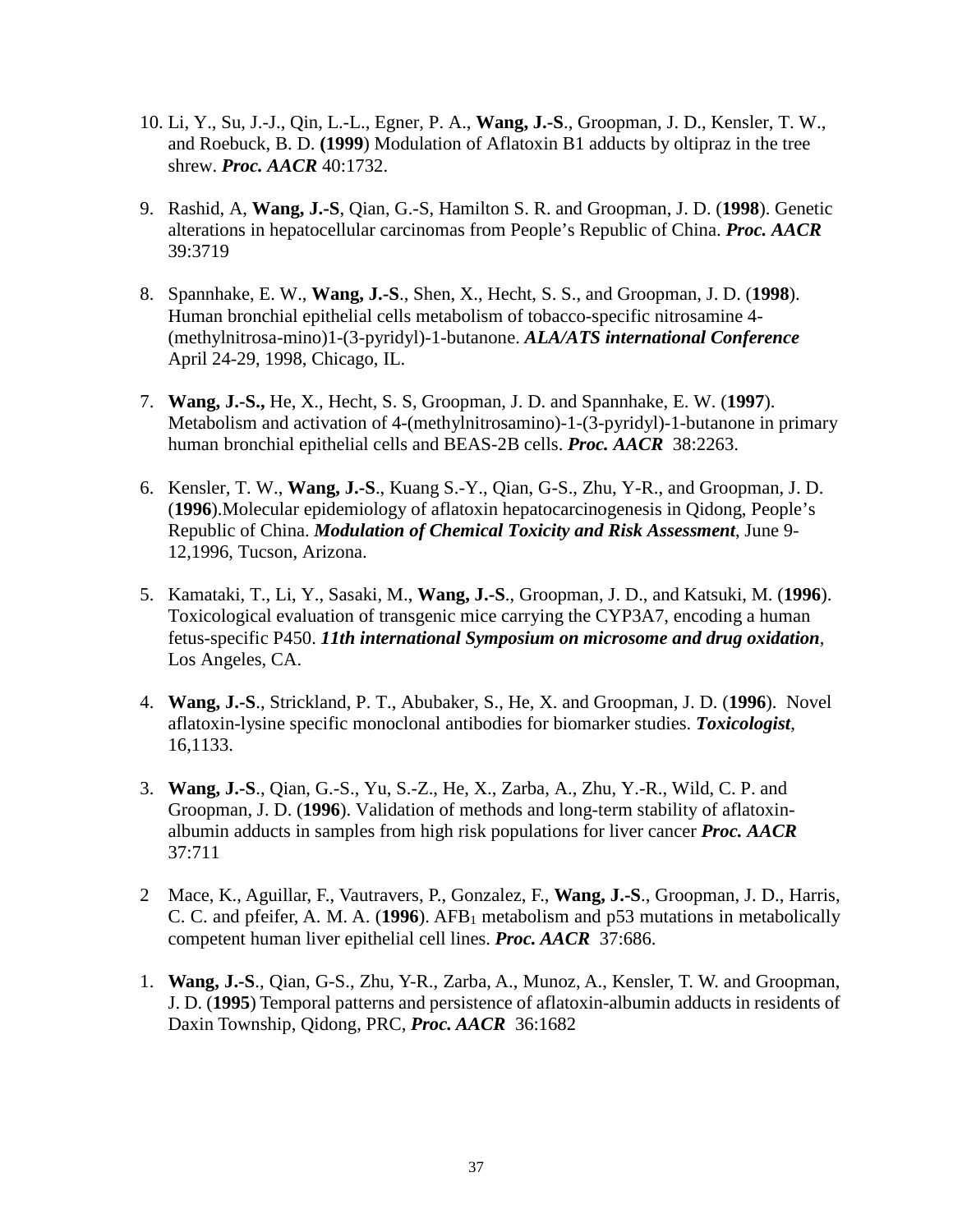# **CURRENT FUNDED AND ACTIVE RESEARCH GRANTS:**

| 1. AID-OAA-G-14-00003                    | Wang $(PI)$ | 02/14/2014-02/13/2020 |
|------------------------------------------|-------------|-----------------------|
| <b>USAID</b> via Tufts University        |             | \$360,000             |
| Aflatoxins and Child Nutrition in Africa |             |                       |
| 2. AID-OAA-G-14-00002                    | Wang $(PI)$ | 02/14/2014-02/13/2020 |
| <b>USAID</b> via Tufts University        |             | \$821,325             |
| Aflatoxins and Child Nutrition in Asia   |             |                       |

# **PENDING RESEARCH GRANTS:**

1. 1 RO1 AI 34232-01A1 Griffiths (PI) 01/01/2019-12/31/2023 Does HIV Antiretroviral Therapy Increase Aflatoxin Exposure? Role: Co-investigator and UGA site PI  $$882,000$  (Wang)

The major goal of this grant is to study if antiretroviral therapy for HIV infection can increase aflatoxin exposure in Uganda cohort.

2. 1 R01 ES022958-01A Phillips (PI) 01/01/2019-12/31/2023 Mitigation of environmental risk factors for disease in Ghana Role: Co-I (Budget: \$432,601)

The major goal of this grant is to investigate the role of combinative environmental toxicants in human disease and test various enterosorbent prevention strategies.

- 3. US NSF EEID Cardwell (PI) 04/01/2019-03/31/2022 Ecology and Evolution of Aflatoxicosis Role: Co-PI (budget: \$500,000)
- 4. USAID Mozambique Web (PI) 05/01/209-04/30/2022 Children Health Study for Nutrition and Growth Stunting Role: Co-Investigator and UGA site PI (\$200,000)

# **COMPLETED AND PARTICIPATED RESEARCH GRANTS (in USA only):**

- 27. ECG-A-00-13-00001-00 **Wang (PI)** 10/01/2013-09/30/2017 USAID/ Peanut & Mycotoxin Innovation laboratory \$780,000 Development and validation of methods for detection of mycotoxins exposure in dried spotted blood samples
- 26. UNICEF, UN **Wang (PI)** 01/01/2014-07/31/2017 Evaluation of Aflatoxin Role in Children Nutritional Deficiencies in East Timor \$118,000 Collaborative Project with University of Indonesia and Tufts University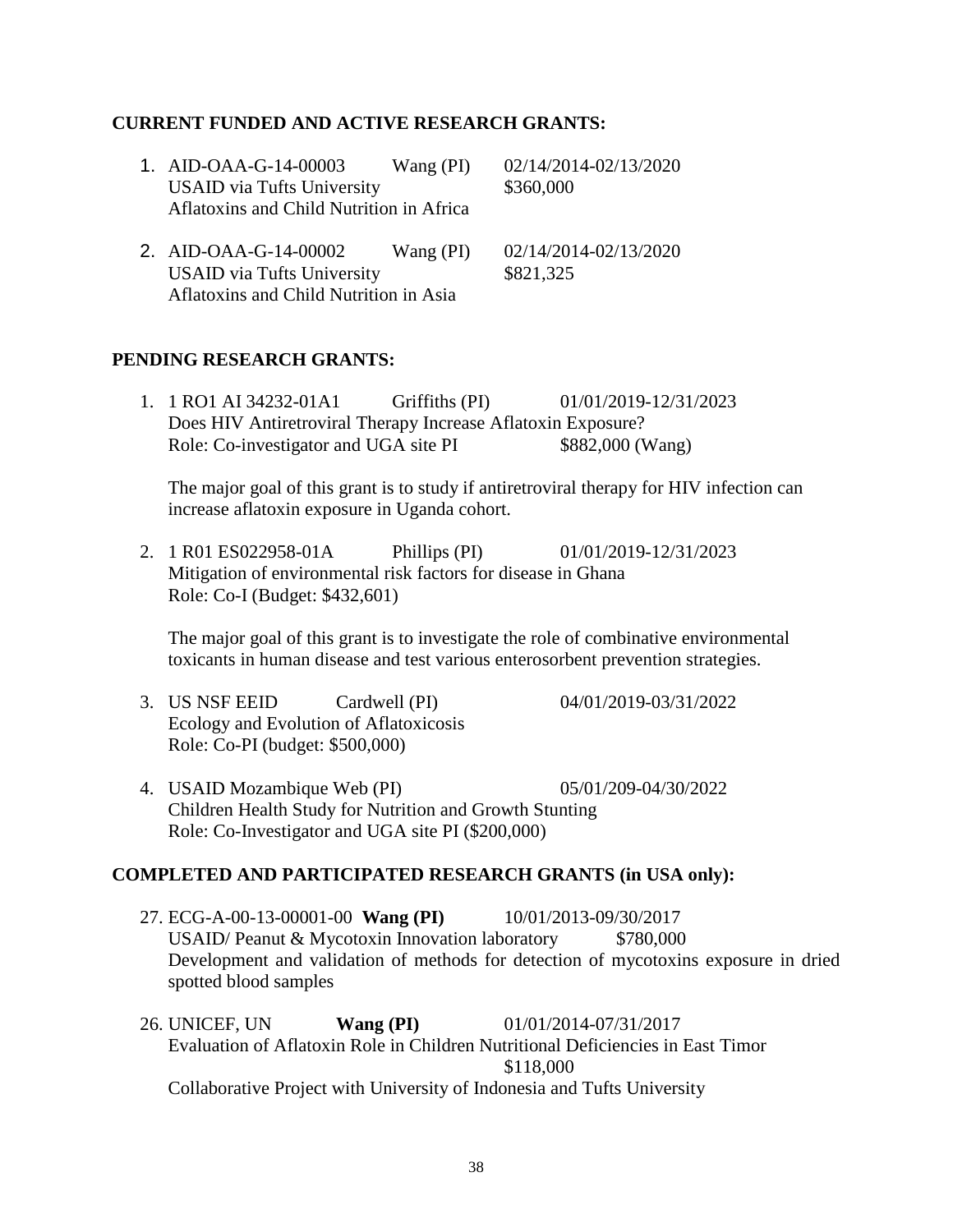25. Research Triangle Institute **Wang (PI)** 08/01/2017-12/31/2017 **IFPRI** \$240,000 Aflatoxin exposure in Kenya children

 24. 1R24TW009489-01 **Wang (PI)** 09/01/2012-08/31/2015 NIH Fogarty Center/NIEHS  $$300,000$ Planning for a GEOHealth Research and Training Hub in Uganda-United States

The major goal is to set up a GEOHealth program in Eastern Africa which will act as a center for EOH research and Training.

23 Distinguished Cancer Scholar **Wang (PI)** 07/01/2009-06/30/2015 Georgia Cancer Coalition \$750,000 Cancer Prevention and Control

The major goal of this award is to establish cancer prevention and control program at UGA.

22 1R01MD005819-01 (Phillips/Wang/Guerra) 07/01/10-06/30/15 NCMHD \$1,650,000 Prevention of Hepatocellular Carcinoma in Vulnerable Communities in Texas

The major goal of this research is to provide clay-based dietary therapies that will improve liver cancer management in high risk (and underserved) populations by reducing exposure to aflatoxins.

Role: **Co-PI**, PI at UGA

21 1U01AT006691-01 Shen (PI) 09/30/12-06/30/15<br>NCCAM/NIH \$1,700.000 NCCAM/NIH Preparation for GTP long-term clinical study on bone health Role: Co-investigator and PI at UGA

The major goal is to study dose-response of green tea polyphenols in animals and humans to prepare for a long-term human intervention study for bone health

20. ECG-A-00-07-00001-00 **Wang (PI)** 07/01/2008-12/31/2013 USAID/Peanut CRSP \$990,000 Development of methods for establishing a global network for aflatoxin exposure

The major goal of this project is to develop analytical method for measurement of blood samples collected from world-wide and to establish a global aflatoxin exposure network using biomarker as approach.

19. 1R21 ES017845-01A Naeher (PI) 10/01/2010-09/30/2013 NIH/NIEHS \$570,000 Biomarkers of exposure to and health effects from SHS in outdoor smoking areas Role: Co-investigator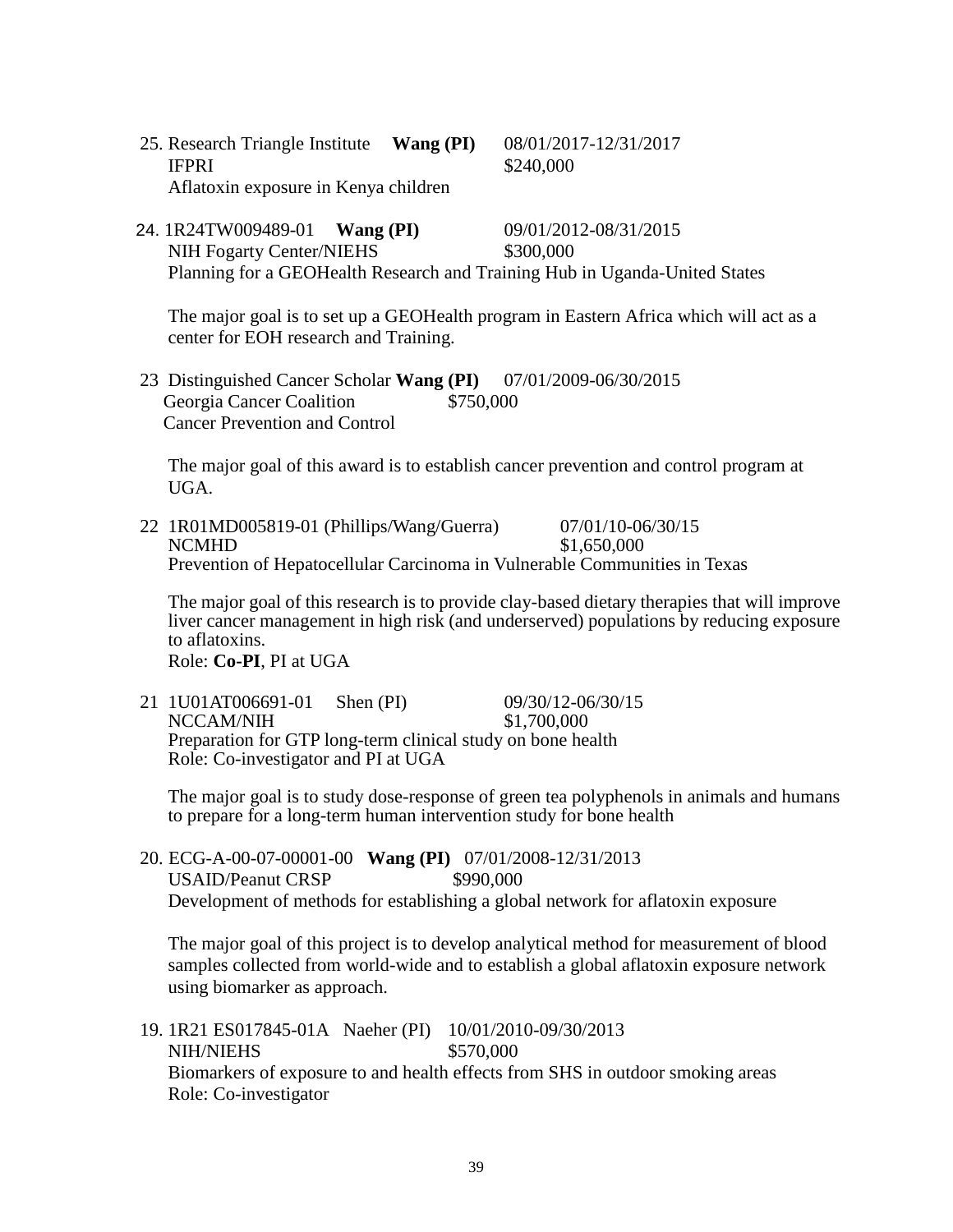18. 1R21AT003735-01A1 (Shen, PI) 09/01/2007-08/31/2011 NCCAM/NIH  $$572,720/whole period$ GTP and Tai Chi for Bone Health: a Pilot Study

The major goal of this project is to conduct a clinical trial for assessing Tai Chi and green tea polyphenols in enhance bone health in women. Role: **UGA-PI**

17. 1 RO1 CA 90997-06 **Wang (PI)** 06/16/03 – 08/31/2010 NCI/NIH  $$1,834,573$ /whole project Chemoprevention of green tea polyphenols on liver cancer

The major goal of this project is to study chemopreventive effect of green tea polyphenols on reducing various carcinogen biomarkers and incidence of primary liver cancer in a 5-year clinical trial in 1,800 high-risk people.

- 16. W911SR-07-C-0069 9/1/2007-8/31/2010 RDECOM, DOD \$500,000 Molecular Mechanisms of Combinative Toxicity of Biotoxin Mixtures (Phase II) Role: **PI**
- 15. "Effect of green tea polyphenols on bone loss and atherosclerosis." Shen CL (PI) Women Health Research Institute, TTUHSC, \$20,000, 9/1/2007-8/31/2009. Role: **Co-PI**
- 14. "Effect of green tea polyphenols on bone loss in aged estrogen-deficient female rats." Shen CL (PI), Lubbock Endowed Professorship. \$20,000, 1/1/06-12/31/06. Role: **Co-PI**.
- 13. "Effect of green tea polyphenols on breast cancer survivors: a pilot study." Shen CL (PI) Southwest Cancer Treatment and Research Center, \$15,000, 1/1/06-12/31/07. Role: **Co-PI**.
- 12. W911SR-04-C-0050 9/1/2005-8/31/2007 RDECOM, DOD \$550,000 Molecular Mechanisms of Combinative Toxicity of Biotoxin Mixtures Role: **PI**
- 11**.** R21 CA94683-03 **Wang (PI)** 10/01/01 8/31/05 NCI \$182,500/first year; \$547,500/whole project Validation of Fumonisin and Microcystin Biomarkers
- 10. DAAD13-02-C-0070 10/01/02 03/31/04 SBCCOM, DOD \$642,560 Combinative Toxicity of Biotoxin Mixtures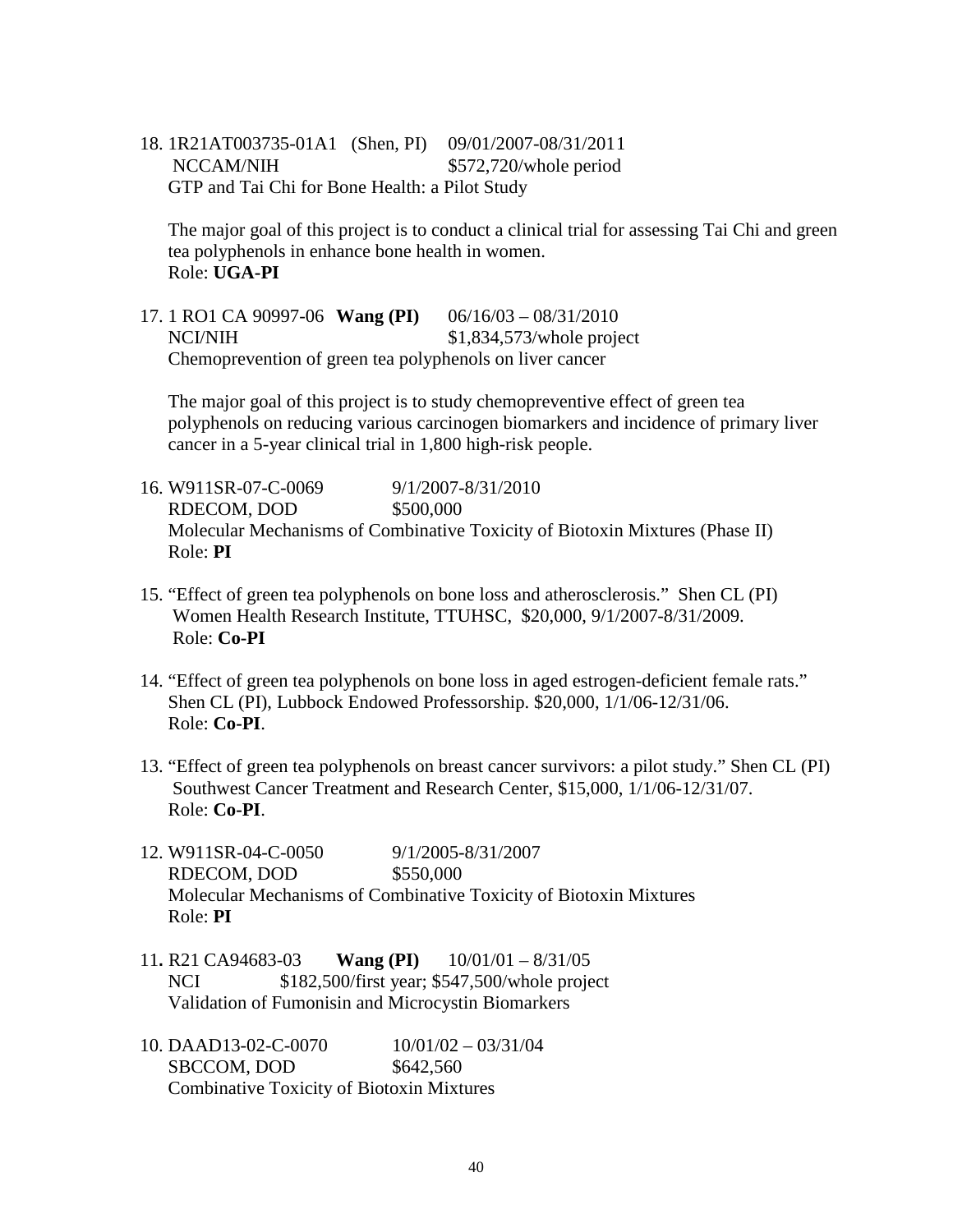Role: **PI**

- 9. RO3 ES11442 09/01/02 08/31/03 NIEHS \$73,000/year; \$146,000/whole project Modulation of Oxidated Damage by Tea Polyphenols Role: **PI**
- 8. DAAD13-01-C-0053 10/01/01 03/31/03 SBCCOM, DOD \$434,564/year Combinative Toxicity of Biotoxin Mixtures Role: **PI**
- 7. DAAD13-00-C-0056 10/01/2000-09/30/2001 SBCCOM, DOD \$499,999 Combinative Toxicity of Biotoxin Mixtures Role: **PI**
- 6 Molecular Biomarkers For Environmental Carcinogens, 1993-1997; 1997-2002, NIEHS P01 ES06052. Role: Co-investigator
- 5. Training Program in Environmental Health Sciences, 1994, NIEHS (Grant No. ES07141); Recipient
- 4. Neutrophil Studies, 1986-1991, NHLBI (Grant No.HL 33565); Key Personnel.
- 3. Mechanisms of Regulation of Actin-based Microfilaments, 1991-1995, NIGMS (Grant No. GM37590); Key Personnel
- 2. Studies of Fossil Fuel Combustion Products, 1988-1993 NIEHS (Grant No. P01- ES01640); Co-Investigator.
- 1. Trichothecene Mycotoxin Studies, 1983-1987, United States Army Medical Research and Development Command (Contract No. DAMD17-85-C-5208); Key Personnel.

# **INTERNATIONAL AND NATIONAL PRESENTATIONS (Since 2008-):**

#### **Invited Seminar and Meeting Presentations in 2018:**

SOT Translational Impact Award Lecture, March 12, 2018, San Antonio, TX Title: Modulation of Toxic Effects and Human Disease Risks: from synthetic drugs to natural products

Five Presentations in the Society of Toxicology 2018 Annual Meeting at San Antonio, Texas, March 10-14, 2018.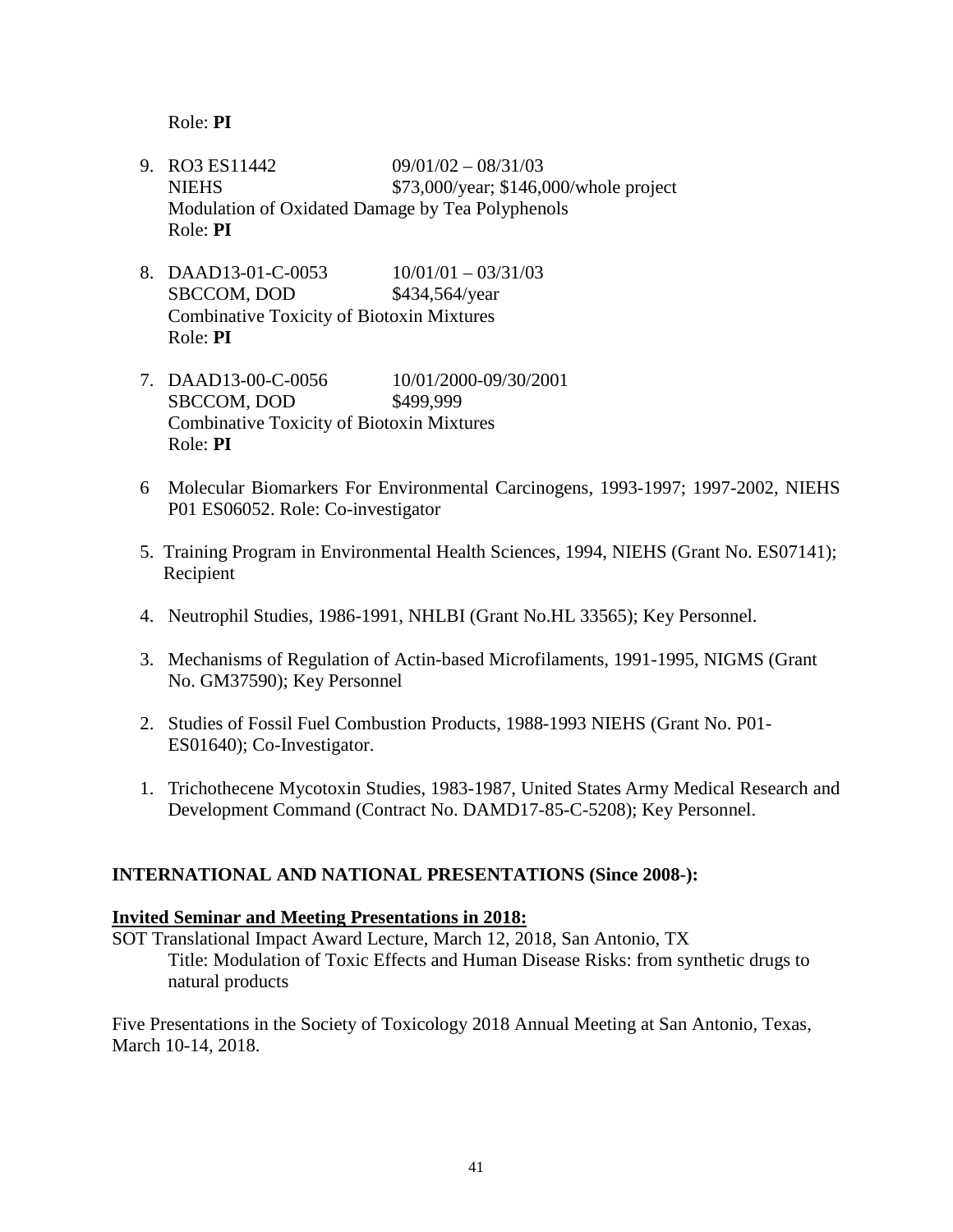- Title 1: Application of dry blood spots method for aflatoxin exposure studies in children with growth stunting
- Title 2: Assessment of aflatoxinB1-induced adverse impacts on nutritional compositions of gut-microbial metabolome in F344 male rats
- Title 3: Polyphenol oxidase/caffeic acid reduces the allergenicity of ovalbumin in a Balb/c mouse model
- Title 4: Aflatoxin exposure in children of eastern Province, Kenya.
- Title 5: Genome-wide identification of mutational signature related to the toxicity of AFB1 and FB1 mixtures using *Caenorhabditis elegans* model.

Invited seminar by Chinese Academy of Science South China Plant Center, Guangzhou, China, in January 11, 2018.

Title: Mycotoxin Research for 40 years

Invited seminar by South China Agricultural University, Guangzhou, China, January 10, 2018 Title: Interactions of Co-exposure to aflatoxins and fumonisins.

Invited Seminar by South China Science and Technology University, January 9, 2018, Guangzhou, China

Title: Modulation of human liver cancer risks by natural food components

# **Invited Seminar and Meeting Presentations in 2017:**

An invited Keynote presentation in International Symposium on Memory of Professor Da-Dao Xu, the Pioneer of Nutrition and Food Safety in China in Shanghai, China, December 9-10, 2017

Title: Continuing Mycotoxin Research for 40 years Following Professor Xu's Directions.

An invited Keynote presentation in International Symposium on Safety Issues on Food Packaging Materials in Wuxi, China, in November 8-10, 2017.

Title: Safety in Food Packaging Materials: An Update.

An invited Keynote presentation in International Symposium on Detections of Environmental, Food and Pharmaceutical Contaminants in Wuxi, China, in November 4-5, 2017.

Title: Integration of Biomarkers into Detection and Risk Assessment of Environmental/Food Contaminants and Pharmaceutical Residues.

An invited Presentation in Tokyo University of Technology, Tokyo, Japan, in September 21, 2017.

Title: Environmental and Genetic Interactions on Human Esophageal Carcinogenesis in Huaian, China.

An invited presentation in Jiangnan University, Wuxi, China, in June 2, 2017: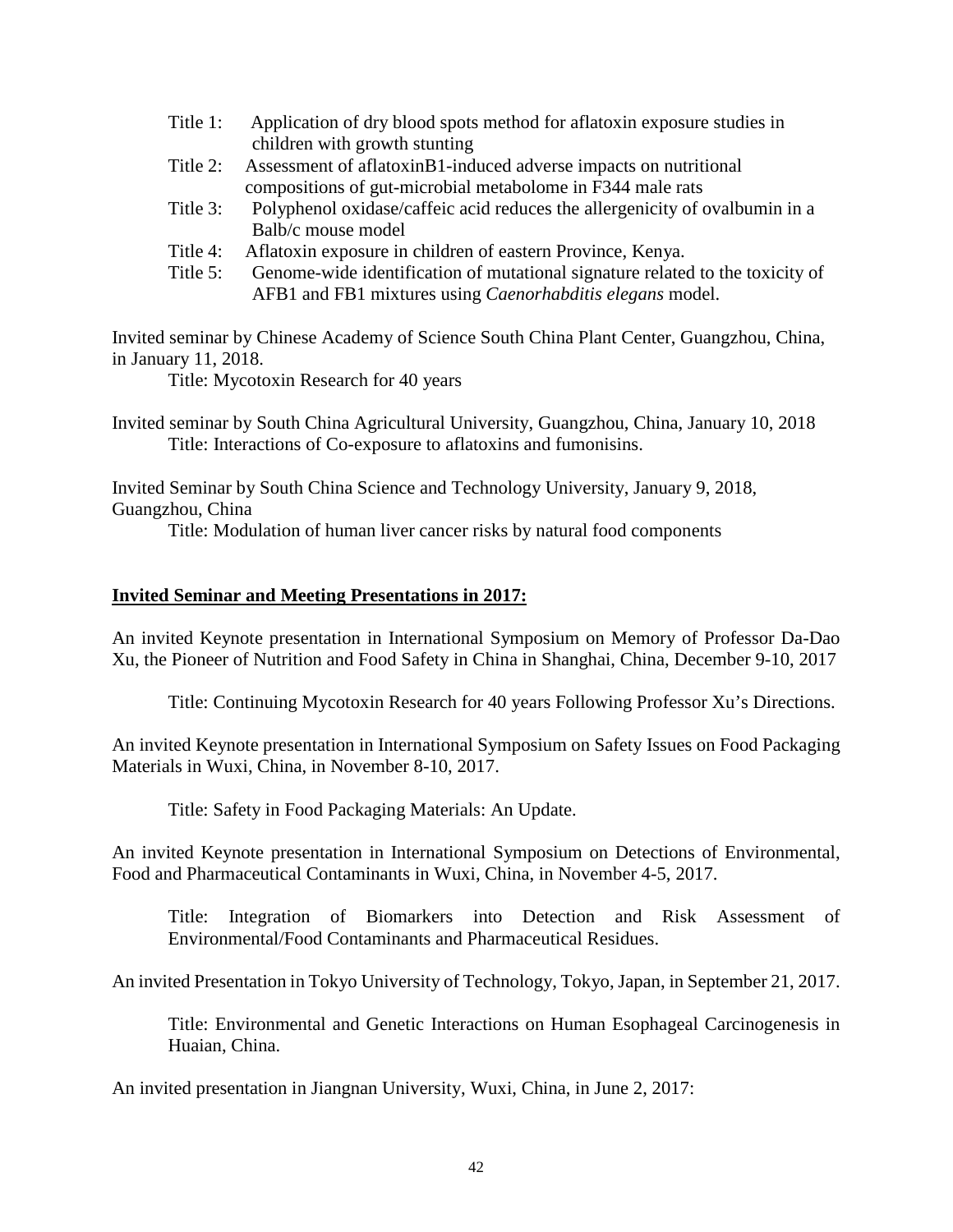Title: Food Safety and Its Impacts on Health

An invited presentation in Joint Conference between US and Japan Governments on Food Safety, College Park (FDA Facility), Maryland, May 6-18, 2017:

Title: Toxicological Interactions of Co-Exposure to Aflatoxins and Fumonisins.

A presentation on UGA Center for Food Safety in Griffin, GA, in May 3, 2017.

Title: Toxicological Research on Food Chemical Toxicants.

A presentation on the International Symposium on Public Health with Jiangsu CDC, Nanjing, China, March 29-31, 2017.

Title: Emerging issues in Environmental Health Science

Five presentations in the Society of Toxicology 2017 Annual Meeting at Baltimore, Maryland, March 12-16, 2017.

Title 1: Multi-/Trans-Generational Study of Deoxynivalenol in *Caenohabditis elegans*.

Title 2: Metabolomics Analysis on Gut Microbiota Functional Metabolites of F344 Rats Exposed to Aflatoxin B1.

Title 3: The Dynamics of Gut Microbiome in Response to Long-Term Treatment with Green Tea Polyphenols in Rats.

Title 4: Detection of Aflatoxin B1-Lysine Adduct in the Dried Blood Samples from a High-Risk Area of Children Growth Stunting.

Title 5: Interaction of Co-Exposure to Aflatoxin B1 and Fumonisin B1 on the Risk of Human Esophageal Cancer in Huaian City, China.

#### **Invited Seminars and Meeting Presentations in 2016:**

Five Presentations in the Society of Toxicology 2016 Annual Meeting at New Orleans, Louisiana, March 12-16, 2016.

Title 1**:** Validation of Dried Blood Spot Method for Detection of Aflatoxin B1-Lysine Adduct in Animals and Humans.

Title 2: Transgenerational Effects of Aflatoxin B1 on the Nematode *Caenorhabditis elegans.*

Title 3: Longitudinal Aflatoxins Exposure in Pregnant Women in East Kenya.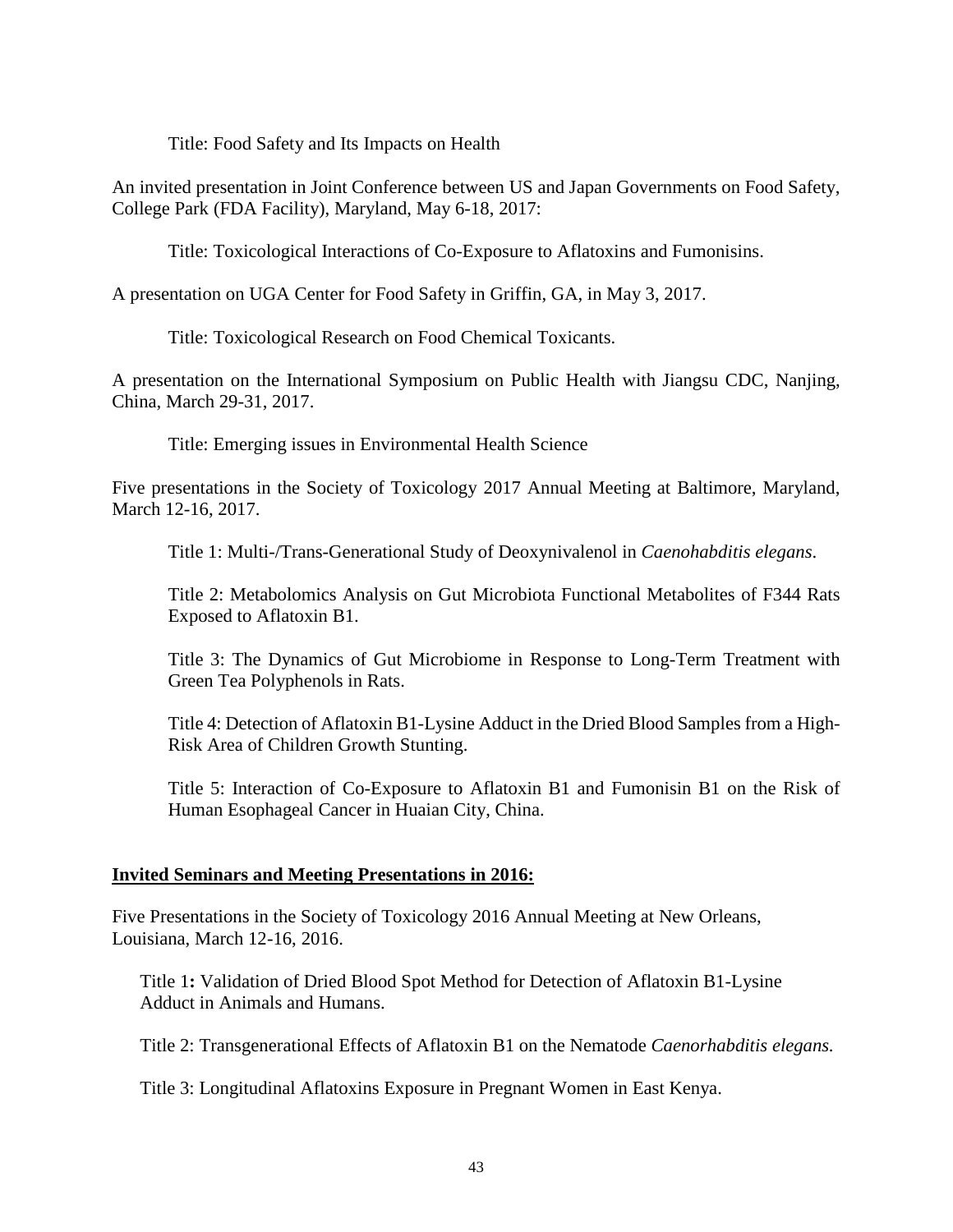Title 4: Current Status of Aflatoxin B1 Contamination in Grains and Peanuts Grown in the State of Georgia, USA.

Title 5: Metagenomics Analysis of Phylogenetic and Functional Genomic Changes in Rat Gut Microbiota Induced by Green Tea Polyphenols.

2. Invited presentation in Shanghai Pudong CDC, Shanghai, China, March 25, 2016.

Title: Changes of Food Safety Policy and Regulation in USA.

7. Invited presentation in Nanchang University, Nanchang, Jiangxi Province, China, April 5, 2016.

Title: Advances in Food Safety and Food Toxicology.

8. Invited presentation in Southeast University, Nanjing, Jiangsu Province, China, May 26, 2016.

Title: Public Health: from Biomedical Sciences to Behavioral and Social Sciences

9. Invited presentation in Jiangnan University, Wuxi, Jiangsu Province, China, June 3, 2016.

Title: Food Toxicology and Food Safety: an Update

10. Invited presentation in Nanyang Polytech University, Singapore, September 10, 2016

Title: Risk Assessment of Food Hazard Mixtures: Gaps and Challenges

11. Invited presentation in National Symposium of Food Processing and Waste Utilization, Hangzhou, Zhejiang Province, November 30, 2016

Title: Safety of fruits and Vegetable Processing: Old Issues and New Challenges

12. Invited presentation in Zhenjiang Academy of Agricultural Sciences, Hangzhou, Zhejiang Province; December 1, 2016.

Title: Advances in Researches of Mycotoxin and Mycotoxicoses

# **Invited Seminars and Meeting Presentations in 2015:**

**1.** Invited Plenary Seminar Speaker by the American Phytopathological Society in August 2-4, 2015, Pasadena, California, USA

Title: Human Health Effects of Mycotoxins: Advances and Updates.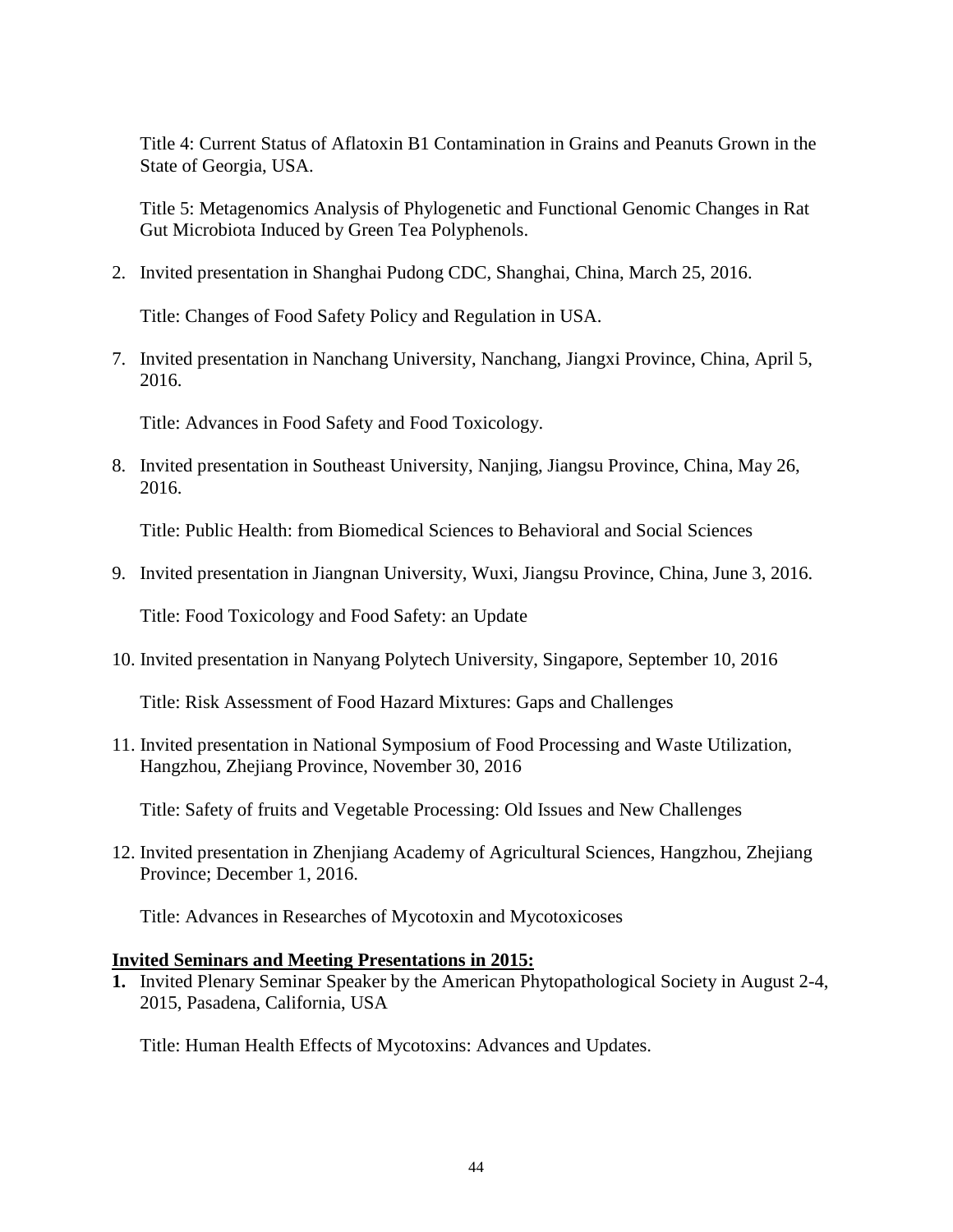**2.** Invited Seminar in International Symposium of Cancer System Biology, Jilin University, July 11-12, 2015, Changchun, Jilin, China

Title: Environmental and Genetic Interactions in Human Carcinogenesis.

**3.** Invited Seminar in Rwanda Agricultural Board, RAB Research Center, June 26, 2015, Kigali, Rwanda.

Title: Assessment of Global Human Aflatoxin Exposure via a Biomarker Approach.

**4.** Progress Report Speaker in the USAID PMIL Annual International Partner Meeting, June 20-23, 2015, Cape Haitian, Haiti.

Title: Development and Validation of Methods for measurement of Mycotoxin Exposure in Dried Blood Spot Samples.

**5.** Invited Seminar in Jiangsu CDC, April 3, 2015, Nanjing City, Jiangsu Province, China

Title: Roles of Chemical and Viral Interactions in Etiology and Pathogenesis of Human Chronic Diseases

**6.** Invited Seminar in Wuxi CDC, April 2, 2015, Wuxi City, Jiangsu Province, China

Title: Environmental Cause of Human Diseases: Possible Collaborations

**7-11.** Five Presentations in the Society of Toxicology 2015 Annual Meeting at San Diego, CA, March 22-26, 2015.

Title 1**:** Aflatoxin B1-induced gut microbiome changes in male F-344 rats.

Title 2: Synergism of fumonisin and aflatoxin toxicity and the underlying mechanism in Nematode, *Caenorhabditis elegans*.

Title 3: Aflatoxin Exposure in Mothers and Children in East Timor.

Title 4: Aflatoxin B1 Exposure Modulates HIV to AIDS Pathogenic Progression.

**12.** Plenary presentation in FASEB Annual Meeting, April 25, 2015.

Title: A 6-month chronic toxicity study on green tea polyphenols in middle-aged ovariectomized rats.

# **Invited Seminars and Meeting Presentations in 2014:**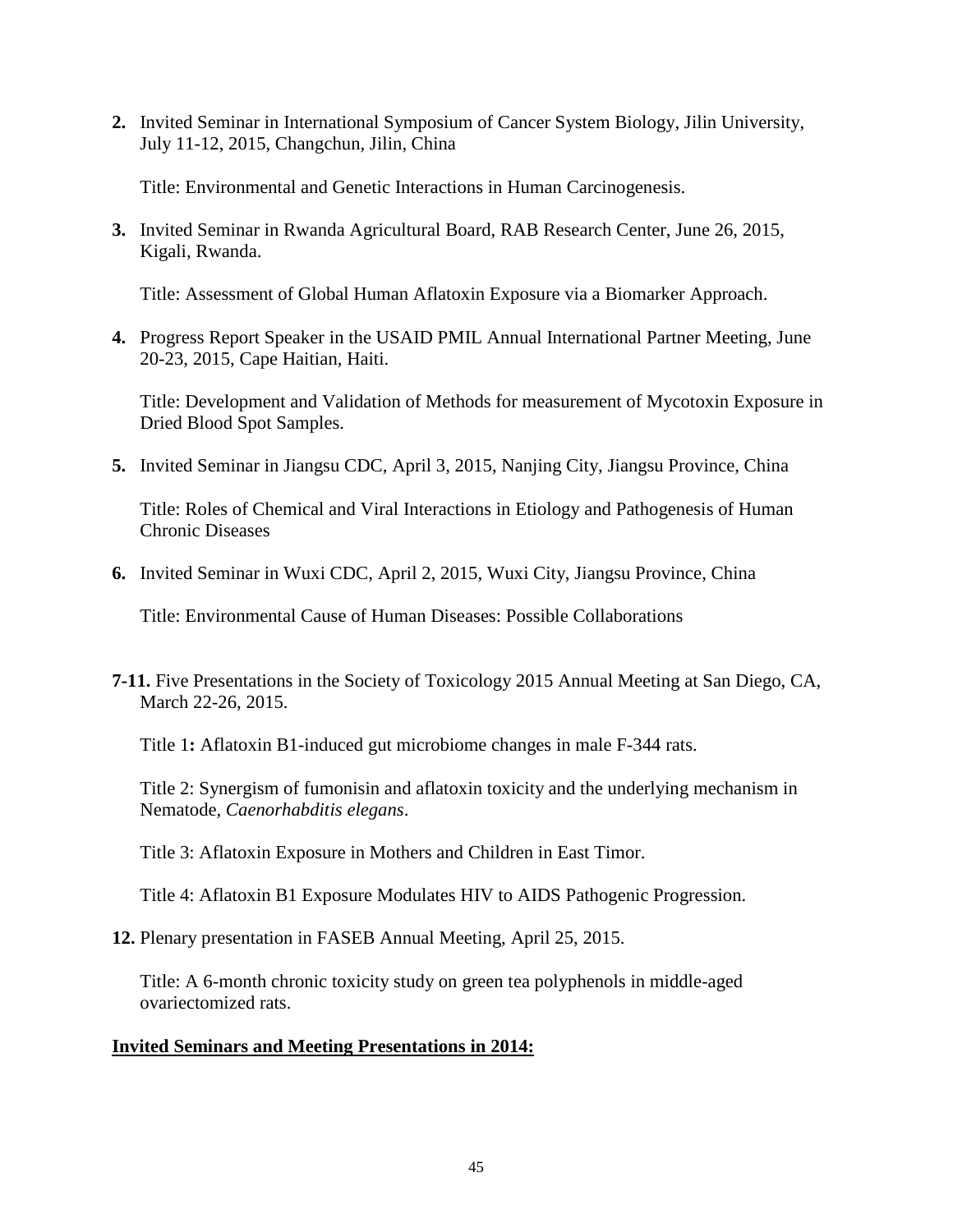Invited seminar speaker by West Virginia University in September 24, 2014, Morgantown, WV, **USA** 

Title: Application of Fumonisin Biomarkers for human disease studies.

Invited Seminar in National Center for Food Quality and Safety, Chinese Academy of Agricultural Sciences, May 23, 2014, Beijing, China

Title: Combinative Toxicity Studies of Multiple Mycotoxin Mixtures.

Invited Seminar in National Cancer Institute, Chinese Medical Academy, May 22, 2014, Beijing China

Title: Advances in Liver Cancer Etiology and Prevention

Invited speaker in International Conference of Mycotoxin Research, May 21, 2014, Beijing, China.

Title: Global Aflatoxin Exposure and Human Health Effects.

Invited Seminar in Guilin Medical College School of Public Health, May 18, 2014, Guilin, Guangxi, China

Title: Cancer Etiology and Prevention

Invited Seminar in Guangxi Cancer Institute/Guangxi Medical University, May 16, 2014, Nanning, Guangxi, China

Title: Environmental Cause of Human Cancer

Invited Seminar in Shanghai Pudong New Area CDC, May 15, 2014 Title: Emerging Global Environmental Health Issues

Six Presentations in the Society of Toxicology 2014 Annual Meeting at Phoenix, AZ, March 20- 24, 2014.

Title 1**:** Development of Method for Detection of AflatoxinB1-Lysine Adduct in Dried Blood Spot Samples.

Title 2: Biomarker of Aflatoxin Exposure in Bexar and Surrounding Counties: Enhanced Incidence in Humans following Severe Drought.

Title 3: Identification of Methylated and Microbial Metabolites of Green Tea Polyphenols in Humans.

Title 4: Increased Aflatoxin Exposure in Human Populations Residing in West and East Texas, USA.

Title 5: Aflatoxin Exposure Associates with Abnormal Liver Function and Infections with HIV and TB in Uganda.

Title 6: Disruption of Collagen Biosynthetic Pathway is a Key Mechanism in Zearalenone-Induced Reproductive and Developmental Toxic Effects in *Caenorhabditis elegans*.

Invited Speaker in the NIH Global Environmental and Occupational Health Principal Investigators Network Meeting, February 25, 2014.

Title: Planning a GEOHealth Hub in Eastern Africa with Base in Uganda.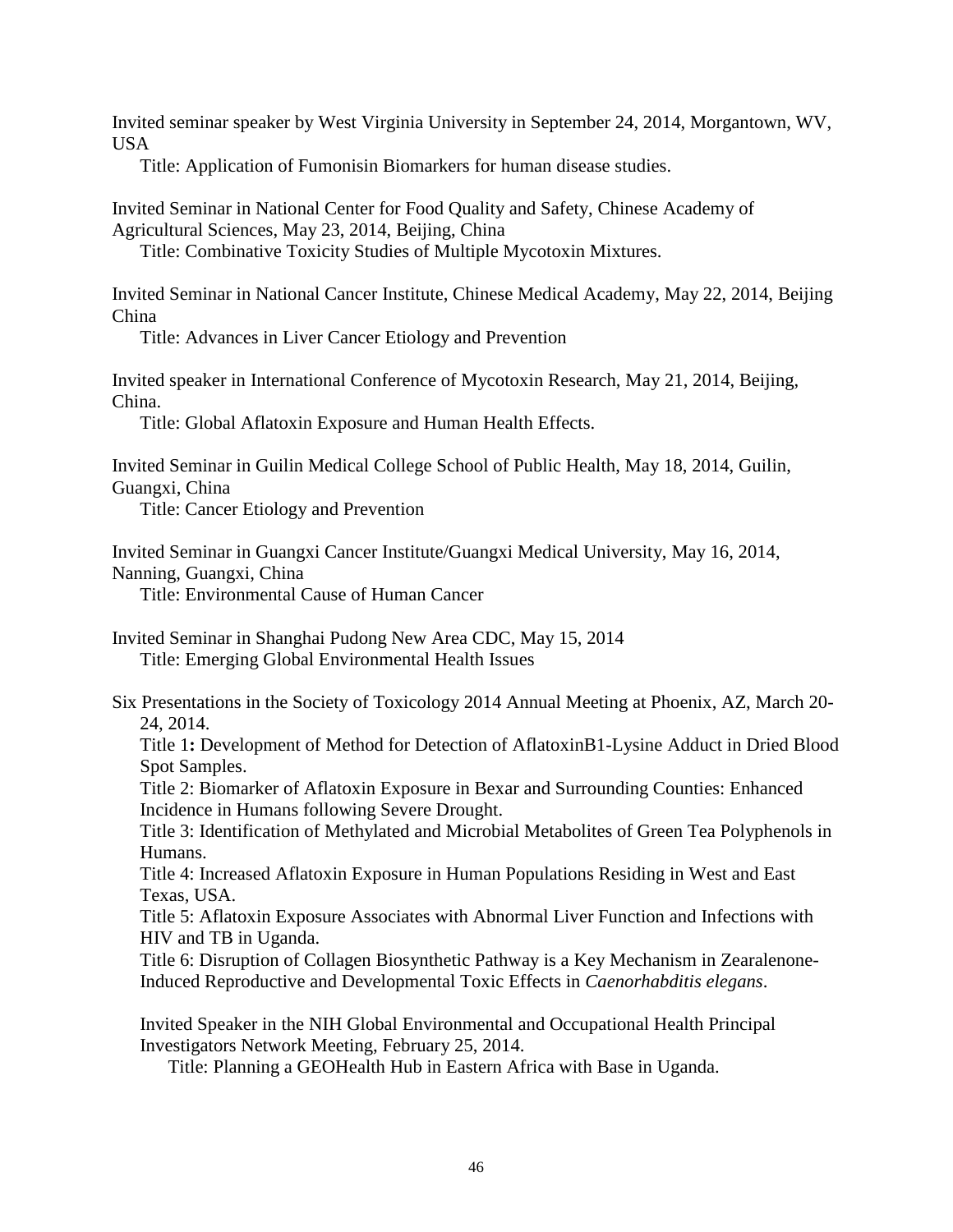#### **Invited Seminars and Meeting Presentations in 2013:**

Invited Seminar at School of Public Health, Makerere University, December 3, 2013, Kampala, Uganda.

Title: Association Studies of Aflatoxin Exposure , Human Immunity and Infectious Diseases in Ghana and Uganda

Invited Seminar at Zhejiang GongShan University, Hangzhou, China in May 10, 2013 Title: Validation of Mycotoxin Biomarkers for Human Health Studies

Award Presentation at the Society of Toxicology 2013 Annual Meeting at San Antonio TX, March 11, 2013. (Distinguished Chinese Toxicologist Lectureship Award)

Title: Application of Biomarkers: Bridging Toxicology and Disease Prevention

Seven Presentations in the Society of Toxicology 2013 Annual Meeting at San Antonio TX, March 10-14, 2013.

Title I. Modulation of Co-carcinogenic Effect of Aflatoxin B1 and Fumonisin B1 in a Short-Term Bioassay by Uniform Particle Size NovaSil Clay.

Title II. Validation of Co-carcinogenic Effects of Aflatoxin B1 and Fumonisin B1 in a Short-Term Bioassay.

Title III. Developmental and Reproductive Toxicity of Fusarium Mycotoxins in the Nematode *Caenorhabditis Elegans*.

Title IV. Mitigation of Fumonisin Biomarkers by Green Tea Polyphenols.

Title V. Integrative Toxicopathological Evaluation of Aflatoxin B1 Exposure in F344 Rats.

Title VI. Aflatoxin Exposure in Human population of Uganda.

Title VII. Dietary Inclusion of Montmorillonite Clay Mitigates Bioavailability of Aflatoxin, Fumonisin and Aflatoxin/Fumonisin Mixtures in Fischer 344 Rats.

#### **Invited Seminars and Meeting Presentations in 2012:**

Invited Seminar in Jiangsu CDC, June 14, 2012. Title: Advances and Hot Points in Food Safety.

Invited Seminar in Jiangnan University, June 12, 2012. Title: Global Climate Changes and Food Safety

Invited seminar in American Corn Association Conference at Indianapolis, IN, June 4-6, 2012.

Title: Global Aflatoxin Exposure in Human Populations

Three presentations in the Society of Toxicology 2012 Annual Meeting at San Francisco, CA, March 11-15, 2012.

Title I. Effects of aflatoxin B1 on the immune phenotypes and cytokine secretions of spleen lymphocytes in Fischer 344 rats.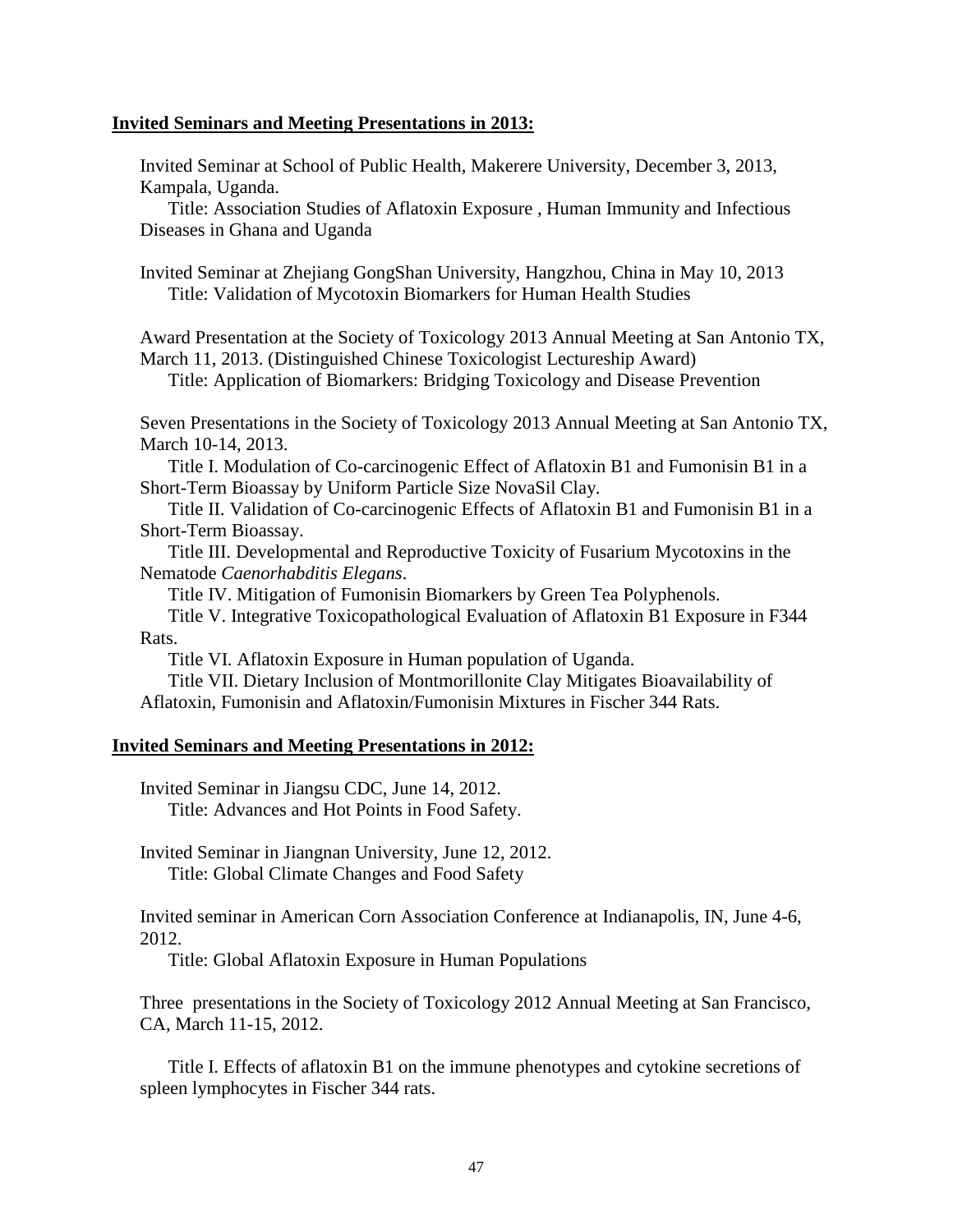Title II. Validation of a nonantibody method for detection of serum aflatoxin B1-lysine adduct in Fischer 344 rats.

Title III. UPSN included in food reduces aflatoxin bioavailability in a crossover study in Ghana.

#### **Invited Seminars and Meeting Presentations in 2011:**

Invited Seminar at Jiangnan University, June 5, 2011 Title: Active Food Components and Disease Prevention

Invited seminar at International Conference of Food Science and Safety at Hangzhou, China, May 26-28, 2011

Title: New Development in Food Safety and Its Regulations

Invited Presentation in MYCORED Africa 2011 Conference at Cape Town, South Africa, April 4-6, 2011

Title: Application of Immune Parameters in Aflatoxin Intervention Study with the NovaSil Clay in Ghanaians

One Presentation in American Association of Cancer Research 2011 Annual Meeting at Chicago IL, April 6-10, 2011

Title: Dietary Fumonisin B1 Exposure and Human Hepatocellular Carcinoma risk in Southern Guangxi Region, China.

Four presentations in the Society of Toxicology 2011 Annual Meeting at Washington, DC, March 6-10, 2011.

Title I. Combinative Toxicity of Mycotoxin Mixtures in Animals and Human Cells.

Title II. Modulation of Oxidative Damage Biomarkers in Postmenolausal Women by Green Tea Polyphenols and Tai Chi.

Title III. Aflatoxin Exposure in Rural Residents of Burkina Faso, West Africa.

Title IV. Comparative Reproductive and Developmental Toxicity of AflatoxinB1 in the Wild and Mutants of Nematode caenorhabditis Elegants.

# **Invited Seminars and Meeting Presentations in 2010:**

Keynote Speaker, VI Latin American Congress of Mycotoxicology and International Symposium on Algal and Fungal Toxins, June 27 to July 1, 2010, Merida Yucatan, Mexico. Title: Validation of Fumonisin Biomarkers for Human Diseases Studies

Invited Seminar at Jiangnan University, June 8, 2010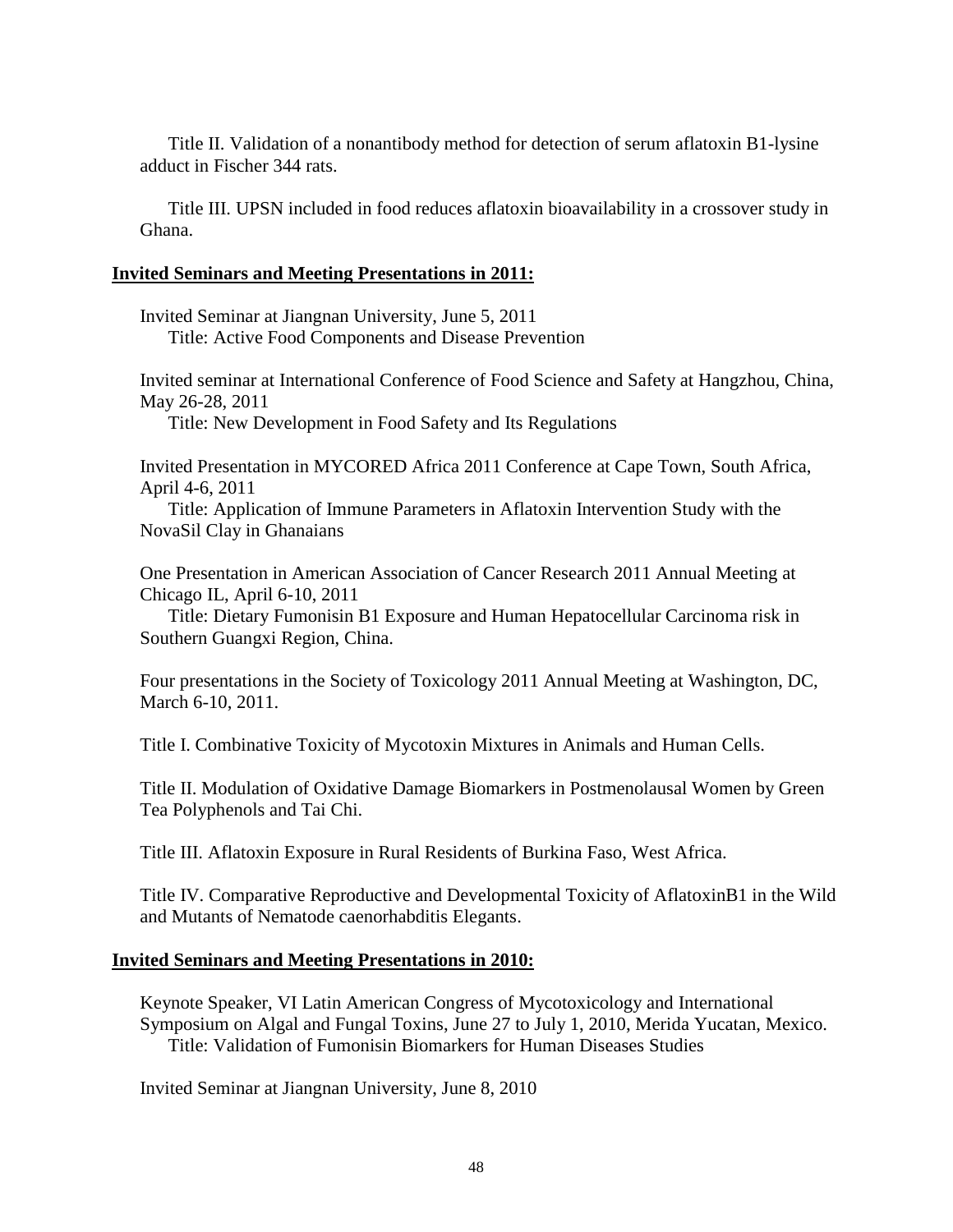Title: Research Progress in Mycotoxin Studies

Invited Seminar at Wuxi CDC, April 20, 2010 Title: Advance in Environmental Health Sciences

Five presentations in the Society of Toxicology 2010 Annual Meeting at Salt Lake City, UT, March 7-11, 2010.

Title I. Initiation of global network for aflatoxin exposure studies.

Title II. Development of a non-antibody method for rapid detection of serum aflatoxin B1 lysine adduct.

Title III. Association between tortilla, peanut, and rice consumption and urinary aflatoxin M1 levels in a US population with elevated incidence of liver cancer.

Title IV. Toxic effects of aflatoxin B1 to the development, reproduction, and behavior of the nematode Caenorhabditis elegans.

Title V. Oxidative DNA damage and human esophageal cancer risk in Huaian, China.

#### **Invited Seminars and Meeting Presentations in 2009:**

Invited Plenary Lecture, 5<sup>th</sup> National Congress of The Chinese Society of Toxicology, August 10-13, 2009, Guiyang, China Title: Current Status and Research Advances in Food Safety and Food Toxicology

Invited Seminar at Jiangnan University, June 10, 2009 Title: Advanced in Current Research on Food Safety

Invited Seminar at Wuxi Association of Preventive Medicine, June 5, 2009 Title: Food Safety and Foodborne Diseases

Two presentations in the American Association for Cancer Research 2009 Annual Meeting at Denver, CO, April 12-16, 2009

Title I. Dietary fumonisin B1 exposure and human esophageal cancer risk in Huaian, China: Use of urinary free fumonisin B1 as biomarker of exposure.

Title II. Long-term green tea polyphenol intervention decreases aflatoxin biomarker levels in a high-risk population for liver cancer.

Six presentations in the Society of Toxicology 2009 Annual Meeting at Baltimore, MD, March 15-19, 2009.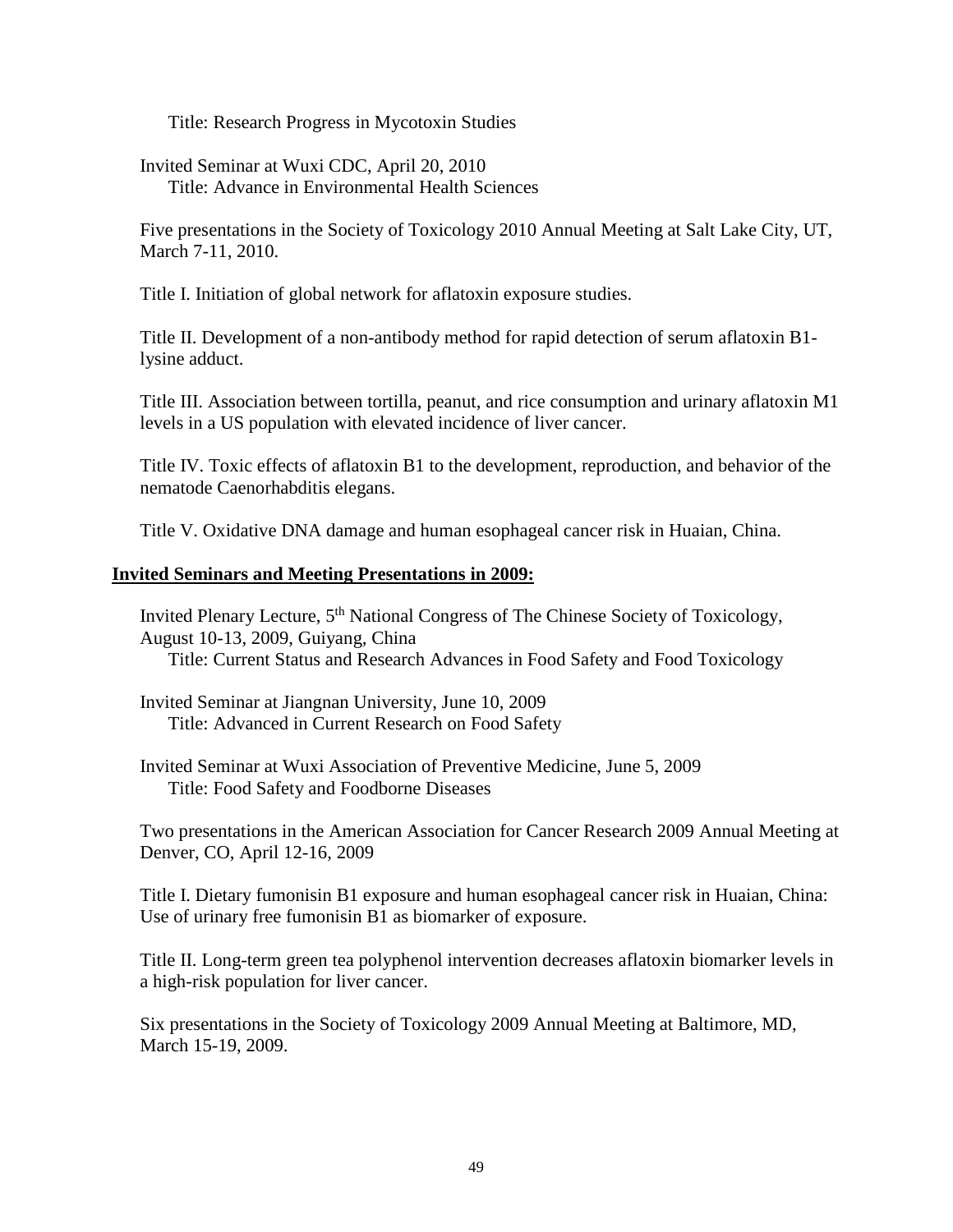Title I: Serum level of aflatoxin B1-lysine adduct in a US population compared to a high risk population in China. Toxicologist, 104, 755.

Title II. Initial evaluation of protein expression patterns in human liver cells treated with aflatoxin B1.

Title III. Identification of autoantibodies against tumor-derived antigens as biomarkers for the diagnosis of esophageal cancer.

Title IV. Up-regulation and nuclear accumulation of p53 proteien in human bronchial epithelial cell exposed to 4-(methylnitrosamino)-1-(3-pyridyl)-1-butanone, NNK.

Title V. Urinary M1 and 1-hydroxypyrene levels in a US population compared to a high risk population in Ghana. Toxicologist, 104, 1206.NovaSil clay intervention in Ghanaians at high risk for aflatoxicosis: Immune parameters as biomarker of effect

Title VI. Predominance of aflatoxin exposure in rural residents of Southern Guangxi, China.

Invited Seminar by the United State Agency for International Development at Washington, DC, in January 14, 2009

Title: Aflatoxin exposure and nutrition in developing countries

# **Invited Seminars and Meeting Presentations in 2008:**

Invited Seminar by the Indiana University Cancer Center at Indianapolis, IN, in November 13, 2008

Title: Modulation of Human Liver Cancer Risks by Natural Dietary Components

Invited Seminar by the International Conference of Doctoral Students in Food Science and Technology at Wuxi, China in October 24-26, 2008

Title: Current Status and Research Advances of Food Safety in the United States

Invited Seminar by MD Anderson Cancer Center at Houston, TX, in July 9, 2008 Title: Chemoprevention of Cancer with Natural Dietary Components

Invited Seminar by Emory University School of Medicine and cancer Center, Atlanta, GA in June 20, 2008

Title: Chemoprevention of liver cancer by green tea polyphenols

Four presentations in the American Association for Cancer Research 2008 Annual Meeting at San Diego, CA, April 12-16, 2008

Title I: Interaction between phenotypic oxidative DNA damage biomarker and polymorphic DNA repair genes in high-risk population for liver cancer

Title II: Long-term green tea polyphenol intervention decreases urinary 8 hydroxydeoxyguanosine levels in a high-risk population for liver cancer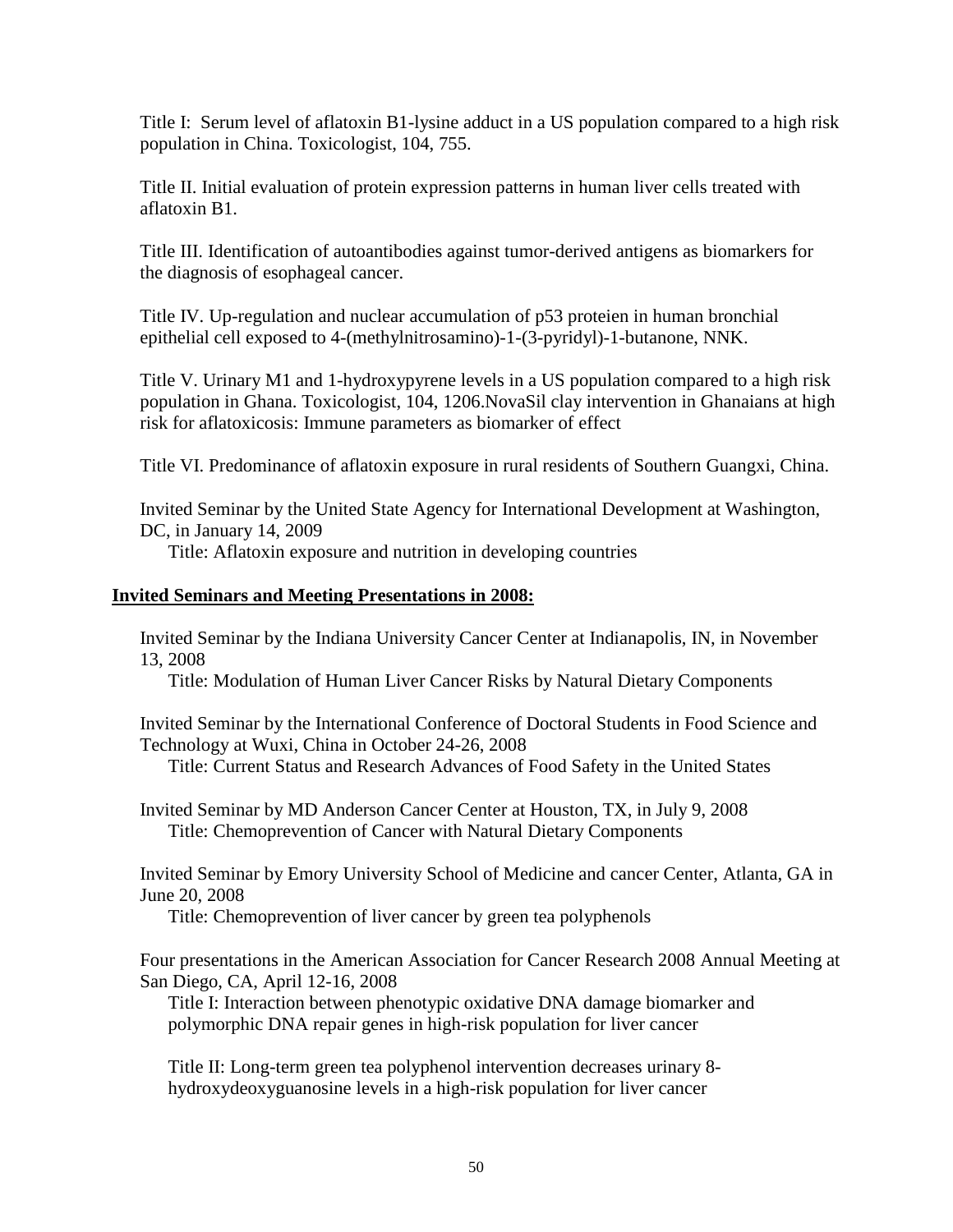Title III: Interactions between environmental carcinogen exposure and genetic polymorphisms in human esophageal carcinogenesis

Title IV: Antibody Microarray Analysis of Serum Glycans in Esophageal Squamous Cell Carcinoma Cases and Controls

Six presentations in the Society of Toxicology 2008 Annual Meeting at Seattle, WA, March 16-20, 2008.

Title I: NovaSil clay intervention in Ghanaians at high risk for aflatoxicosis: Immune parameters as biomarker of effect

Title II: Comparative and combinative cytotoxic effects of aflatoxin  $B_1$  and fumonisin  $B_1$ on human esophageal cells

Title III: Validation of urinary free fumonisin B1 as a biomarker of exposure.

Title IV: Cytotoxicity and CRM1 down-regulation of 4-(methylnitro-samino)-1-(3 pyridyl)-1-butanone in human bronchial epithelial cell line

Title V: Urinary 1-hydroxypyrene: a biomarker for polycyclic aromatic hydrocarbon exposure in a Ghanaian population

Title VI: Aflatoxin exposure decreases serum levels of vitamins A&E in Ghanaians at high risk for aflatoxicosis

# **TEACHING & TRAINING ACTIVITIES:**

#### **Visiting Scientists Advised (Since 2002):**

Xiaoling Ding, Professor of Food Sciences, Southern Yantze University, Summer 2002 Wenying Guo, Professor of Food Sciences, Southern Yantze University, Summer 2002 Geng-Sun Qian, Professor of Shanghai Cancer Institute, Summer 2003 Meng Tang, Associate Professor of Southeast University, March 2003- June 2004 Shuang-Yuang Kuang, Research Scientist of Johns Hopkins University, August 2004 Jianjia Su, Professor of Guangxi Cancer Institute, June-August 2005; 2011-2012 Jiahua Yu, Associate Professor, Guangxi Cancer Institute, May 2005-2006 Guiju Sun, Professor and Chair, Southeast University, January-May 2007 Lifang Ma, Chief scientist, Shanghai Huangpu CDC, January-May 2007 Wenwei Liu, Section Leader, Wuxi CDC, January-August 2007 Yan Yang, Shanghai CDC, April 2007-March 2008 Philippe A. Nikiema, Fulbright Scholar from Burkina Faso, 2009 Xiaofeng Chen, Wuxi CDC, 2010 Xia Hong, Wuxi CDC, 2010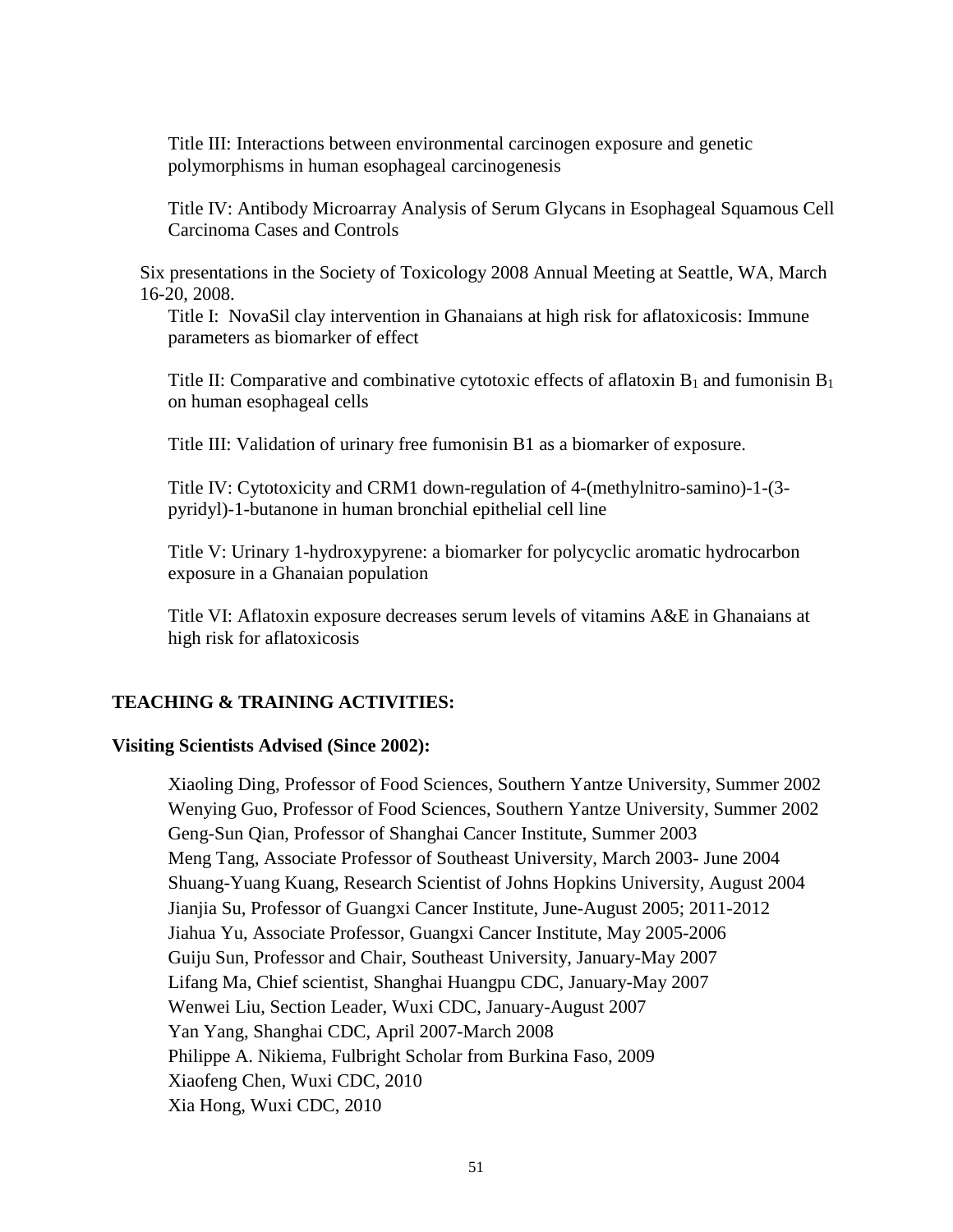Yun Qian, Wuxi CDC, 2011 Shuhan Lin, Guangxi Cancer Institute, 2011-2013 Richard Muwanika, Uganda Raikai Health Program 2012-2013 Peter Nkurunziza, British Medical Research Council Uganda Unit, 2012-2013 Mohd Redzwan Sabran, Universiti Putra Malaysia, 2012-2013 Qichun Huang, Guangxi Cancer Institute, 2013 Rongfa Guan, China Jiliang University, 2013 Xiulan Sun, Jiangnan University, 2013 Limei Zhu, Jiangsu CDC, China, 2013-2014 Caoyi, Xue, Shanghai Pudong CDC, 2014 Chuchu Ye, Shanghai Pudong CDC, 2014 Xinliang Ding, Wuxi CDC, 2015 Weihong Feng, Wuxi CDC, 2015 Jiangang Zhou, Wuxi CDC, 2015 Cun Yang, Shanghai Pudong CDC, 2016 Xiaonan Ruan, Shanghai Pudong CDC, 2016 Hanzhao Liu, Shanghai Pudong CDC, 2016 Loveness K. Nyanga, University of Zimbabwi, 2017 Daniel Mwalwayo, Malawi Standard Institute, 2017 David Githanga, Kenya Association of Pediatrician, 2017 Xuewu Duan, Chinese Academy of Science, 2017 Ping Tong, Nanchang University, 2018

#### **Postdoctoral Trainees:**

Kathy S. Xue, PhD from University of Georgia, 2017-

Qichun Wang, PhD from Nanjing Agricultural University, 2015-2016

Liang Shen, PhD from University of Georgia, 2009-2010

Hongbo Ma, PhD from University of Georgia, 2009-2010

Haitao Luo, PhD from Texas Tech University, 2005-2006

Lili Tang, PhD from Fudan University, April 2002-2004

Heng-Qian Liu, PhD from Hong Kong University, November 2001-2004

#### **Graduate Students Advised:**

#### **Graduated PhD Students**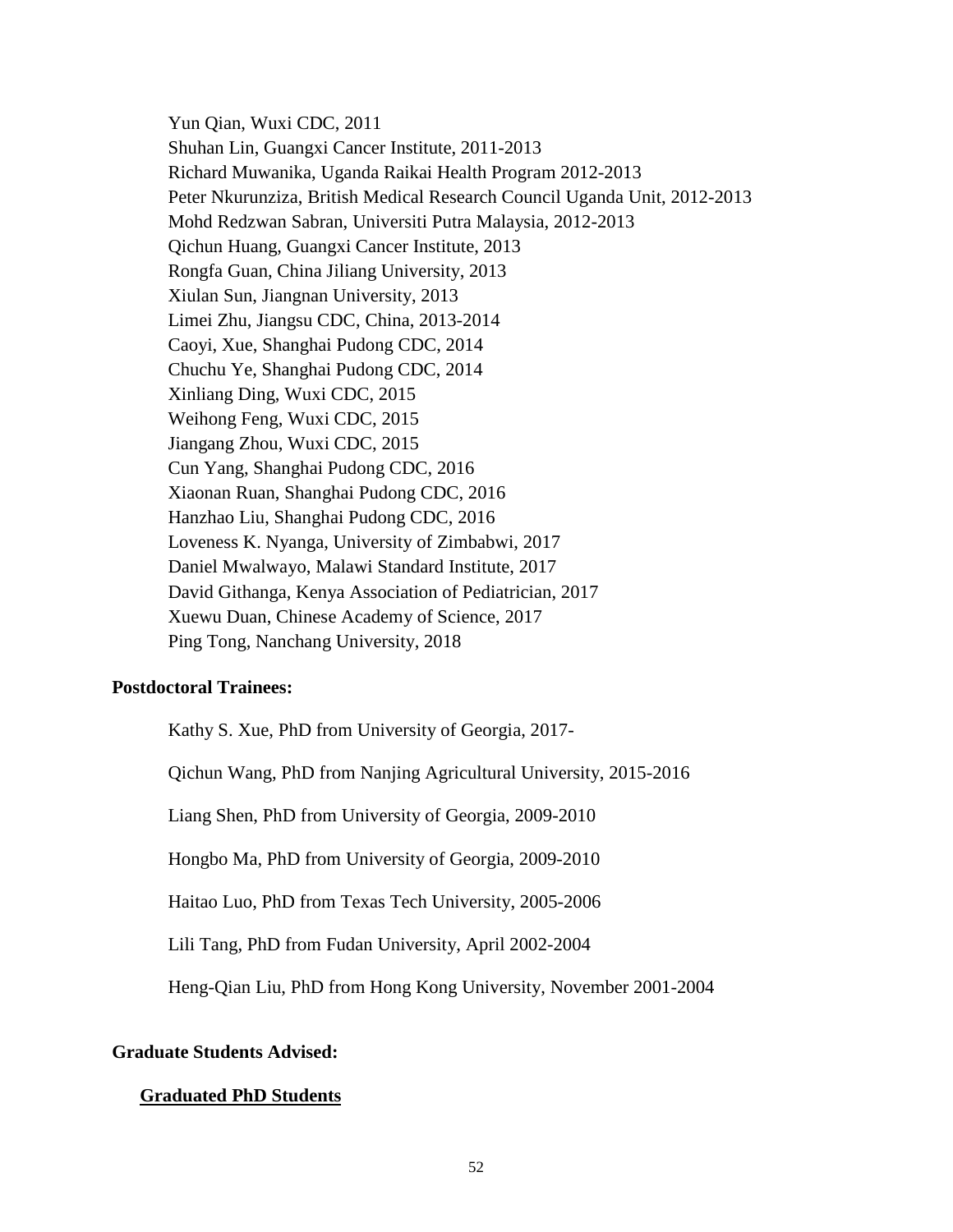Dr. Guiju Sun (2000), currently serving as Department Chair of Nutrition and Food Safety, Southeast University, China.

Dr. Haitao Luo (2005), currently as an assistant professor in West Virginia University

Dr. Madhavi Billam (2006), currently as Research Director at Coty, Inc. New Jersey.

Dr. Fujun Liu (2006), currently as Study Director at Revlon, Inc., New Jersey.

Dr. Zemin Wang (2007), currently as a Research Scientist at Indiana University School of Public Health.

Dr. Qingsong Cai (2007), currently as an Instrument Specialist at CCRC, UGA.

Dr. Piwen Wang (2008), currently as an assistant professor at UCLA

Dr. Yuntian Tang (2008), currently as physician at Guangxi General Hospital, Nanning, Guangxi, China

Dr. Li Xu (2010), currently as a postdoctoral fellow at MD Anderson Cancer Center, Houston, TX.

Guoqing Qian (2012), currently as a postdoctoral fellow at Emory University Cancer Center, Atlanta, GA

Min-su Kang (2015), currently work as a postdoctoral fellow at Emory University

Zhendong Yang (2016), currently works at Shandong FDA

Jincheng Wang (2017), currently works as postdoctoral fellow at New York University

Kathy S. Xue (2017), currently works as postdoctoral associate at UGA

Jona Johnson (2017), currently works at US CDC

#### **MS graduates**

Hongxia Guan (2005), currently as an assistant professor at the West Illinoi University.

Mr. Christopher Mckean (2003), currently as staff scientist at Department of Health, State of New Mexico

Shuhan Lin (2013), Guangxi Cancer Institute, Guangxi, China

Kabiru Summola (2015), University of Georgia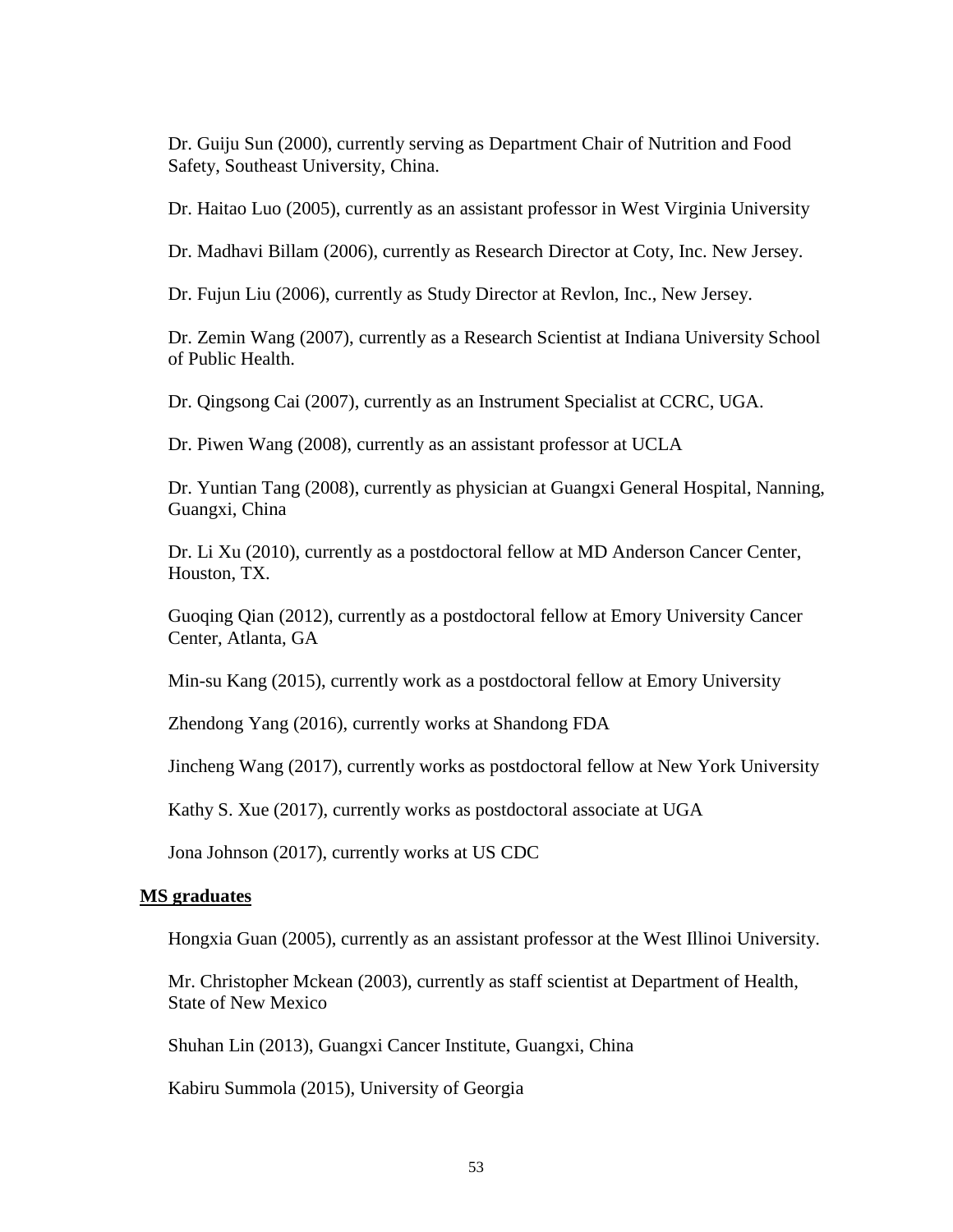Armands Gay (2016), University of Georgia

Wenjie Cai (2018), University of Georgia

#### **Current Graduate Students under Supervision**

Jun Zhou, PhD student to be graduated in 2019 Ruth Wangia, PhD student to be graduated in 2020 Bowen Tang, PhD student to be graduated in 2021

#### **Graduate Student Advisory Committee Member:**

Jinqiu Zhu, PhD student (graduated) Lixia Chen, PhD (graduated) Changxia Shao, PhD (graduated) Roland Eshiet, PhD (graduated) Olorunfemi T. Adetona, (graduated) Gideon St. Helen, PhD (graduated) Adwoa Agyepong, PhD (graduated) Shuo Xiao, PhD (graduated) Zhoumeng Lin, PhD (graduated) Kwaku Agyekum, PhD student (graduated) Fei Zhao, PhD (graduated) Rong Li, PhD (graduated) Lu Qi, PhD (graduated) Rahat Desai-Wadhwa, PhD (graduated) Dean Meyers, PhD (graduated) Tong Chen, PhD (graduated) Anna H. Adetona, PhD (graduated) Shenxuan Liang, PhD (graduated) Shantao Liang, PhD (graduated) Robert Williams, PhD (graduated) Bela (Guannan) Huang, PhD, to be graduated in May 2018 Ryan Mote, PhD to be graduated in 2020

# **Courses Taught:**

# **i). Principal Course Lecturer at TTU**

| ENTX 6326 Principles of Toxicology II, every spring semester 2001-2008   |
|--------------------------------------------------------------------------|
| ENTX 6327 Molecular Toxicology, every fall semester 2001-2008            |
| ENTX 6332 Toxic Effect and Detection Methods of Biotoxins, fall semester |
| ENTX 7000 Research, 2000-2008                                            |
| ENTX 6000 Master Dissertation, 2000-2008                                 |
| ENTX 8000 Doctoral Dissertation, 2000-2008                               |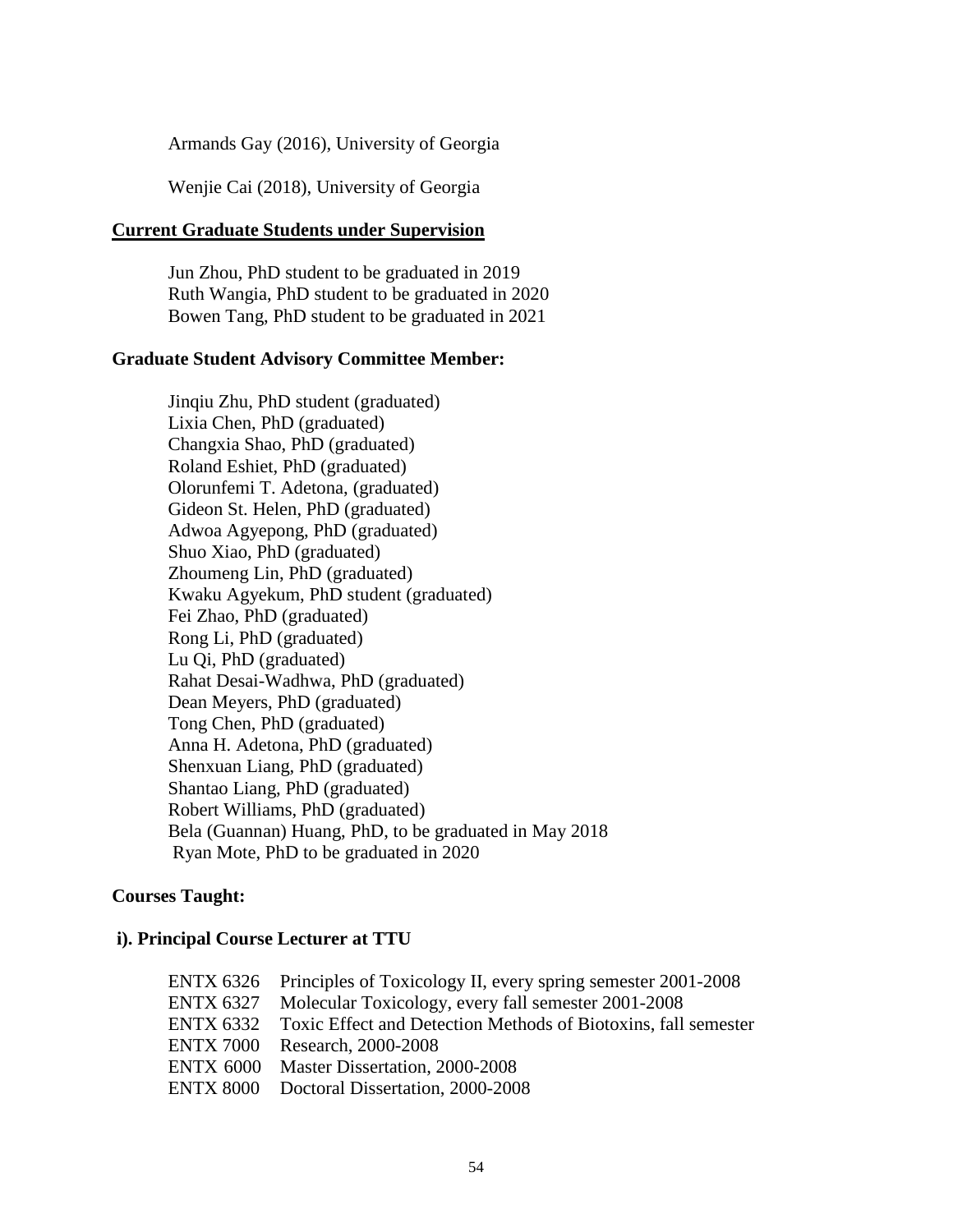#### **ii). Participation of Course Teaching**

|          | ENTX 6325 Principles of Toxicology I, every fall semester           |
|----------|---------------------------------------------------------------------|
|          | ENTX 6431 Biomarkers in Toxicology, spring semester                 |
|          | ENTX 6427 Molecular Epidemiology and Chemoprevention, fall semester |
| TOX 6115 | Environmental Toxicology Seminar, spring and fall semester          |

# **iii). Principal Course Lecturer at UGA**

**EHSC 7010 Fundamentals of Environmental Health Science (each spring) EHSC 7490 Principles of Toxicology (each fall) EHSC 8010 Advanced Environmental Health Science (each fall) EHSC 8030 EHS Seminar (each semester) EHSC 8100 Topics in Environmental Health EHSC 8210 Cancer Etiology and prevention (each fall) EHSC 8250 Biomarkers (each in other spring) EHSC 8800 Special Problems in EHS EHSC 7000 Master Research EHSC 7300 Master Thesis EHSC 9000 Doctoral Research EHSC 9300 Doctoral Dissertation** 

#### **iv). Participation of Courses Teaching at UGA**

**EHSC 2020 Introductory Environmental Health Science EHSC 3700 EHS Internship EHSC 4490 Environmental Toxicology EHSC 4610/6610 Global Water Pollution EHSC 6910 Introductory Toxicology EPID 8200 Molecular Epidemiology EPID 8410 Cancer Epidemiology PBHL 7560 MPH Internship (Wuxi Site) PBHL7800 MPH Capstone** 

# **UNIVERSITY/COLLEGE/DEPARTMENT SERVICES (2008-):**

#### **At University Level:**

Member, University Promotion & Tenure Appeal's Committee (2015-2018)

Member & Chair (2016, 2017), University Special Professorship Committee, (2014-2017)

Member, University Facility Committee (2017-2020)